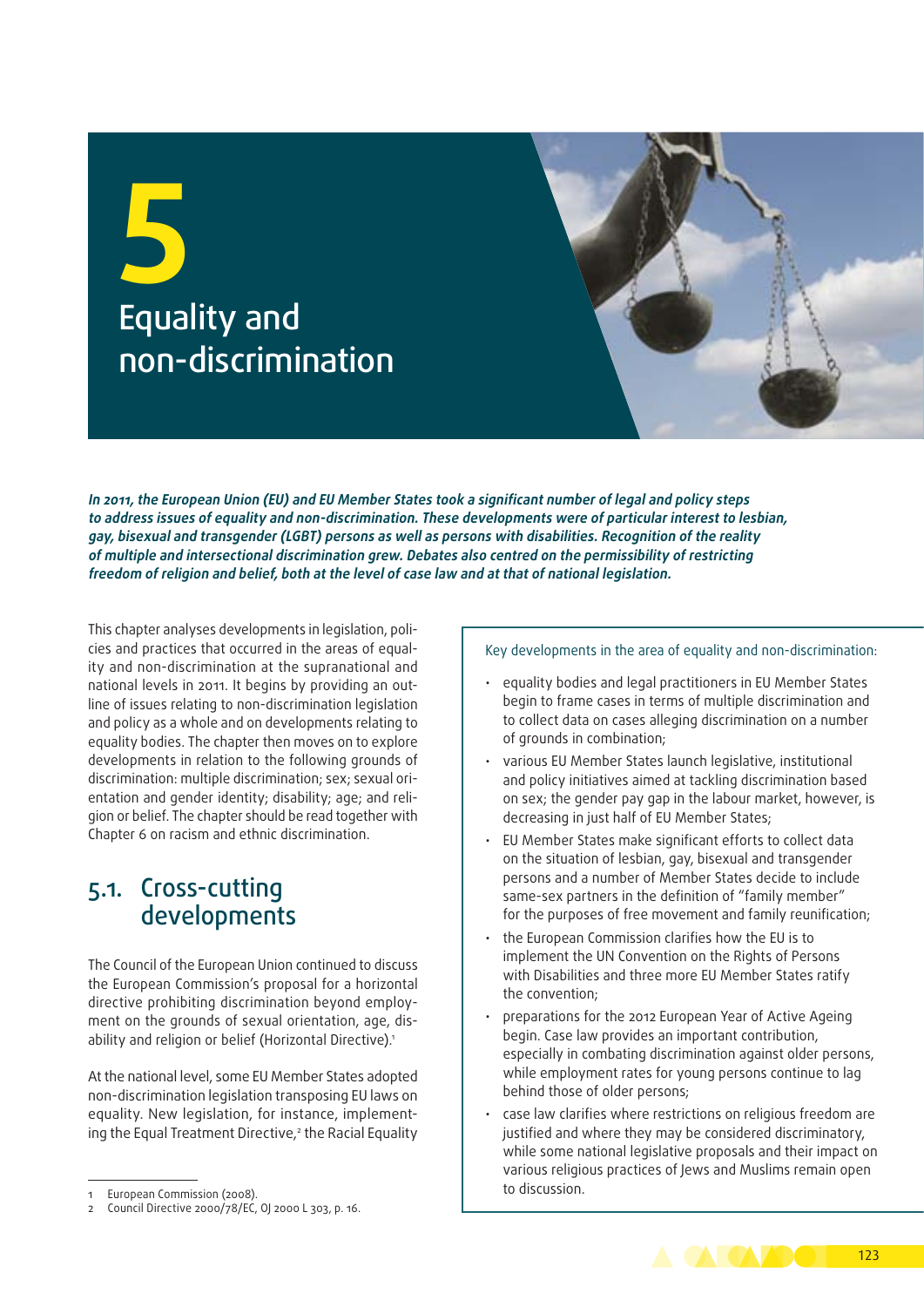Directive<sup>3</sup> and the Gender Equality Directives<sup>4</sup> came into force on 1 January in **Poland**. 5 The legislation implements anti-discrimination provisions concerning gender equality, sexual orientation, racial and ethnic origin, age, disability, religion or belief, creed and nationality. It includes references to various forms of discrimination, such as direct discrimination, indirect discrimination, unequal treatment understood as direct discrimination, and when instructions are given to discriminate against persons (for example in the context of employment or housing) on grounds protected by law. The legislation also incorporates the concepts of harassment and sexual harassment, as well as discrimination resulting from less favourable treatment based on a person's rejection of or submission to harassment. According to the new law, any physical or legal person subjected to unequal treatment is entitled to compensation.

Similarly, the Council of Ministers in **Spain** approved the Comprehensive Act on Equality of Treatment and Non‑Discrimination (*Proyecto de Ley Integral de Igual‑ dad de Trato y no Discriminación*) in May*.* 6

#### Promising practice

## **Awareness raising: combating discrimination, campaigning for equality**

The Federal Anti‑discrimination Agency in **Ger‑ many** (*Antidiskriminierungsstelle des Bundes*) launched a poster campaign in November 2011 to encourage people to seek advice if they feel they are discriminated against. The slogan of the campaign was 'No one should be put in a box', or literally 'No one fits in a drawer!' (*Kein Mensch passt in eine Schublade!*). It ran through January 2012 and covered six grounds of discrimination: age, disability, ethnic origin, sex, religion or creed and sexual identity. All these grounds are protected under Germany's General Equality Law (*Allge‑ meines Gleichbehandlungsgesetz*).

*Federal Anti‑discrimination Agency, (Antidiskriminierungss‑ telle des Bundes): [http://www.antidiskriminierungsstelle.de/](http://www.antidiskriminierungsstelle.de/DE/Service/Kampagne2011/kampagne_node.html;jsessionid=A4E5BC69CEA897F8E2EFA12A8A5DAC4B.2_cid103) [DE/Service/Kampagne2011/kampagne\\_node.html;jsessioni](http://www.antidiskriminierungsstelle.de/DE/Service/Kampagne2011/kampagne_node.html;jsessionid=A4E5BC69CEA897F8E2EFA12A8A5DAC4B.2_cid103) [d=A4E5BC69CEA897F8E2EFA12A8A5DAC4B.2\\_cid103](http://www.antidiskriminierungsstelle.de/DE/Service/Kampagne2011/kampagne_node.html;jsessionid=A4E5BC69CEA897F8E2EFA12A8A5DAC4B.2_cid103)*

By 2010, all EU Member States had established or designated one or more bodies responsible for promoting equality ('equality bodies'), thereby meeting obligations set out under the terms of the Gender Equality and Racial Equality Directives (Table 5.1). Important institutional changes took place in **France** in this respect in 2011, where the constitutionally independent Rights Defender (*Défenseur des Droits*) was established under Fundamental Law No. 2011-333 and Ordinary law No. 2011-334 of 29 March 2011 and took effect in May. The functions of the Rights Defender incorporate those previously covered by the Ombudsman of the Republic (*Médiateur de la République*), the Advocate for Children (*Défenseur des enfants*), the National Commission of Security Ethics (*Commission Nationale de Déontologie de la Sécurité*), and the High Authority for the Fight against Discrimination and for Equality *(Haute Autorité de Lutte contre les Discriminations et pour l'Egalité,* Halde) – which was the former equality body.

## 5.2. Multiple discrimination

This section covers developments that occurred in 2011 in the field of multiple discrimination. It is a relatively new concept in the equality field but awareness of it is on the rise. It does not yet have a distinct legal status, but EU political institutions and civil society organisations are devoting ever greater attention to it. It begins with an overview of the relevant EU and national legislation and policies before discussing how multiple discrimination fea‑ tured in cases investigated or decided in some EU Member States, whether through the courts or equality bodies.

First though, the concept of multiple discrimination must be defined: it describes situations where discrimination takes place on the basis of more than one protected ground. It can be characterised as either additive or intersectional.7

Additive multiple discrimination refers to situations where the role of different grounds of discrimination can be distinguished from one another. This would cover a situation, for instance, where an elderly woman faces discrimination on the grounds of sex at the workplace and discrimination on the grounds of age when accessing healthcare.

Intersectional discrimination refers to situations where discriminatory treatment can be attributed to a combination (or intersection) of two or more grounds. For example, this would cover a situation where a Roma woman may be sterilised against her will (see Chapter 6 for case law covering such situations). This discriminatory treatment would not be based only on her sex (since not all women face this treatment), but neither would it be based only on her being a Roma (since Roma men may not face this treatment). The discriminatory treatment is based specifically on the combination of her gender and origin.



<sup>3</sup> Council Directive 2000/43/EC, OJ 2000 L 180, p. 22.

<sup>4</sup> Council Directive 2004/113/EC, OJ 2004 L 373, p. 37; Directive 2006/54/EC, OJ 2006 L 204, p. 23.

Poland, Law on Equal Treatment.

Spain, Comprehensive Act on Equality of Treatment and Non‑Discrimination (2011).

<sup>7</sup> FRA (2012).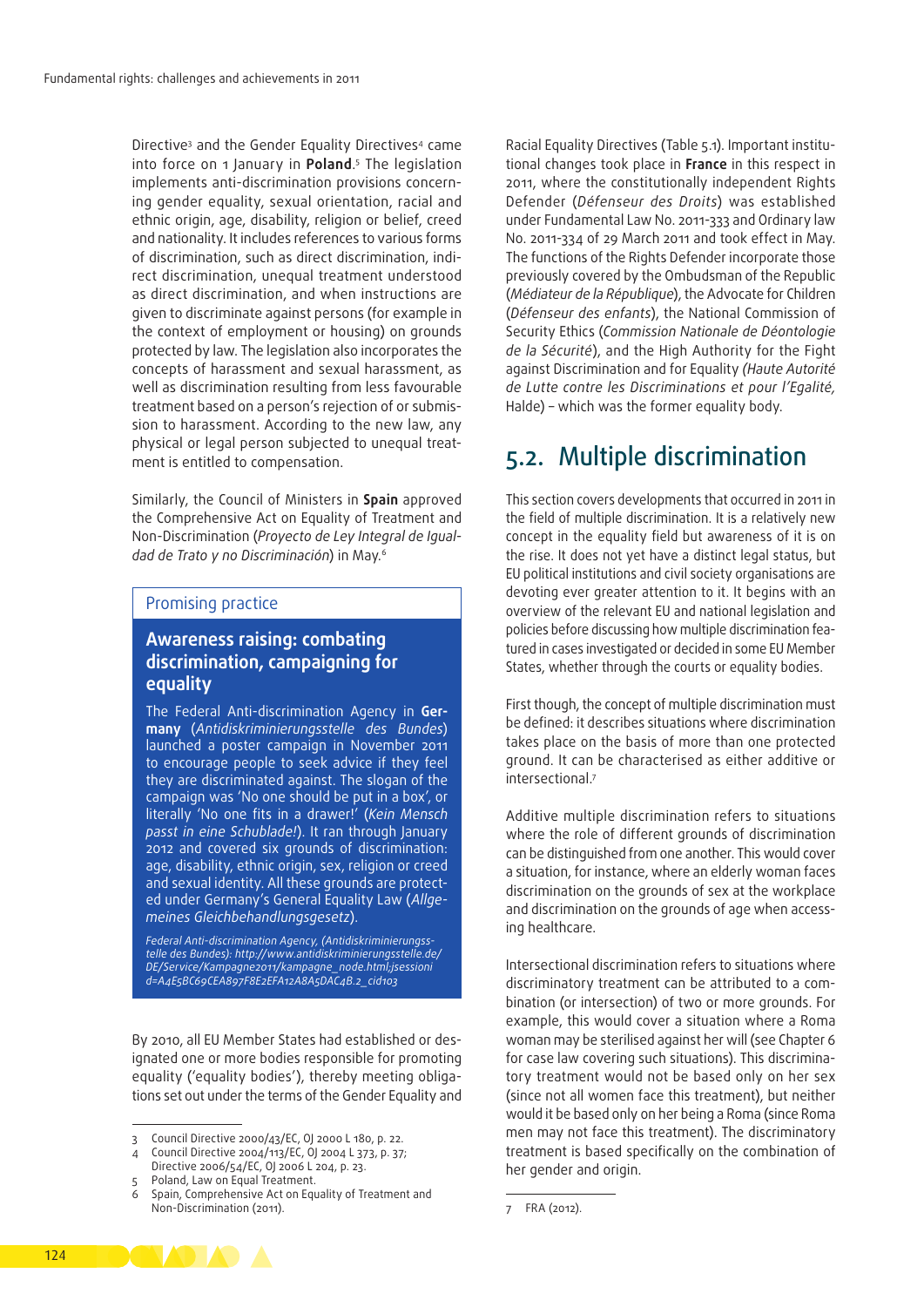|           |                                                                        |                                                                                                                                           |            |                        |           | <b>Employment</b> |                    |                     |               |            | services, housing, etc.) |     | <b>Beyond employment</b><br>(education, goods and |                    |                     |               |                | Promotion  |
|-----------|------------------------------------------------------------------------|-------------------------------------------------------------------------------------------------------------------------------------------|------------|------------------------|-----------|-------------------|--------------------|---------------------|---------------|------------|--------------------------|-----|---------------------------------------------------|--------------------|---------------------|---------------|----------------|------------|
| Country   | Name of body<br>in English                                             | Name of body in<br>national language                                                                                                      | Gender     | Race and ethnic origin | Age       | Disability        | Sexual orientation | Religion and belief | Other grounds | Gender     | Race and ethnic origin   | Age | Disability                                        | Sexual orientation | Religion and belief | Other grounds | Quasi-judicial |            |
| AT        | The Austrian Ombud<br>for Equal Treatment                              | Anwaltschaft für<br>Gleichbehandlung                                                                                                      |            |                        |           |                   | $\sqrt{}$          | $\sqrt{}$           |               | √          | $\sqrt{ }$               |     |                                                   |                    |                     |               |                | $\sqrt{}$  |
| <b>BE</b> | Centre for equal<br>opportunities and<br>opposition to racism          | Centrum voor gelijkheid<br>van kansen en voor<br>racismebestrijding/Centre<br>pour l'égalité des chances<br>et la lutte contre le racisme |            |                        |           |                   |                    |                     |               |            |                          |     |                                                   |                    |                     |               |                | $\sqrt{ }$ |
|           | Institute for the equality<br>for women and men                        | Instituut voor de Gelijkheid<br>van Vrouwen en Mannen/<br>Institut pour l'Égalité des<br>Femmes et des Hommes)                            | $\sqrt{}$  |                        |           |                   |                    |                     | $\sqrt{}$     | $\sqrt{ }$ |                          |     |                                                   |                    |                     | $\sqrt{}$     |                | $\sqrt{ }$ |
| BG        | Commission for Protection<br>against Discrimination                    | Комисия за защита<br>от дискриминация                                                                                                     | √          |                        |           |                   |                    |                     |               |            |                          |     |                                                   |                    |                     |               |                |            |
| <b>CY</b> | The Office of the<br>Commissioner for<br>Administration<br>(Ombudsman) | Επίτροπος Διοικήσεως                                                                                                                      |            |                        |           |                   |                    |                     |               |            |                          |     |                                                   |                    |                     |               |                |            |
| CZ        | The Public Defender of<br>Rights (Ombudsman)                           | Veřejný ochránce práv                                                                                                                     |            |                        |           |                   |                    |                     |               |            |                          |     |                                                   |                    |                     |               |                | $\sqrt{ }$ |
| DE        | The Federal<br>Anti-Discrimination Agency                              | Antidiskriminierungsstelle<br>des Bundes                                                                                                  |            |                        |           |                   |                    |                     |               |            |                          |     |                                                   |                    |                     |               |                | $\sqrt{}$  |
|           | The Danish Institute<br>DK for Human Rights                            | Institut for<br>Menneskerettigheder                                                                                                       |            |                        |           |                   |                    |                     |               | $\sqrt{}$  |                          |     |                                                   |                    |                     |               |                | $\sqrt{}$  |
|           | Board of Equal Treatment                                               | Ligebehandlingsnævnet                                                                                                                     | √          |                        |           |                   |                    | $\sqrt{}$           | √             |            |                          |     |                                                   |                    |                     | √             | $\sqrt{ }$     |            |
| EE        | Gender Equality and Equal<br><b>Treatment Commissioner</b>             | Soolise võrdõiguslikkuse ja<br>võrdse kohtlemise volinik                                                                                  |            |                        |           |                   |                    |                     |               |            |                          |     |                                                   |                    |                     |               |                |            |
| EL.       | Greek Ombudsman                                                        | Συνήγορος του Πολίτη                                                                                                                      | $\sqrt{}$  | $\sqrt{}$              | $\sqrt{}$ | $\sqrt{}$         | $\sqrt{}$          | $\sqrt{}$           |               | √          |                          |     |                                                   |                    |                     | $\sqrt{}$     |                |            |
| ES        | Race and Ethnic<br><b>Equality Council</b>                             | Consejo para la Promoción<br>de la Igualdad de Trato<br>y No Discriminación<br>de las Personas por el<br>Origen Racial o Étnico           |            | $\sqrt{}$              |           |                   |                    |                     |               |            | √                        |     |                                                   |                    |                     |               |                | $\sqrt{ }$ |
|           | The Ombudsman<br>for Equality                                          | Tasa-Arvovaltuutettu                                                                                                                      | $\sqrt{ }$ |                        |           |                   |                    |                     | $\sqrt{}$     |            |                          |     |                                                   |                    |                     |               |                | $\sqrt{ }$ |
| FI.       | The Ombudsman<br>for Minorities                                        | Vähemmistövaltuutettu                                                                                                                     |            | $\sqrt{}$              |           |                   |                    |                     |               |            | $\sqrt{ }$               |     |                                                   |                    |                     |               |                | $\sqrt{ }$ |
|           | FR Defender of Rights                                                  | Défenseur des droits                                                                                                                      | $\sqrt{}$  |                        |           |                   |                    |                     |               | $\sqrt{}$  |                          |     |                                                   |                    |                     | $\sqrt{ }$    |                | $\sqrt{ }$ |
| HU        | The Commissioner for<br>Fundamental Rights                             | Alapvető Jogok Biztosa                                                                                                                    | $\sqrt{}$  |                        |           |                   |                    |                     |               |            |                          |     |                                                   |                    |                     |               | $\sqrt{}$      |            |
|           | The Hungarian Equal<br>Treatment Authority                             | Egyenlő Bánásmód<br>Hatóság                                                                                                               |            |                        |           |                   |                    |                     |               |            |                          |     |                                                   |                    |                     |               | $\sqrt{}$      |            |
| IE.       | <b>Equality Authority</b>                                              | An tÚdarás Comhionannais                                                                                                                  | √          |                        |           |                   |                    |                     |               |            |                          |     |                                                   |                    |                     |               |                | $\sqrt{ }$ |
| IT        | National Office against<br>Racial Discrimination                       | Ufficio Nazionale<br>Antidiscriminazioni<br>Razziali (UNAR)                                                                               |            |                        |           |                   |                    | $\sqrt{}$           |               |            |                          |     |                                                   |                    |                     | $\sqrt{}$     |                | $\sqrt{}$  |
| LT        | Office of the Equal<br>Opportunities Ombudsman                         | Lygių galimybių kon-<br>trolieriaus tarnyba                                                                                               |            |                        |           |                   |                    |                     |               |            |                          |     |                                                   |                    |                     |               | $\sqrt{}$      |            |
| LU        | Centre for Equal treatment                                             | Centre pour l'égalité<br>de traitement                                                                                                    |            |                        |           |                   |                    | $\sqrt{}$           |               |            |                          |     |                                                   |                    |                     |               |                | $\sqrt{}$  |
|           |                                                                        |                                                                                                                                           |            |                        |           |                   |                    |                     |               |            |                          |     |                                                   |                    |                     |               |                |            |

## **Table 5.1: Bodies required under EU law: national equality bodies and their respective mandates, by country**

125

A A ADO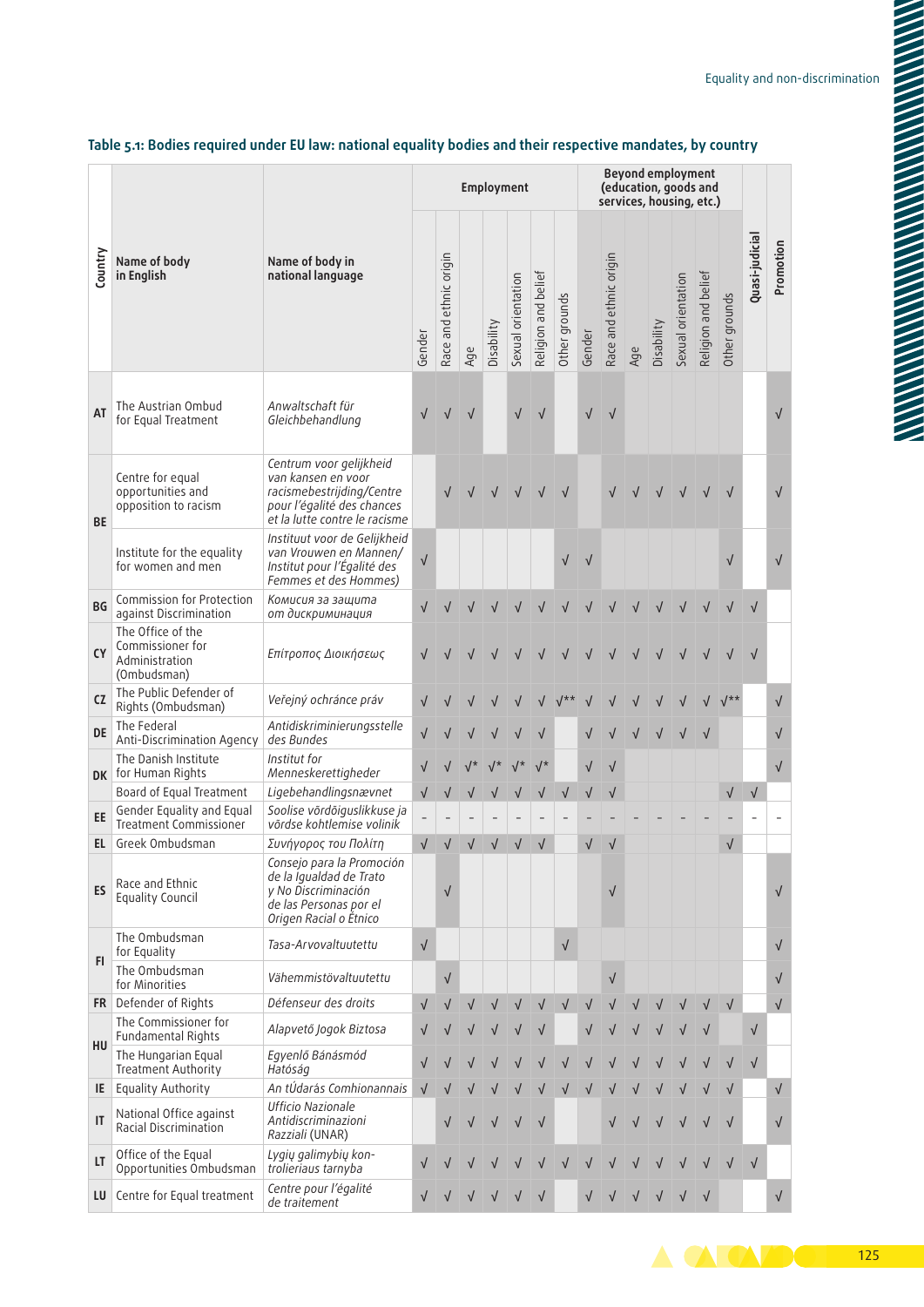#### **Table 5.1: (continued)**

|           | Name of body<br>Name of body in<br>in English<br>national language                         |                                                                          | <b>Employment</b> |                        |     |            |                    |                     | <b>Beyond employment</b><br>(education, goods and<br>services, housing, etc.) |           |                        |     |            |                    |                     |               |                          |            |
|-----------|--------------------------------------------------------------------------------------------|--------------------------------------------------------------------------|-------------------|------------------------|-----|------------|--------------------|---------------------|-------------------------------------------------------------------------------|-----------|------------------------|-----|------------|--------------------|---------------------|---------------|--------------------------|------------|
| Country   |                                                                                            |                                                                          | Gender            | Race and ethnic origin | Age | Disability | Sexual orientation | Religion and belief | Other grounds                                                                 | Gender    | Race and ethnic origin | Age | Disability | Sexual orientation | Religion and belief | Other grounds | Quasi-judicial           | Promotion  |
| LV        | Office of the Ombudsman                                                                    | Tiesībsarga Birojs                                                       |                   | $\equiv$               |     |            |                    | $\bar{a}$           |                                                                               |           |                        |     |            |                    |                     |               |                          |            |
| <b>MT</b> | National Commission<br>for the Promotion of<br>Equality (NCPE)                             | Il-Kummissjoni Naz-<br>zionali ghall-Promozzioni<br>tal-Ugwaljanza       | $\sqrt{}$         |                        |     |            |                    |                     |                                                                               | √         |                        |     |            |                    |                     |               | $\overline{\phantom{a}}$ |            |
|           | Director of Industrial<br>and Employment<br>Relations (DIER)                               | Dipartiment tar-Relazzjoni-<br>jiet Industrijali u tal-Impieg            | $\sqrt{ }$        |                        |     |            |                    |                     |                                                                               |           |                        |     |            |                    |                     |               |                          |            |
| <b>NL</b> | The Dutch Equal Treatment<br>Commission (ETC)                                              | Commissie Gelijke<br>Behandeling (CGB)                                   |                   |                        |     |            |                    |                     |                                                                               |           |                        |     |            |                    |                     |               | $\sqrt{}$                |            |
|           | Human Rights Defender/<br><b>PL</b> Commissioner for Civil<br>Rights Protection            | Rzecznik Praw<br>Obywatelskich                                           |                   |                        |     |            |                    |                     |                                                                               |           |                        |     |            |                    |                     | $\sqrt{}$     |                          | $\sqrt{ }$ |
|           | The Commission<br>for Citizenship and<br>Gender Equality                                   | Comissão para<br>a Cidadania e a Igualdade<br>de Género (CIG)            |                   |                        |     |            |                    |                     |                                                                               | $\sqrt{}$ |                        |     |            |                    |                     | $\sqrt{}$     |                          | $\sqrt{}$  |
|           | Commission for<br>PT equality in labour and<br>employment - CITE                           | Comissão para a Igualdade<br>no Trabalho e no Emprego                    | $\sqrt{}$         |                        |     |            |                    |                     |                                                                               |           |                        |     |            |                    |                     |               |                          |            |
|           | High Commission<br>for Immigration and<br>Intercultural Dialogue                           | Alto Comissariado para<br>a Imigração e Diálogo<br>Intercultural (ACIDI) |                   |                        |     |            |                    |                     |                                                                               |           |                        |     |            |                    |                     |               |                          |            |
|           | The National Council<br><b>RO</b> for Combating<br>Discrimination (NCCD)                   | Consiliul National<br>pentru Combatarea<br>Discriminarii - CNCD          |                   |                        |     |            |                    |                     |                                                                               |           |                        |     |            |                    |                     |               |                          |            |
|           | SE Equality Ombudsman                                                                      | Diskrimineringsom-<br>budsmannen (DO)                                    |                   |                        |     |            |                    |                     |                                                                               |           |                        |     |            |                    |                     |               |                          | $\sqrt{ }$ |
| <b>SI</b> | The Office for Equal<br>Opportunities / Advocate<br>of the Principle of<br>Equal Treatment | Urad za Enake Možnosti                                                   |                   |                        |     |            |                    |                     |                                                                               |           |                        |     |            |                    |                     |               |                          |            |
| <b>SK</b> | National Centre for<br>Human Rights                                                        | Slovenské národné stre-<br>disko pre ľudské práva                        |                   |                        |     |            |                    |                     |                                                                               |           |                        |     |            |                    |                     |               |                          | $\sqrt{}$  |
| <b>UK</b> | Equality and Human<br>Rights Commission                                                    | Equality and Human<br><b>Rights Commission</b>                           |                   |                        |     |            |                    |                     |                                                                               |           |                        |     |            |                    |                     |               |                          | $\sqrt{}$  |
|           | <b>Equality Commission</b><br>for Northern Ireland                                         | <b>Equality Commission</b><br>for Northern Ireland                       | $\sqrt{}$         | √                      |     |            |                    |                     |                                                                               |           |                        |     |            |                    |                     |               |                          | √          |
|           | HR Office of the Ombudsman                                                                 | Uredu pučkog<br>pravobranitelja                                          |                   |                        |     |            |                    |                     |                                                                               |           |                        |     |            |                    |                     |               |                          | $\sqrt{}$  |

*Notes: \* Not exclusively; \*\*Nationality/parental status; – Information not available at time of printing Source: Equinet, 2012*

## 5.2.1. Overview of the situation in 2011

Although the concept of multiple discrimination has not yet achieved a distinct legal status, the challenges it poses to civil society are recognised among political institutions and civil society organisations in the EU.

While existing EU directives relating to equality do not expressly oblige EU Member States to treat multiple discrimination as a distinct category of discrimination, the concept is covered by secondary EU law. The Racial Equality Directive and the Employment Equality Directive recognise it as a conceptual and factual reality. Furthermore, a legal definition of multiple

discrimination would enter into EU law should the European Parliament accept proposed amendments to the draft Horizontal Directive.

The European Parliament also referred to the concept of multiple discrimination in six resolutions it adopted in 2011:

- European Parliament Resolution of 8 March 2011 on equality between women and men in the European Union – 2010 (2010/2138(INI))
- European Parliament Resolution of 9 March 2011 on the EU strategy on Roma inclusion (2010/2276(INI))

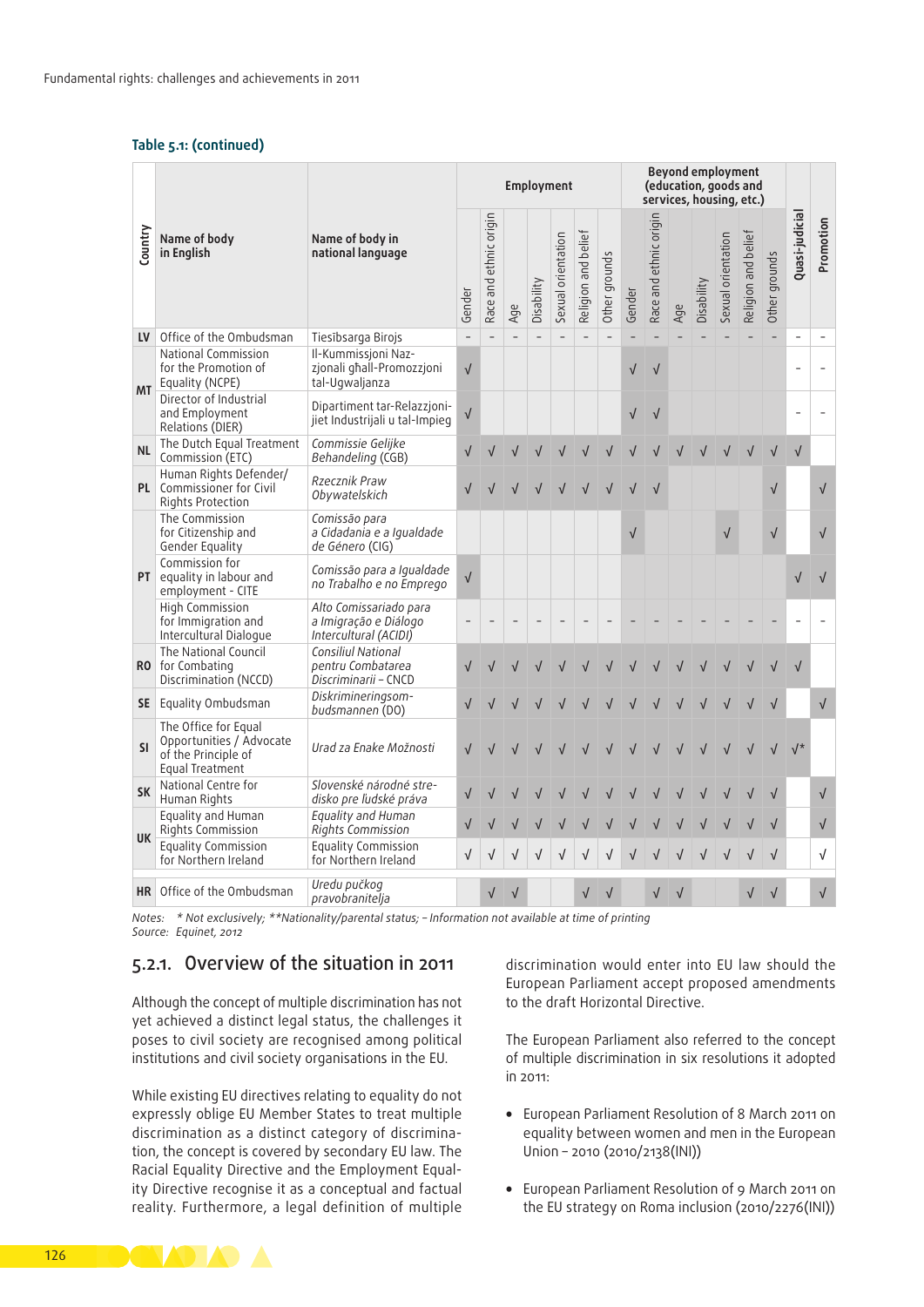- European Parliament Resolution of 12 May 2011 on the proposed ILO convention supplemented by a recommendation on domestic workers
- European Parliament Resolution of 8 June 2011 on the external dimension of social policy, promoting labour and social standards and European corporate social responsibility (2010/2205(INI))
- European Parliament Resolution of 13 September 2011 on the situation of women approaching retirement age (2011/2091(INI))
- European Parliament Resolution of 26 October 2011 on the Agenda for New Skills and Jobs (2011/2067(INI))

In June 2011, the Council of the European Union acknowledged the importance of addressing multiple discrimination in the context of the European Disability Strategy 2010–2020.8 In May 2011, the Council had also called for a greater focus on the difficulties faced by Roma women and girls who are at risk of multiple discrimination.<sup>9</sup>

Multiple discrimination also features in the work of pan‑European non‑governmental organisations (NGOs) operating in the area of fundamental rights, such as the European Network Against Racism (ENAR).10

At the level of national legislation, multiple discrimination is covered by six Member States: **Austria**, <sup>11</sup> **Bulgaria**, 12 **Germany**, <sup>13</sup> **Greece**, <sup>14</sup>**Italy**15 and **Romania.**16 It is, however, not always defined as such in the legislation, which tends to be limited to 'dual' discrimination covering two grounds. In Austria (through legislation) and Germany (through official guidelines), courts and equality bodies are directed to award higher levels of compensation where victims have suffered discrimination on multiple grounds.

In practice, when national equality bodies record data relating to complaints of discrimination that are lodged with them, they do not systematically register all of the grounds of discrimination that could be relevant to these cases; they often only categorise a complaint under one ground of discrimination. When they do report more than one ground, equality bodies usually report cases that

- 9 EPSCO (2011b).
- 10 European Network Against Racism (ENAR) (2011). 11 Austria, Federal Disabled Persons Equality Act*,* para. 11; Austria, Federal Disabled Persons Employment Act, Art. 2, para. 70; Art. 3, para. 24e; Austria, Equal Treatment Act, Art. 1, para. 12 (13); Art. 1, para. 51 (1); Art. 1, para. 26 (13); para. 19a.
- 12 Bulgaria, Protection against Discrimination Act, Art. 4, para. 1.
- 13 Germany, General Equal Treatment Act, Art. 4, 9 (1), 25 (5) AGG; Germany, Law on Equal Treatment of Soldiers.
- 14 Greece, Law 3996/2011, Art. 2, para. 1 (h). 15 Italy, Legislative decree 215/2003 Art. 1; Italy, Legislative
- Decree 216/2003, Art. 1.
- 16 Romania, Anti‑discrimination Law, Art. 2.

combine only two grounds. More evidence is needed to understand whether this is due to the registering practices of equality bodies – in that they only register a maximum of two grounds - or whether multiple discrimination in practice tends to involve just two grounds.

Equality bodies in seven EU Member States (**Austria**, **Belgium**, **Hungary**, **Luxembourg**, **Portugal**, **Slovenia** and the **United Kingdom)** record cases involving more than one ground of discrimination as a distinct category, thereby giving an indication of the number of cases where multiple discrimination is alleged. The equality bodies in Hungary, Luxembourg, Slovenia and the United Kingdom collect specific data on multiple discrimination, despite a lack of national legal provisions prohibiting it.

Equality bodies in six other EU Member States (**Bulgaria**, **Germany**, **Greece**, **Italy**, **Poland**, **Romania**) do not col‑ lect data on multiple discrimination, although legislation on multiple discrimination is in place in these Member States. In Greece, the law transposing the non-discrimination directives does not explicitly prohibit multiplediscrimination; however, labour inspectors, who monitor the application of this law in the private sector, are required to take such cases into account.

In terms of prevalence, the **German** equality body pub‑ lished research relating to multiple discrimination in late 2010.<sup>17</sup> The report shows that 7.8 % or 357 of all the complaints lodged with it between August 2006 and November 2010 concerned multiple discrimination cases. Of these cases, the largest proportion related to the intersection between gender and age (21 %), followed by disability and age (17 %), ethnic origin combined with other grounds (8 %), disability and gender (8 %), sexual identity and disability (3.5 %), and ethnic origin, religion and gender (3.5 %).

## 5.2.2. Acknowledgement of multiple discrimination in case law

A number of cases dealt with by national courts in 2011 could have been analysed through the prism of multiple discrimination, although this was not done. Most of the following cases were decided on the basis of one ground of discrimination.

Several court judgments relating to cases of women wearing headscarves in public were handed down in **Belgium** in 2011 by the Court of First Instance of Brussels, the Police Court in Brussels, the Court of Appeal of Liège and the Criminal Court of Dendermonde. All of these cases, address a combination of discrimination based on sex and discrimination based on religion or belief.

<sup>17</sup> Germany, Federal Anti-Discrimination Agency (2010).



<sup>8</sup> Council of the European Union, Employment, Social Policy, Health and Consumer Affairs Council (EPSCO) (2011a).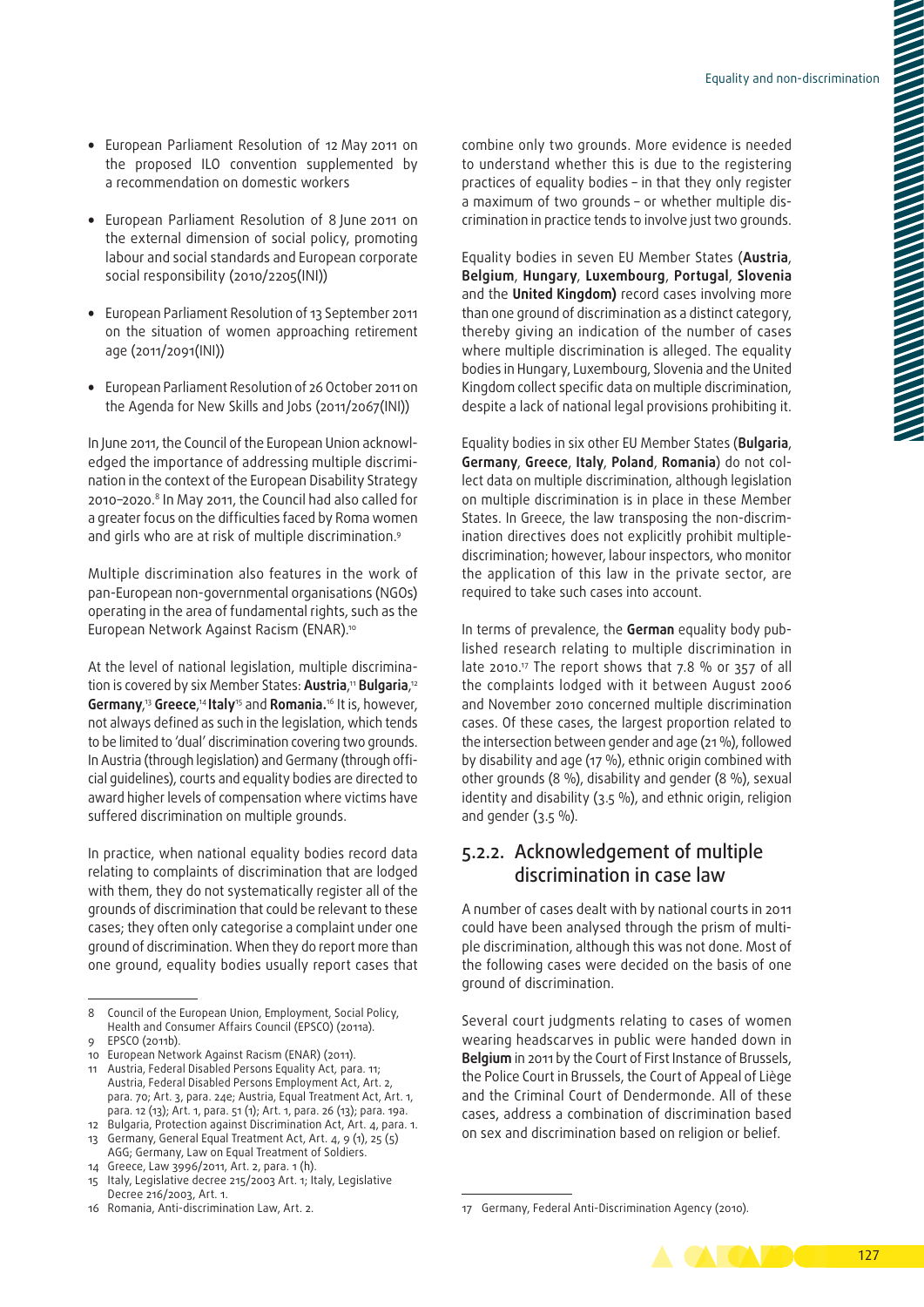In January 2011, the Court of First Instance of Brussels ruled that wearing a headscarf on a bowling track is not a proven safety risk.<sup>18</sup> The court concluded that the principle of non-discrimination is violated when a person wearing a headscarf is refused entry into a bowling track only because she is wearing a headscarf. The court found that this constitutes indirect discrimination, in that a neutral measure placed a specific burden on women wearing headscarves.

The Police Court in Brussels also rendered a judgment in January 2011. It ruled that a municipal regulation prohibiting the wearing of all clothing hiding totally or in great part the face of persons violates freedom of religion.

The case presided over by the Court of Appeal of Liège related to a woman who was wearing headgear to cover the effects of her chemotherapy; she was denied access to a restaurant attached to a bowling alley because she refused to remove her head covering. In February 2011, the Court of Appeal of Liège reversed the judgment that was delivered by the Court of First Instance of Huy in May 2010, which decided that the refusal to let persons enter a restaurant attached to a bowling hall for the sole reason that they wore headgear was indirectly discriminating to those who wear headgear for religious or health reasons. This case is currently before the Court of Cassation.

In another judgment rendered in February 2011, the Criminal Court in Dendermonde found that a real estate agent did not act in a discriminatory manner by telling a woman wearing a headscarf that a piece of real estate was unavailable, although it was available. The court judged that there was no proof that the estate agent had discriminated against her on the basis of religion, because it could not be established that the headscarf was the sole reason why the estate agent did not want to cooperate with the applicant.<sup>19</sup>

The Equality Ombudsman (*Diskrimineringsombudsman‑ nen*) in **Sweden** reached a settlement with a school in Stockholm that had banned a female student from wearing a headscarf during classes.<sup>20</sup> The Equality Ombudsman brought an action against the school for discrimination on the grounds of religion and sex. The parties reached an agreement that awarded the student SEK 40,000 (about  $\epsilon_{4,5}$ 00). The school's new president abolished the clothing rules in August 2011. In a similar case, a high school student who wore a headscarf to an introductory meeting for summer internships was subsequently denied an internship. The Equality Ombudsman began proceedings alleging discrimination on the grounds of sex and religion, but the case was dismissed for procedural reasons.

#### **FRA ACTIVITY**

## Proving multiple discrimination in court

FRA research examining multiple discrimination in the context of access to healthcare finds that discrimination on multiple grounds often does not feature strongly among arguments presented by legal practitioners before the courts. One of the main reasons for this is that legal counsels tend to prefer consolidating their arguments around one ground only. Focusing on the one ground that creates the strongest case is a tactical decision designed to maximise the likelihood of a successful outcome.

*FRA,* Inequalities and Multiple Discrimination in Access to Health*, forthcoming*

The **Austrian** Equal Treatment Commission (*Gleichbehand‑ lungskommission*) delivered a finding of discrimination on several grounds in 2011 in a case brought by a woman of Columbian origin who claimed that she was sexually harassed by a co‑worker because of her ethnic origin. After repeatedly refusing her co‑worker's advances, the woman filed a complaint with the police. She was eventually dismissed from her post on the grounds of poor German‑language knowledge. The commission made a finding of sexual harassment and harassment due to ethnic origin, as well as gender discrimination and discrimination based on ethnic origin regarding the termination of her employment. In this case, the grounds of discrimination were analysed in a 'parallel' manner, each in isolation from the other, rather than in combination.<sup>21</sup>

In **Portugal**, an elderly couple with disabilities living on the third floor of a building without a lift requested the installation of a stair-lift. Since the co-owners refused, the couple filed a complaint before the Court of First Instance. The court issued a protective order and ordered the installation of the stair‑lift. The co‑owners lodged an appeal, but the Lisbon Court of Appeal dismissed their application. While the Court of Appeal's judgment does not expressly use the term "multiple or intersectional discrimination", it is nevertheless grounded on the intersection of two grounds: age and disability.

## 5.3. Discrimination on the grounds of sex

This section addresses discrimination on the grounds of sex. It begins by presenting institutional and legal developments, including the establishment of equality bodies covering discrimination on the grounds of sex. It then considers evidence of indirect discrimination in the labour market. Finally, it discusses the protection of



<sup>18</sup> Belgium, Court of First Instance, Brussels, 25 January 2011.

<sup>19</sup> Belgium, Criminal Court of Dendermonde, 14 February 2011.

<sup>20</sup> Sweden, Equality Ombudsman (2011a), Case NB 2009/1224.

<sup>21</sup> Austria, Equality Commission (2011), Case GBK I/230/09-M, 1 February 2011.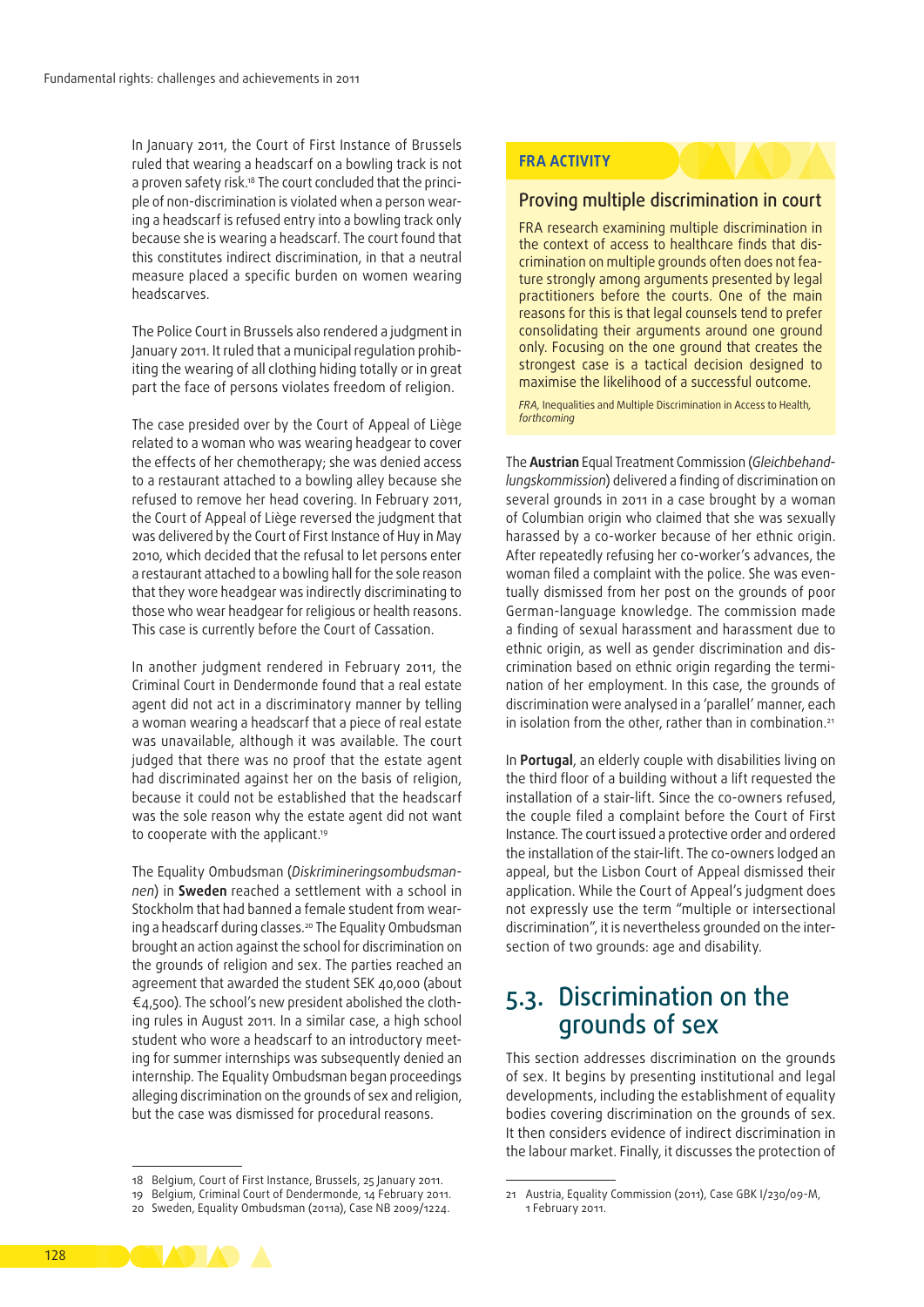pregnant workers and those on maternity leave from an anti-discrimination perspective.

## 5.3.1. Institutional and legal developments in relation to discrimination on the grounds of sex

The United Nations (UN) Entity for Gender Equality and the Empowerment of Women (UN Women) which became operational in January 2011 is responsible for promoting gender equality. UN Women merged and built upon four previously separate parts of the UN system: the Division for the Advancement of Women; the International Research and Training Institute for the Advancement of Women; the Office of the Special Adviser on Gender Issues and Advancement of Women; and the UN Development Fund for Women. The main tasks of UN Women are to support intergovernmental bodies in their formulation of policies and standards; to provide assistance in the implementation of these standards; and to hold the UN system accountable for its own commitments on gender equality.

Several EU Member States reformed their bodies promoting gender equality. In March 2011, the **Danish** Insti‑ tute for Human Rights (DIHR) was designated as the body responsible for the promotion, analysis, monitoring and support of equal treatment of all persons, including concerning discrimination on the grounds of gender.This new mandate empowers the DIHR to provide assistance to victims of discrimination, conduct surveys, publish reports and make recommendations on any issue relating to discrimination on the grounds of sex.

The Council for Gender Equality (*Rada vlády SR pre rodovú rovnosť*) in **Slovakia** terminated its activi‑ ties, and its mandate was transferred to the newly created Council for Human Rights, National Minorities and Gender Equality (*Rada vlády SR pre ľudské práva, národnostné menšiny a rodovú rovnosť*). The council supervises several committees, including the Committee for Gender Equality (Výbor pre rodovú rovnosť).<sup>22</sup>

The Act on Equality between Women and Men (*Laki naisten ja miesten välisestä tasa‑arvosta*) in **Finland** was amended by law  $488/2011$  in May 2011.<sup>23</sup> The reform pertains to penal provisions regarding the prohibition of discriminatory announcements, when advertising education or training places. The act now provides that anyone violating this prohibition shall be sentenced to a fine for a discriminatory announcement. The public prosecutor is, however, only allowed to bring charges concerning a discriminatory announcement if

it has been notified of the case by the Ombudsman for Equality (*Tasa‑arvovaltuutettu*).

Concerning developments in case law, the Karlsruhe Court of Appeals (*Oberlandesgericht Karlsruhe*), in **Ger‑ many**, ruled that a job advertisement for a business man‑ ager was not gender neutral – the advertisement only used the masculine form *Geschäftsführer* – and, as such, constituted a violation of the prohibition of discrimination under the provisions of non‑discrimination legislation. In its September 2011 judgment, the court awarded financial compensation of €13,000 to the claimant, a woman whose job application had been rejected.<sup>24</sup>

## 5.3.2. Evidence of indirect discrimination in the labour market: the gender pay gap and the glass ceiling

Large differences in pay between women and men – the so-called gender pay gap - remain a reality throughout the EU, as data published annually by Eurostat show (Figure 5.1). The latest available data show that although the gender pay gap decreased by 1 % in the EU as a whole between 2008 and 2010, women were still paid, on average, 16.4 % less than were men. The lowest gender pay gaps in 2010 are found in **Slovenia** (4.4 %), **Italy** (5.5 %) and **Malta** (6.1 %), and the highest in **Austria** (25.5 %), the **Czech Republic** (25.5 %) and **Germany** (23.1 %).

The gender pay gap decreased in 15 Member States between 2008 and 2010, generally modestly. The largest decreases were observed in **Lithuania** (-7 %), **Slovenia**  (-4.1 %), **Malta** (-2.5 %) and the **United Kingdom** (-1.9 %). The gender pay gap increased in seven Member States between 2008 and 2010, with the highest variations observed in **Latvia** (+4.2 %), **Portugal** (+3.6 %), **Romania** (+3.5 %) and **Bulgaria** (+2.1 %).

At the national level, the Institute for the Equality of Women and Men in **Belgium,** one of the country's equal‑ ity bodies, found that women earn on average 10 % less per hour than men do.<sup>25</sup>

Although **Finland's** gender pay gap is above the EU27 average, the *Global gender gap report* published in late 2010 by the World Economic Forum rates it as the third-best country in the world when it comes to equality between women and men.<sup>26</sup> Finland initiated an equal pay programme with the aim of narrowing the gender pay gap to a maximum of 15 % by 2015.27 The means taken to achieve this goal include: a transparent policy regarding

<sup>27</sup> Finland, Ministry of Social Affairs and Health (2011).



<sup>22</sup> Slovakia, Slovak Government's Council for Human Rights, National Minorities and Gender Equality (2011a).

<sup>23</sup> Finland, Finlex (2012).

<sup>24</sup> Germany, Higher Regional Court Karlsruhe (2011).

<sup>25</sup> Belgium, Institute for the Equality of Women and Men (2011).

<sup>26</sup> World Economic Forum (2010).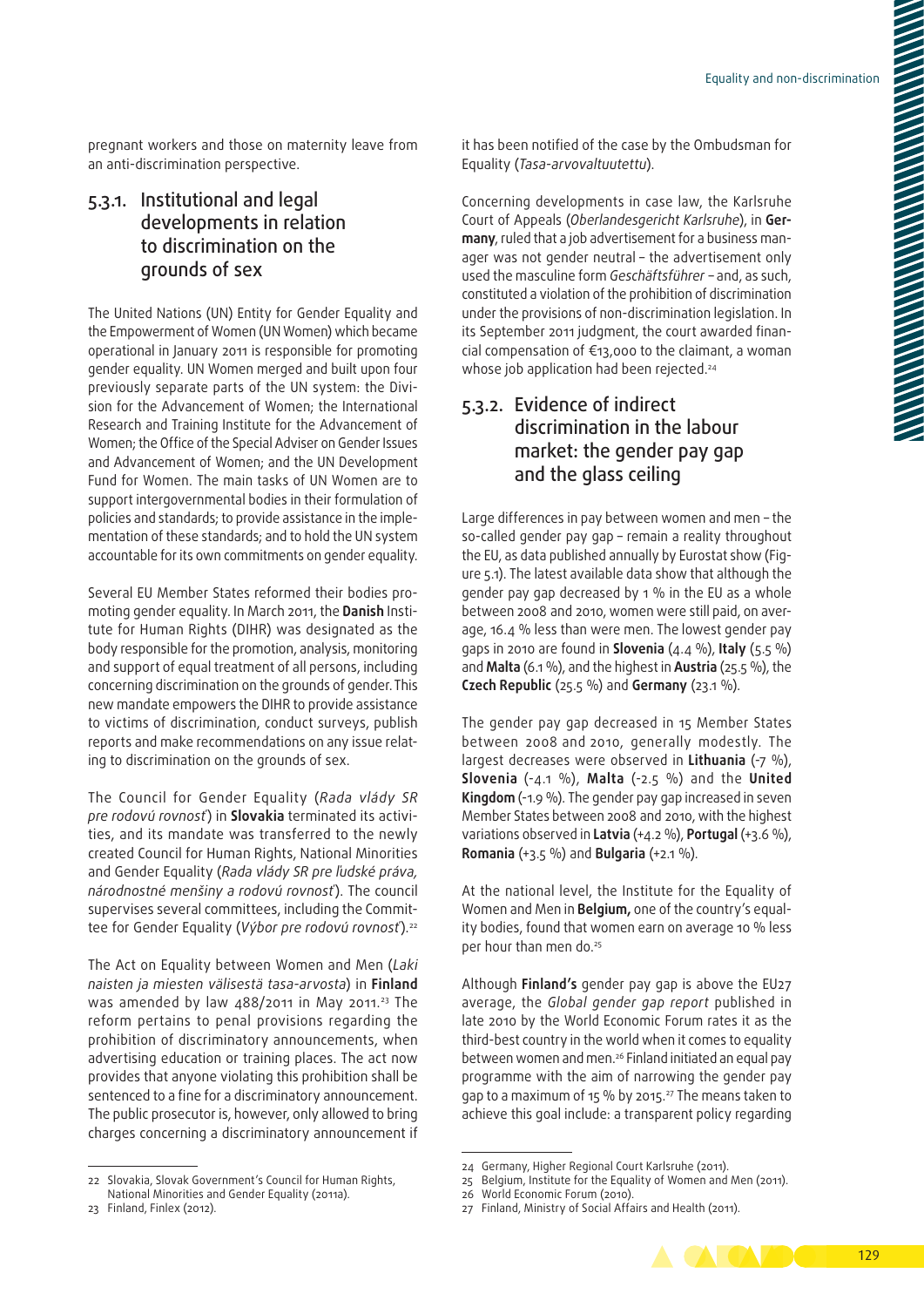

contracted pay; decreasing occupational segregation in the labour market by encouraging women to take up jobs in more traditionally male sectors and vice versa; decreasing gender‑based segregation of occupations; and support for women's career development.

A reform of the pension system that came into force in **Lithuania** in January 2012 standardised pension ages for men and women. The Law on the State Social Insurance Pension (*Valstybinių socialinio draudimo pensijų įstatymas*) was amended in June 2011, introducing an equal pension age of 65 for women and men.<sup>28</sup>

In addition to the gender pay gap, women in the EU also face a glass ceiling when it comes to attaining certain positions on the labour market, such as high-ranking economic and political posts.

In March 2011, Viviane Reding, Vice‑President of the European Commission, announced that she was inviting publicly listed companies in the EU to sign the *Women on the Board Pledge for Europe*, which includes a vol‑ untary commitment to increase women's presence on corporate boards to 30 % by 2015 and to 40 % by 2020. According to the European Commission, women currently

28 Lithuania, Seimas (2011).

represent only 12 % of the board members of Europe's largest companies.<sup>29</sup>

*"Closing the gender gap at the top of the business world is a win‑win situation. Only by working together will we be able to succeed. High level commitment and more effective measures from governments, social partners and businesses are crucial to speed up progress. The EU can play an important role in proposing solutions to a challenge, which is common to all Member States."*

*Commissioner Viviane Reding speaking at the Bertelsmann Women in Leadership Conference in Berlin on 22 September*

The Equality and Human Rights Commission's (EHRC) 2011 report on *Sex and Power* shows that women in the **United Kingdom** held 17.4 % of Cabinet posts and that the number of female editors of national newspapers declined to two from a peak of four in 2011. The report argues that, at the current rate with no policy change, it would "take another 70 years to achieve an equal number of women directors in the FTSE 100 (the index of 100 most capitalised British companies on the London Stock Exchange) and another 45 years to achieve an equal number of women in the senior judiciary". The report also estimates that it would require another 14 general



<sup>29</sup> European Commission (2011a).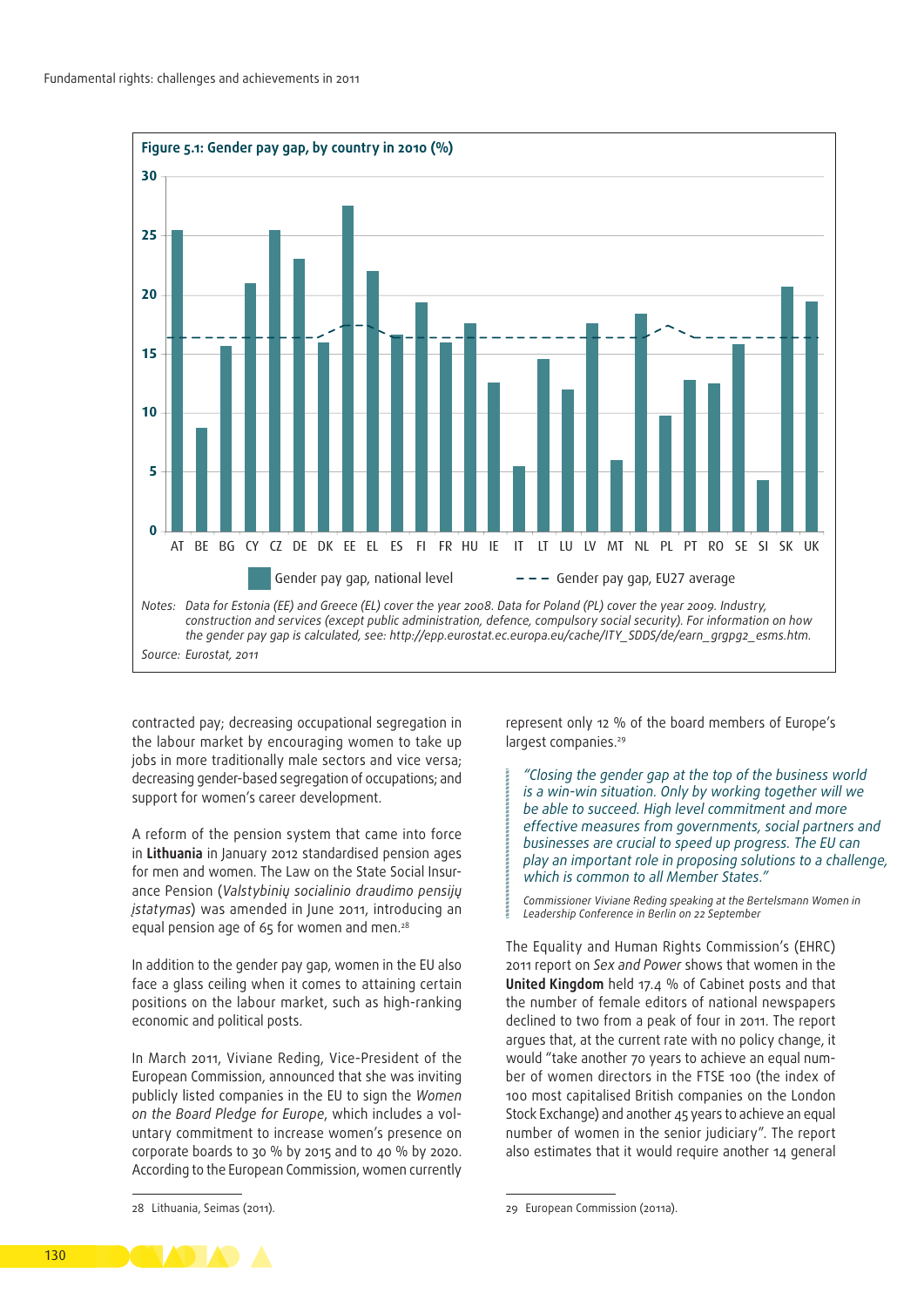elections – or 70 years – to achieve an equal number of women MPs.<sup>30</sup>

On Women's Day in 2011, the **French** Association for Exec‑ utive Employment (*Association Pour l'Emploi des Cadres*) published a statistical survey, *Female Managers and Male Managers: persistence of professional inequalities*. The study shows that large variations in remuneration persist and that women still face the glass ceiling: after 40 years of employment, 11 % of women occupy a senior management post compared to 23 % of men.<sup>31</sup>

## 5.3.3. Protection against discrimination for pregnant workers and those on maternity leave

Negotiations on the proposed revision of the Pregnant Workers Directive32 continued without conclusion in the Council of the European Union in 2011. The progress report submitted by the Hungarian Presidency to the Permanent Representatives Committee and to the Council of the European Union in June 2011 highlights divergences between the European Parliament's position and the views of EU Member States.33

While some EU Member States encouraged the Council to consider discontinuing its work on the issue, others stressed that it should continue. In general, delegations considered that the Pregnant Workers Directive should cover maternity leave only. Many delegations stressed that the proposal should essentially remain focused on health and safety at work and not address additional issues. Only a few delegations showed flexibility on the issues of adoption and paternity leave.

A number of relevant developments in legislation and case law took place at the national level. In July 2011, the National Council of the **Slovak Republic** (*Národná rada Slovenskej republiky*) enacted changes to the Labour Code to improve labour market protection for pregnant women, mothers and also fathers. The amended Labour Code now reads: "The employer may terminate probation employment of a pregnant woman, a mother within nine months of giving birth or a nursing mother only in writing and only in exceptional cases that are not related to the pregnancy or motherhood, and must justify it duly in writing, otherwise it shall be deemed null and void."<sup>34</sup> A similar provision was incorporated into Law No. 346/2005 Coll. on Civil Service of Professional Soldiers of the Slovak Armed Forces (Article 1, Paragraph 112).

The Protection of Maternity Law (100(I), 2007) in **Cyprus** was amended in 2011 to enhance the protection against dismissal on grounds of pregnancy and maternity.35 One amendment stipulates that should an employer dismiss an employee while she is unaware of being pregnant, she would still be entitled to inform the employer of her pregnancy at a later stage via a valid medical certificate. This would force the employer to repeal the dismissal or the notice for dismissal.

In **Malta**, the uninterrupted period of maternity leave was extended from 14 to 16 weeks as of January 2012 and will be further extended to 18 weeks as from 1 January 2013. However, this extension does not come along with an entitlement to full pay during these additional weeks (amendment to the Employment and Industrial Relations Act, Cap. 452).36

Pregnant workers sometimes face discrimination in employment because of their pregnancy, as the cases reported below illustrate. Cases arising at the national level also point to where protection against discrimination for pregnant workers could be improved.

The **Hungarian** Equality Treatment Authority (*Egyenlő Bánásmód Hatóság*, EBA) represented an employee, who had been repeatedly humiliated at the workplace since her employer had discovered that he could not dismiss her because she was undergoing an assisted reproductive procedure. The EBA imposed a fine of HUF 500,000 (about €1,700). The employer appealed and the case is still pending.<sup>37</sup>

The Equality Tribunal in **Ireland** ruled in favour of a complainant who had been dismissed from her telesales job. Once her pregnancy became known, the director of the company she worked for began to openly denigrate her sales ability and terminated her contract. This was found to constitute discrimination and harassment contrary to Sections 8(6)(c) and 14A of the Employment Equality Acts 1998–2008. The respondent was ordered to pay the complainant €18,200 in compensation for the discriminatory dis‑ missal – the equivalent of a year's salary – and €10,000 for the effects of harassment.38

The Equality Ombudsman (*Diskrimineringsombuds‑ mannen*) in **Sweden** reached a settlement with a com‑ plainant's employer, awarding her SEK 85,000 (about €9,300).39 The employer had changed the complain‑ ant's conditions of employment when he found out

<sup>39</sup> Sweden, Equality Ombudsman (2011b) Case ANM 2011/66.



<sup>30</sup> United Kingdom, Equality and Human Rights Commission (EHRC) (2011), pp. 2-3.

<sup>31</sup> Association for Executive Employment (2011).

<sup>32</sup> Council Directive 92/85/EEC, OJ 1992 L 348.

<sup>33</sup> Council of the European Union (2011).

<sup>34</sup> Slovakia, Law No. 257/2011.

<sup>35</sup> Cyprus, Protection of Maternity Law (2011).

<sup>36</sup> Malta (2011), Employment and Industrial Relations Act (Cap. 452).

<sup>37</sup> Hungary, *Egyenlő Bánásmód Hatóság,* Resolution Case 301/2011, Budapest.

<sup>38</sup> Ireland, Equality Tribunal (2011a) *B. Farrell v. Irish Youth Promotions Ltd.* (in liquidation) DEC‑E2011-002.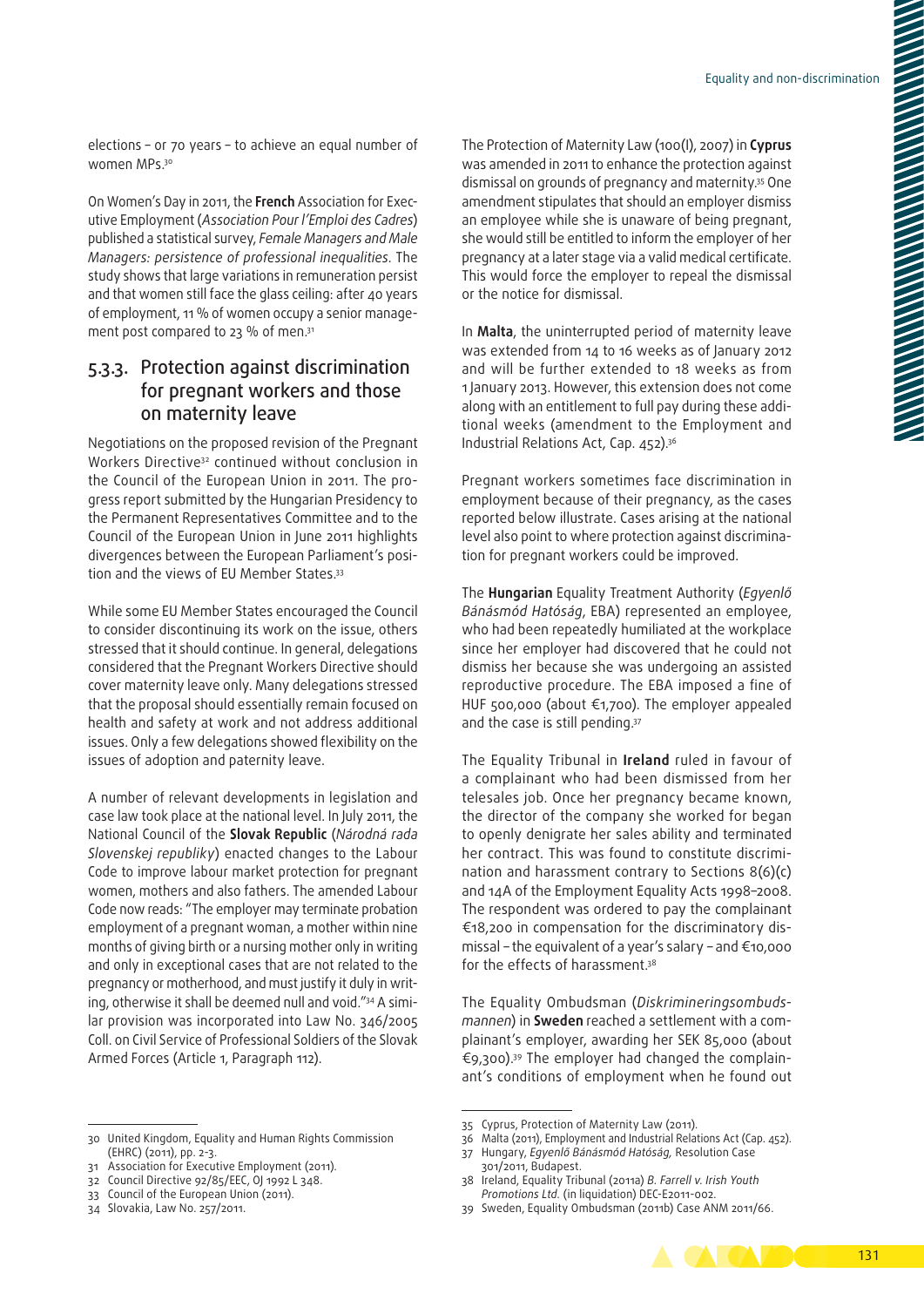that she was pregnant. In another case, the Equality Ombudsman reached a settlement with an employer awarding the complainant SEK 100,000 (about €10,950). Here, the complainant who had been offered a job was dismissed from the recruitment process after she told the employer about her pregnancy.40

## 5.4. Discrimination on the grounds of sexual orientation and gender identity

This section examines developments in legislation, policy, practice and case law relating to lesbian, gay, bisexual and transgender (LGBT) persons in 2011. It begins with a general examination of questions of discrimination and violence against LGBT persons and then moves on to discuss policy developments relating to promoting equality for, and combating discrimination against, LGBT persons. Next, the section considers developments in relation to free movement and the legal recognition of transgender persons.

## 5.4.1. Discrimination and violence against LGBT persons

In June 2011, the UN Human Rights Council adopted a Resolution on human rights, sexual orientation and gender identity.41 The resolution highlights concerns about acts of violence and discrimination based on sexual orientation and gender identity.

At the EU level, the European Parliament adopted a resolution in September 2011 calling for the full implementation of the rights of LGBT persons in the EU and for the systematic defence of such rights in the EU's external relations. The European Parliament also called on the European Commission and EU Member States to implement to the greatest extent possible the relevant opinions of the European Union Agency for Fundamental Rights (FRA) on LGBT rights.42

At the national level, some EU Member States introduced changes to equal treatment legislation. **Greece** included gender reassignment as a protected characteristic in anti-discrimination legislation.<sup>43</sup> The equality bodies in **Poland** and **Denmark** took over coverage of sexual orientation discrimination and gender identity discrimination, respectively. In Poland, the Human Rights Defender (*Rzecznik Praw Obywatelskich*) and the Government Plenipotentiary for Equal Treatment

(*Pełnomocnik Rządu ds Równego Traktowania*) were granted extended competencies in the field of equality and non‑discrimination to cover discrimination on the grounds of sexual orientation. In Denmark, the Danish Institute for Human Rights was appointed to promote, evaluate, monitor and support equal opportunities for all, regardless of gender identity.

The Ombudsman for Minorities in **Finland**, in light of the lack of explicit provisions ensuring protection against discrimination of transgender persons, called for an amendment of gender equality legislation to include the "protection of gender minorities".44

**Finland** also adopted criminal legislation prohibiting incitement to hatred on grounds of sexual orientation and introduced an aggravating circumstance for crimes committed on the grounds of bias against LGBT persons. Through an amendment of the Criminal Code by law 511/2010, incitement to hatred is prohibited also on the grounds of sexual orientation. The provision on aggravating circumstances for increasing the punishment also covers sexual orientation.45

In **Denmark,** the government published a political programme in October 2011 that included LGBT rights. Under the slogan 'Equality and diversity makes Denmark strong', the programme mentions efforts to improve the registration, investigation and prevention of hate crimes against LGBT people and other minority groups.

The **Polish** Parliament debated legislation amending the criminal code.46 If adopted the legislation would extend criminal protection against hate speech and hate crimes motivated by a victim's sexual orientation, gender identity, disability, age or gender.

In terms of case law, the Court of Justice of the European Union (CJEU) clarified the terms of the Employment Equality Directive in a May 2011 ruling on the *Römer* case. The CJEU held that a supplementary retire‑ ment pension paid to a partner in a civil partnership, which is lower than that granted in a marriage, may constitute discrimination on the grounds of sexual orientation, which the directive prohibits.<sup>47</sup>

In *Hannon v. First Direct Logistics Limited*, 48 the Equal‑ ity Tribunal in **Ireland** awarded a transsexual worker over €35,000 in compensation for discrimination she

- 45 Finland, Parliament of Finland, Act Amending the Criminal Code (511/2011).
- 46 Poland, Draft law amending the Polish Criminal Code.
- 47 Court of Justice of the European Union (CJEU) *Römer v. Freie und Hansestadt Hamburg* C-147/08, 10 May 2011.



<sup>40</sup> Sweden, Equality Ombudsman (2011c) Case No. A 158/10.

<sup>41</sup> United Nations, Human Rights Council (2011).

<sup>42</sup> European Parliament (2011a).

<sup>43</sup> Greece, Law 3896/2010, Art. 3, para. 2.

<sup>44</sup> Finland, Ombudsman for Equality (2011).

<sup>48</sup> Ireland, Equality Tribunal (2011b) *Hannon v. First Direct Logistics Limited*, File No. EE/2008/04, 29 March 2011.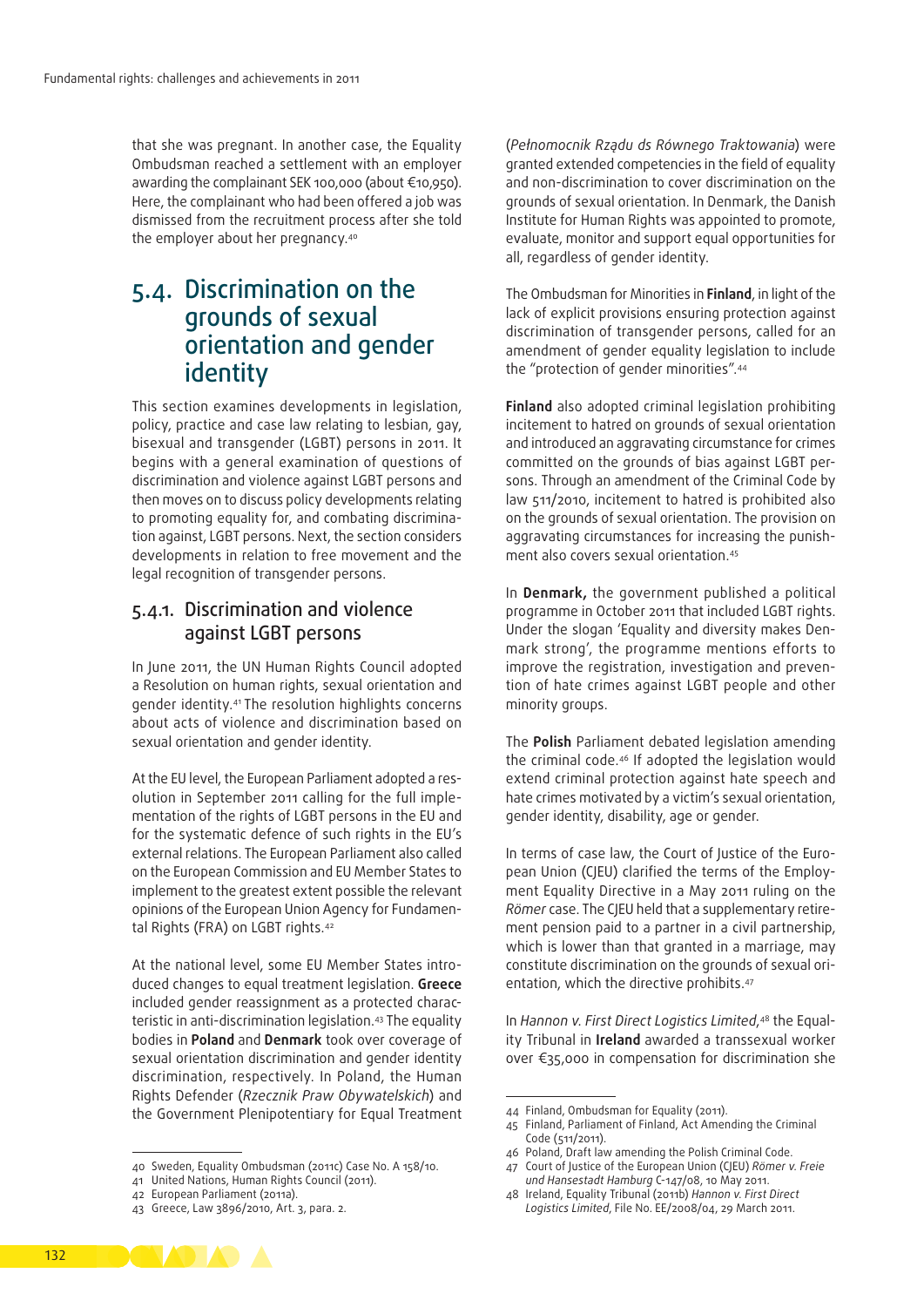endured on the grounds of sex and disability. The tribunal found that the deterioration in her conditions of work – which occurred after she had informed her employer of her true identity and need to live in this identity – amounted to constructive dismissal resulting from her transition to female from male.

Some EU Member States increased efforts to collect data on the situation of LGBT persons. For example, the national statistical offices in the **Czech Republic** and in **Italy** began gathering data on same‑sex households as part of their national censuses. In spring 2011, the Czech Statistical Office conducted a Population and Housing Census that contained a question on a registered partnership between persons of the same sex.49 Similarly, the census questionnaire used by the Italian National Institute for Statistics aimed to collect data for the first time on the number of same‑sex households present in the country.<sup>50</sup>

In November 2011, the UN High Commissioner for Human Rights delivered a report on *Discriminatory laws and practices and acts of violence against individuals based on their sexual orientation and gender iden‑ tity*. The report reviewed the applicable international standards, recalling that all people, including LGBT persons, are entitled to enjoy the protection provided for by international human rights law. It documented homophobic and transphobic violence and discrimination in all regions of the world, while emphasising that "quantifying homophobic and transphobic violence is complicated by the fact that few States have systems in place for monitoring, recording and reporting these incidents" (paragraph 23).<sup>51</sup>

The Council of Europe Commissioner for Human Rights published a report in June 2011 on discrimination on the grounds of sexual orientation and gender iden‑ tity in Europe.52 The report finds that homophobic and transphobic attitudes persist in all 47 Member States, but that attitudes vary significantly among and within countries. Its recommendations are especially useful to support ongoing efforts among the Member States to implement the Recommendation of the Committee of Ministers on measures to combat discrimination on grounds of sexual orientation or gender identity.53

*"Millions of people in Europe are discriminated [against], stigmatised and even [become] victims of violence because of their actual or perceived sexual orientation or gender identity. They cannot fully enjoy their universal human rights. There is an urgent need for all European governments to remedy this situation and take policy and legislative measures to combat homophobia and transphobia."*

*Council of Europe Commissioner for Human Rights, Thomas Hammarberg, 23 June at the launch of his report on discrimination on grounds of sexual orientation and gender identity. Press release available at: [www.coe.int/t/commissioner/News/2011/110623LGBTStudy \\_en.asp](http://www.coe.int/t/commissioner/News/2011/110623LGBTStudy_en.asp)*

Studies carried out in some EU Member States show that the position of LGBT people continues to be problematic. Research carried out by the **Cyprus** Family Planning Association and accept‑LGBT Cyprus illustrates that LGBT people in the country experience violence, psychological harassment, lack of acceptance or discrimination in the context of access to employment, housing, health, education and other services, as well as within faith communities, family, relationships and social attitudes.54

Discrimination and bullying among young people belonging to 'sexual and gender minorities' have been shown to be common phenomena in **Finland**. In a survey of 636 respondents belonging to a 'sexual or gender minority' relating to discrimination in the context of education and leisure time, 36 % said that they have, at some point in their school life, been the target of bullying on the basis of their sexual orientation or gender identity.<sup>55</sup>

In a survey of 478 respondents at the University of Warsaw in **Poland**, 30 % were of the opinion that being openly non-heterosexual could be a reason for feeling uncomfortable. According to the report, 35 % of all respondents had witnessed acts of harassment of non‑heterosexual fellow students.56

<sup>56</sup> Poland, Queer Uniwersytecie Warszawskim (2011).



<sup>49</sup> Czech Republic, Czech Statistical Office (2011).

<sup>50</sup> Dardanelli, S. *et al.* (2009), pp. 37-38.

<sup>51</sup> United Nations General Assembly (2011).

<sup>52</sup> Council of Europe, Commissioner for Human Rights (2011).

<sup>53</sup> Council of Europe, Committee of Ministers (2010).

<sup>54</sup> Cyprus, Cyprus Family Planning Association and accept-LGBT Cyprus (2011).

<sup>55</sup> Finland, Huotari, K. *et al.* (2011), pp. 45, 129.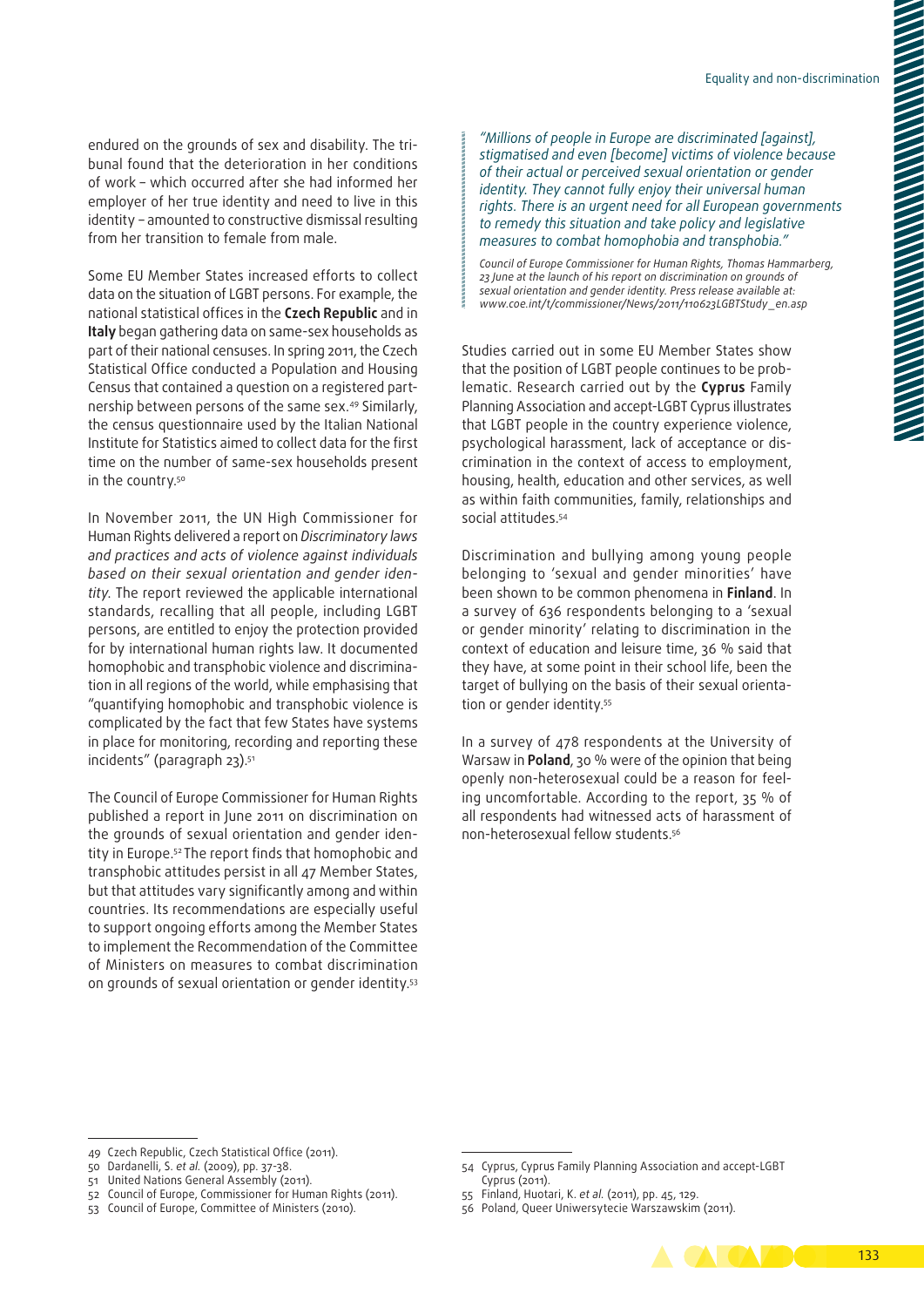### **FRA ACTIVITY**

## Online European LGBT survey kicks off

The FRA initiated research for an EU-wide online survey - the first of its kind on such a scale. The survey will collect comparable data on the experiences of violence and discrimination of LGBT persons, as well as their level of awareness about their rights, among other issues. The survey will also cover Croatia. In addition, the FRA will conduct research in 2012 with public authorities and key service providers to identify barriers to promoting and fulfilling LGBT rights at all levels of government, and to collect promising practices.

*For more information, see:<http://lgbtsurvey.eu>*

## 5.4.2. Promoting equality and combating discrimination through mainstreaming

Some EU Member States are in the process of developing systematic action plans to promote equality for LGBT persons. For instance, the Home Office in the **United Kingdom** launched an action plan for delivering equal‑ ity for LGBT people,<sup>57</sup> as well as a distinct transgender equality action plan, highlighting where different measures are required.58

The **Estonian** Ministry of Social Affairs included the goal of increasing of awareness and tolerance regarding LGBT issues as an area for further activity in its development plans for 2011–2014 and 2012–2015.59

A Task Force for People with Non-Heterosexual Orientation (*Pracovná skupiny pre ľudí s neheterosexuálnou orientáciou*) was established in **Slovakia**. This task force will serve as an advisory body under the government's Council for Human Rights, National Minorities and Gen‑ der Equality.<sup>60</sup>

#### Promising practice

## National Action Plans on violence and discrimination offer specific support to LGBT citizens

In Portugal, the Fourth National Action Plan against Domestic Violence (*IV Plano Nacional contra a Violência Doméstica)* has found that LGBT persons are particularly vulnerable to domestic violence. The plan proposes targeted measures to protect this group, although these have not yet been specified. In the Fourth National Action Plan for Equality, Gender Citizenship and Non‑Discrimination (*IV Plano Nacional para a Igualdade, Género, Cidadania e não Discriminação*), 'sexual orientation and gender identity' is listed as a strategic domain, under which awareness-raising measures are planned, targeting the public in general, but also strategically important professions (politicians, civil servants, professionals in various sectors such as health, education, social work, security and defence, justice, the media and among NGOs) and young people.

*For more information, see: [http://195.23.38.178/cig/portalcig/](http://195.23.38.178/cig/portalcig/bo/documentos/IV_PNI.pdf) [bo/documentos/IV\\_PNI.pdf](http://195.23.38.178/cig/portalcig/bo/documentos/IV_PNI.pdf)*

## 5.4.3. Free movement and civil justice for LGBT persons

Individuals are given certain rights to move to and reside in EU Member States other than their own by virtue of EU legislation relating to freedom of movement. People who are considered to be family members, such as spouses or registered partners, of an individual exercising their right to free movement may be entitled to certain rights. According to the terms of the Free Movement Directive,<sup>61</sup> however, a Member State is not obliged to recognise the validity of same‑sex marriages or registered partnerships unless these are recognised under national law.

The greatest number of developments at national level concerned changes to the definition of 'family member' to include same‑sex partners for the purposes of free movement and family reunification. **Austria, Estonia, Greece, Latvia, Malta, Romania, Slovakia** and **Slovenia**  all instituted this change.

Draft amendments to existing legislation in **Lithuania** would apply the concept of 'family member' to include "a partner, with whom the citizen of a Member State has a durable relationship" and to others who were dependant or managed a common household in the country of origin, if family ties can be proven.<sup>62</sup>



<sup>57</sup> United Kingdom, Home Office (2011a).

<sup>58</sup> United Kingdom, Home Office (2011b).

<sup>59</sup> Estonia, Ministry of Social Affairs (2011a, 2011b).

<sup>60</sup> Slovakia, Slovak Government's Council for Human Rights, National Minorities and Gender Equality (2011b); Slovakia, Slovak Government's Office (2011).

<sup>61</sup> Directive 2004/38/EC, OJ 2004 L 158, p. 77.

<sup>62</sup> Lithuania, Law amending the Law on the Legal Status of Aliens, No. XIP-2360(2) 21 June 2011.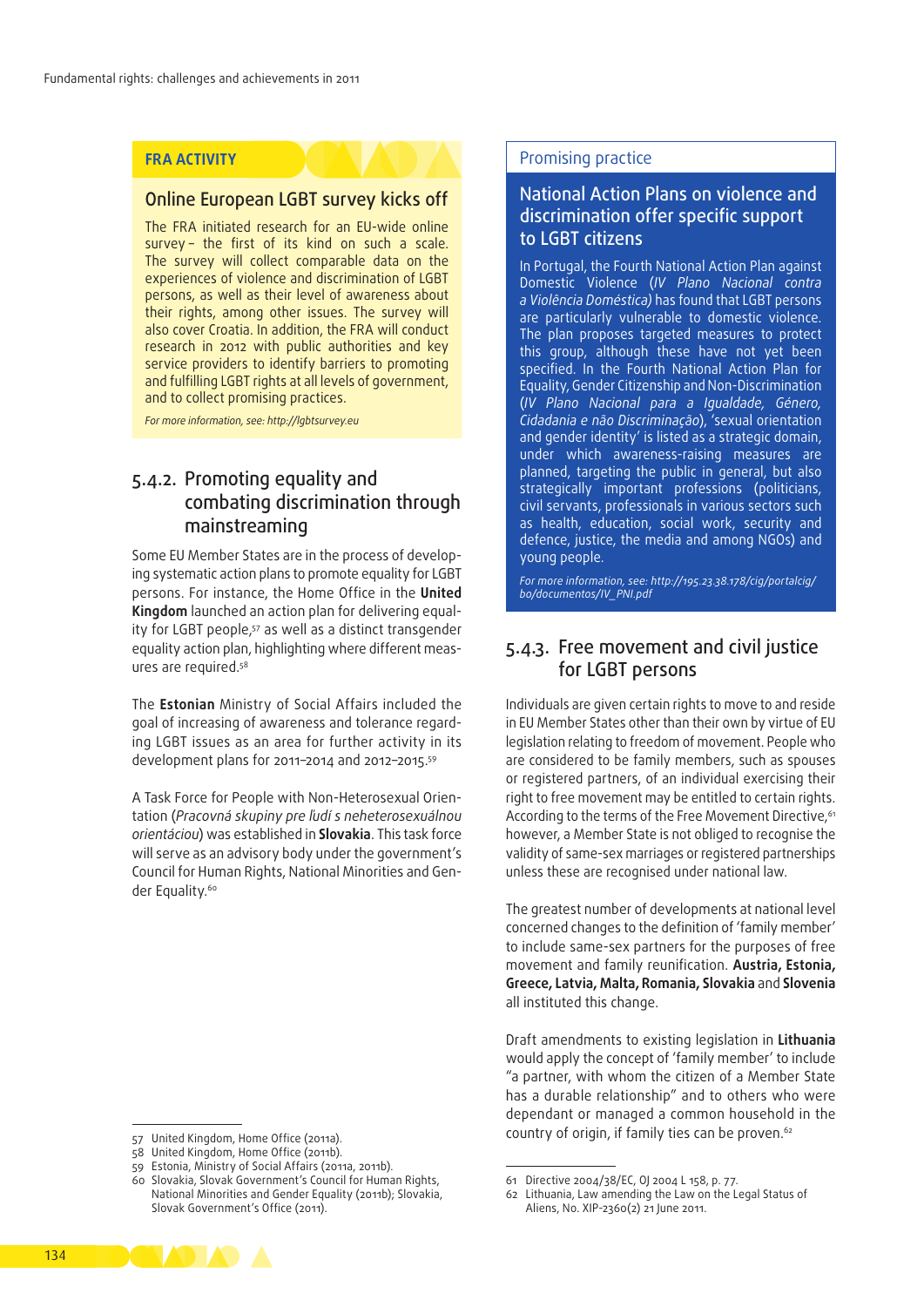In contrast, new legislation in **Romania** prohibits the transcription/registration of civil status certificates or extracts issued by foreign authorities for same-sex marriages or same‑sex civil partnerships concluded abroad.<sup>63</sup> This transcription is a requirement for obtaining entry and residence into Romania for spouses or partners, which necessarily only recognise partnerships between men and women.

The European Commission presented a proposal in March 2011 for a Council Regulation on jurisdiction, applicable law and the recognition and enforcement of decisions regarding the property consequences of reg‑ istered partnerships.<sup>64</sup> This proposal was accompanied by a separate proposal for a Council Regulation on jurisdiction, applicable law and the recognition and enforcement of decisions in matters of matrimonial property regimes.<sup>65</sup> Both proposals would apply to opposite-sex and same-sex marriages as well as to registered partnerships. According to its 2012 work programme, the Commission is scheduled to make two legislative proposals to facilitate the cross‑border recognition of civil status documents.<sup>66</sup>

Certain rights or obligations in relation to property may result from entering a registered partnership or marriage. These may become difficult to exercise in a cross‑border context, particularly with regard to same-sex spouses or partnerships that are not recognised in EU Member States. European citizens exercising their right to free movement may encounter practical barriers in needing to provide official documentation, such as birth or marriage certificates, in their host state in order to receive certain benefits. Different, sometimes burdensome, rules exist across the EU Member States. The European Parliament strongly supported plans to enable the mutual recognition of civil status documents, which would include marriage certificates, and called for further efforts to reduce barriers for citizens who exercise their rights of free movement.<sup>67</sup>

## 5.4.4. Legal recognition of transgender people

Developments relating to legal recognition of transgender persons occurred in legislation, case law, policy and medical practice in some EU Member States.

ments with an impact on the legal gender recognition of transgender and transsexual persons took place in **Portugal,** where a new law was adopted to simplify the procedure and remove requirements deemed to be disproportionate.<sup>68</sup>

The **Croatian** Ministry of Health and Social Welfare adopted an Ordinance on the Procedure of Collecting Medical Documentation on Sex Change in October 2011.69 It identifies the opinion of the National Health Council as the document needed in order to change information on sex in birth records. This opinion is based on a request form by the applicant and on accompanying opinions of health and other professionals.

Developments in three EU Member States suggest a possible evolution in legislation in the future. In the **Netherlands**, a bill to amend Article 1:28 of the Civil Code relating to transsexuality and changes to the birth certificate was presented to parliament in September 2011. The bill is pending at parliament.

**Denmark** has announced a review of regulations on gender reassignment treatment. Among other matters, this will examine the possibility for individuals to obtain legal gender reassignment without having to satisfy the precondition of undergoing surgical treatment.

The National Board of Health and Welfare in **Sweden**  presented the results of an inquiry on care and support for transgender people.<sup>70</sup> According to current legislation, to undergo gender reassignment surgery a person must be older than 18 years of age, a Swedish citizen, sterilised and unmarried. The report called for an end to the requirement that all those seeking gender reassignment must be unmarried and sterilised.

*"The permanent nature and irreversibility of transsexual persons' perceived gender cannot be assessed against the degree of the surgical adaptation of their external genitals but rather against the consistency with which they live in their perceived gender. The unconditional prerequisite of a surgical gender reassignment according to § 8.1 no. 4 TSG [relating to statutory recognition of transsexuals] constituted an excessive requirement because it requires of transsexual persons to undergo surgery and to tolerate health detriments even if this is not indicated in the respective case and if it is not necessary for ascertaining the permanent nature of the transsexuality."*

*German Federal Constitutional Court, Press release No. 7/2011, 28 January 2011*

Judicial decisions in some EU Member States have also led to an evolution in national law. In **Germany**,

į

<sup>70</sup> Sweden, National Board of Health and Welfare (2010).



<sup>63</sup> Romania, Government Emergency Ordinance No. 80/2011, Article I. (20), Part I, No. 694. Article 277 of the new Civil Code does not recognise same‑sex marriages or civil partnerships lawfully concluded abroad. While there is an exception concerning legal provisions regulating freedom of movement of the EU and EEA citizens, it is unclear what the impact of this contradiction will be in practice.

<sup>64</sup> European Commission (2011b).

<sup>65</sup> European Commission (2011c).

<sup>66</sup> European Commission (2011d), p. 8.

<sup>67</sup> European Parliament (2011a), para. 40.

<sup>68</sup> Portugal, Law 7/2011.

<sup>69</sup> Croatia, Ministry of Health and Social Welfare (2011).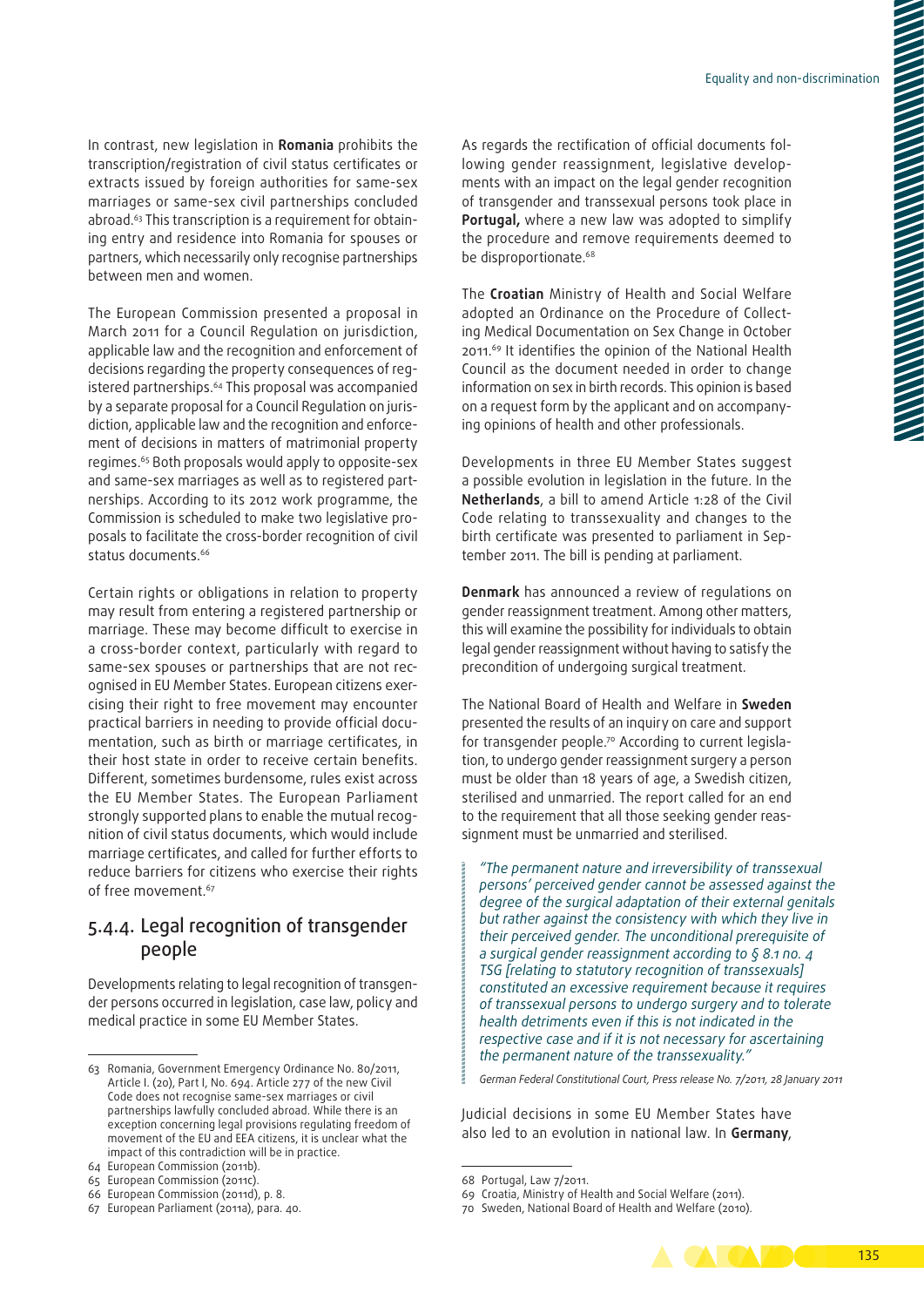Section 8 of the 1980 Transsexuals Act had required permanent infertility and surgery as a precondition to obtaining legal recognition of a person's preferred gender under the law of civil status. In January 2011, the Federal Constitutional Court declared these requirements unconstitutional.<sup>71</sup>

The Constitutional Court in **Malta** found in November 2010 that the impossibility of a transgender woman to marry a person of her choice violated Article 12 of the European Convention on Human Rights (ECHR), which protects the right to marry and establish a family. This judgment was overturned on appeal in May 2011. The court ruled that the applicant could not be considered a woman under the Marriage Act, even though an annotation had been made in her birth certificate as early as 2006 to reflect her preferred female gender.72

Other EU Member States witnessed changes to the terminology or methodology of medical diagnoses relating to gender identity. In **Finland**, the National Institute for Health and Welfare (*Terveyden ja hyvinvoinnin laitos/ Institutet för hälsa och välfärd*) updated the national version of the World Health Organisation's International Classification of Diseases in 2011. Accordingly, dual‑role transvestism, fetishism, fetishistic transvestism, sado‑ masochism or multiple disorders of sexual preference are no longer classified as diseases.73

The National Institute for Forensic Medicine (*Institutul Naţional de Medicină Legală "Mina Minovici"*, NIFM) in **Romania** adopted a new methodology for evaluating cases of so-called 'sexual identity disorder'. According to LGBT organisations several components of this methodology may, however, encroach upon the right to private life, as they have an impact on the physical and mental integrity of the person and their dignity.

Under the new Romanian methodology, it takes three years of evaluations (three phases) to certify whether a person is transgender. The NIFM can interrupt the evaluation if the person does not comply with its recommendations and requests at any moment. The person is expected to avail him- or herself of a battery of tests, hospitalisations and mandatory psychotherapy for at least two years. A social investigation is also foreseen, usually performed by the local authorities from the person's residence who may, as part of the enquiry, interview family members, work colleagues and neighbours. The applicant is also required to carry out activities in an environment predominated by persons belonging to the preferred sex and to have direct

relations with people that suffered sex reassignment surgery and people that chose not to subject themselves to sex reassignment surgery.

#### **FRA ACTIVITY**

## Transgender rights to personal safety and equality

The FRA and the Office of the Council of Europe Commissioner for Human Rights jointly hosted a roundtable discussion on the rights of transgender persons in Vienna on 22 and 23 September 2011. The wide-ranging discussions revolved around issues including legal certainty with respect to 'gender identity', visibility of transgender persons and experiences (and lack thereof), the role and interconnections of different players and good practices. The group's conclusions included the need for more engagement by authorities, equality bodies and other actors in collecting reliable data and the need to respect the privacy of respondents. The discussions addressed the issues of: how to gather data on transgender rights, such as by making use of official national statistics, employment surveys, household surveys; what type of data is needed, such as experiences in schools, number of transgender persons going to medical clinics; and of which tools can be useful for collecting data, such as third-party reporting, ensuring anonymity of reports, including questions in existing EU‑wide surveys.

*For more information, see: [http://fra.europa.eu/fraWebsite/](http://fra.europa.eu/fraWebsite/lgbt-rights/infocus11_2709_en.htm) [lgbt‑rights/infocus11\\_2709\\_en.htm](http://fra.europa.eu/fraWebsite/lgbt-rights/infocus11_2709_en.htm)*

## 5.5. Discrimination on the grounds of disability

This section provides an overview of legal and policy developments in the field of discrimination on the grounds of disability, with a particular focus on the United Nations Convention on the Rights of Persons with Disabilities (CRPD). The section begins with an update on the ratification and implementation of the CRPD. It then considers legal developments at the level of Member States, before moving on to discuss issues of accessibility, participation in the labour market, inclusive education and independent living, all from the perspective of discrimination against persons with disabilities.

## 5.5.1. Ratification and implementation of the CRPD

The CRPD entered into force for the EU as a whole in January 2011. Under Article 33 (2) of the CRPD, the EU is obliged to establish a framework, including one or more independent mechanisms, with responsibility for promoting, protecting and monitoring the implementation



<sup>71</sup> Germany, Federal Constitutional Court, Order of 11 January 2011 – 1 BvR 3295/07, Press release No. 7/2011, 28 January 2011.

<sup>72</sup> Malta, Constitutional Court, Civil appeal 43/2008/2, *Joanne Cassar v. Director of Public Policy,* 23 May 2011.

<sup>73</sup> Finland, National Institute for Health and Welfare (2011).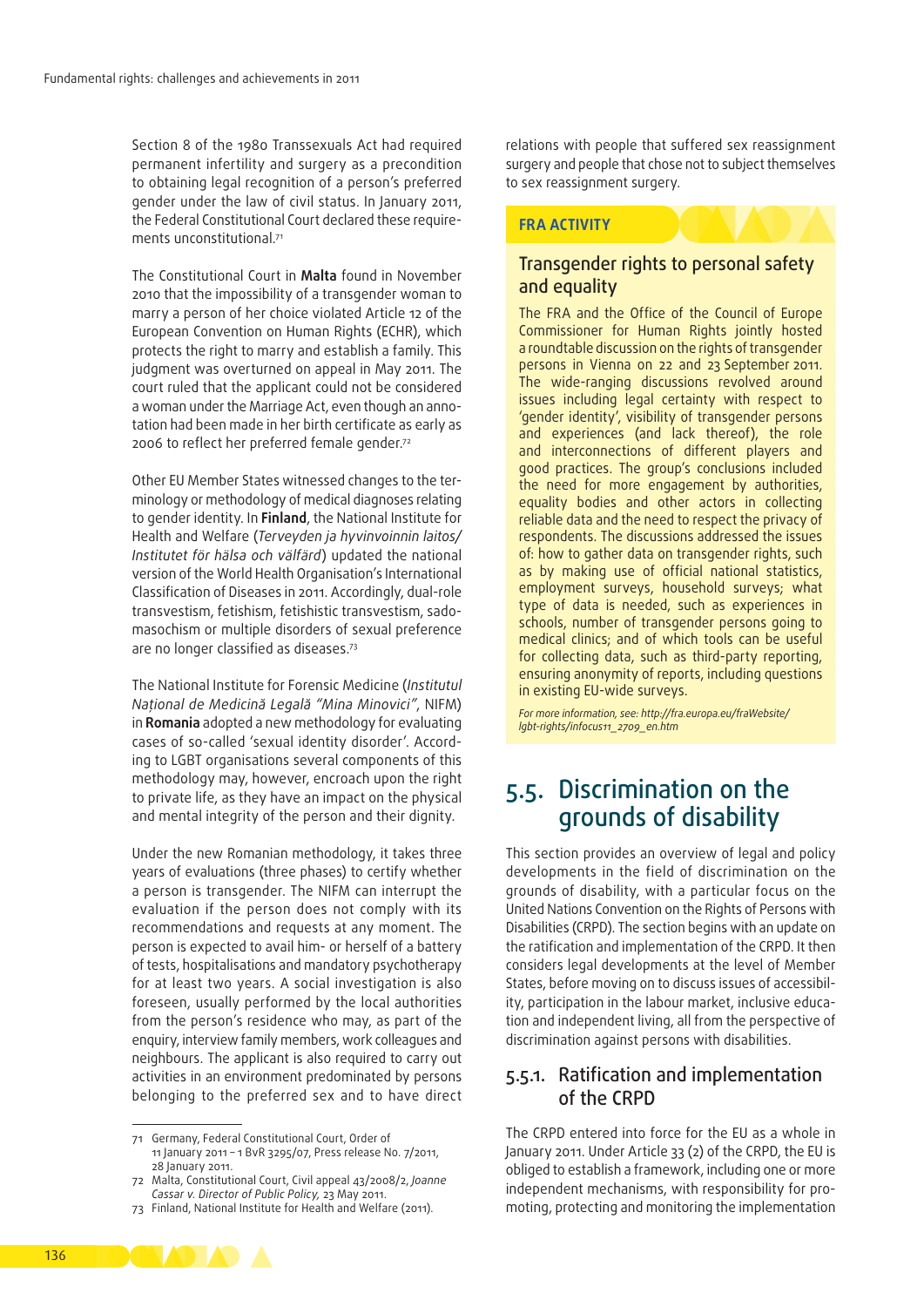| Country                | Year of ratification | <b>Optional Protocol</b> |
|------------------------|----------------------|--------------------------|
| AT                     | 2008                 | Yes                      |
| BE                     | 2009                 | Yes                      |
| ${\sf CY}$             | 2011                 | Yes                      |
| ${\sf CZ}$             | 2009                 | No                       |
| <b>DE</b>              | 2009                 | Yes                      |
| <b>DK</b>              | 2009                 | No                       |
| ES                     | 2007                 | Yes                      |
| <b>FR</b>              | 2010                 | Yes                      |
| HU                     | 2007                 | Yes                      |
| $\mathsf{I}\mathsf{T}$ | 2009                 | Yes                      |
| LT                     | 2010                 | Yes                      |
| ${\sf LU}$             | 2011                 | Yes                      |
| ${\sf L}{\sf V}$       | 2010                 | Yes                      |
| PT                     | 2009                 | Yes                      |
| <b>RO</b>              | 2011                 | No                       |
| SE                     | 2008                 | Yes                      |
| SI                     | 2008                 | Yes                      |
| SK                     | 2010                 | Yes                      |
| <b>UK</b>              | 2009                 | Yes                      |
|                        |                      |                          |
| HR                     | 2007                 | Yes                      |

#### Table 5.2: Ratification of the UN Convention on the Rights of Persons with Disabilities (CRPD), by country

*Note: Data as of 31 December 2011.*

*Source: FRA, 2011; see [http://fra.europa.eu/fraWebsite/disability/disability \\_en.htm](http://fra.europa.eu/fraWebsite/disability/disability_en.htm)*

of the CRPD. In 2011, the European Commission identified four bodies that would together form the EU framework. The four bodies are: the European Parliament's Petitions Committee, the European Ombudsman, the European Commission and the FRA. To ensure the involvement of persons with disabilities and their representative organisations, the Commission has also invited the EU-wide representative organisation of persons with disabilities, the European Disability Forum (EDF), as an observer. Within the framework, the FRA is expected to contribute to promoting the CRPD; to collect and analyse data within the limits of its mandate; and, in cooperation with the Commission, to develop indicators and benchmarks to support the monitoring process.

**Cyprus**, **Luxembourg** and **Romania** ratified the CRPD in 2011, with Cyprus and Luxembourg also ratifying its Optional Protocol. This brings the number of EU Member States that have ratified the treaty to 19, with 16 of these also having ratified its Optional Protocol, as Table 5.2 shows.

Discussions and preparatory work regarding implementation remain ongoing in the remaining eight EU Member States. Croatia ratified the CRPD and its Optional Protocol in 2007.

Some EU Member States developed national action plans in the area of disability designed to implement the CRPD and achieve the objectives outlined in the European Commission's European Disability Strategy 2010–2020,74 including **Germany**75 and **Sweden**. <sup>76</sup> **Spain** adopted new legislation in August 2011 to bring national law and policy into line with the requirements of the CRPD.77 The legislation includes the regulation of trans‑ port, information society and civil protection.

## 5.5.2. Legal developments relevant to discrimination against persons with disabilities at the level of Member States

The issue of reasonable accommodation of persons with disabilities was the subject of legislative changes

<sup>77</sup> Spain, Act for the full legal adaptation to the Convention on the Rights of Persons with Disabilities; Spain, Royal Decree (2011).



<sup>74</sup> European Commission (2010).

<sup>75</sup> Germany, Federal Ministry of Labour and Social Affairs (2011).

<sup>76</sup> Sweden, Ministry of Health and Social Affairs (2011).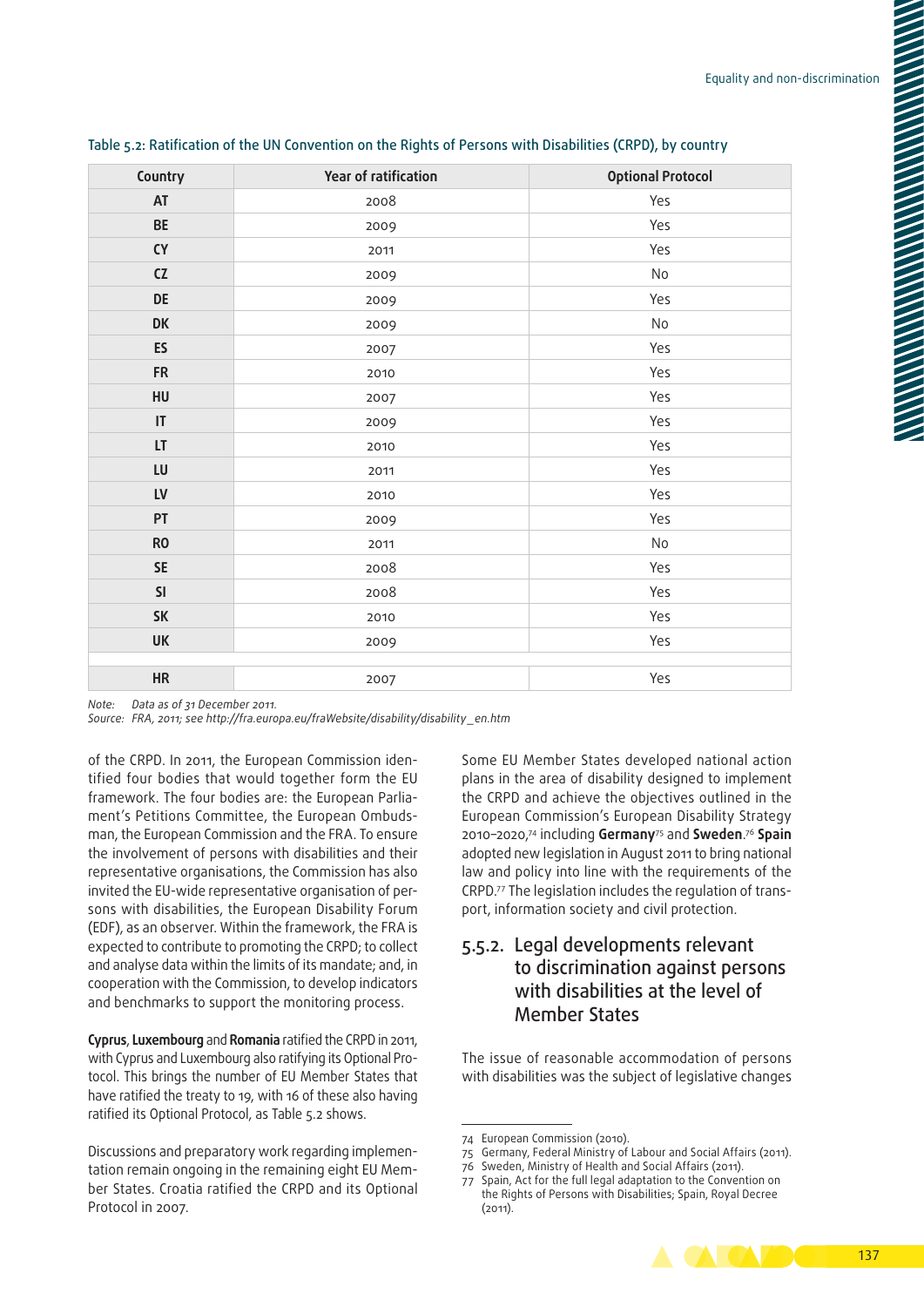in **Poland**78 and **Slovenia**. 79 The European Commission brought legal proceedings against **Italy** in June 2011 for having incorrectly transposed Article 5 of the Employment Equality Directive. According to the Commission, Italian law fails to place all employers under an obligation to provide reasonable accommodation for persons with disabilities.

#### **FRA ACTIVITY**

## Providing reasonable accommodation for those with mental health problems

The FRA issued a report examining how disability is addressed in international and European law and exploring the obligation to provide reasonable accommodation as contained in international and European standards. The report – *The legal protection of persons with mental health prob‑ lems under non‑discrimination law; understand‑ ing disability as defined by law and the duty to provide reasonable accommodation in European Union Member States –* found that non‑discrim‑ ination legislation does indeed protect persons with mental health problems in almost all EU Member States. In most cases persons with mental health problems also benefit from reasonable accommodation measures, or other protection measures, in the employment context. The report concludes by presenting examples of where legislation extends the duty to provide reasonable accommodation beyond employment, such as in the areas of education, housing and access to goods and services.

**Croatia** introduced new legislation in 2011 explicitly pro‑ hibiting direct and indirect discrimination against those accessing social assistance,<sup>80</sup> abolishing pre-conditions requiring severe health impairments of claimants to have occurred before the age of 18. Persons with a disability or severe health impairments will now qualify for this benefit irrespective of the age at which their impairment occurred.

## 5.5.3. Accessibility

Accessibility is a necessary precondition for the social, economic and political inclusion of people with disabilities, the elderly and those with reduced mobility or other temporary functional limitations. As announced in the European Disability Strategy 2010–2020, the European Commission is exploring the merits to propose a European Accessibility Act by the end of 2012.

The Commission contemplates "a business-friendly proposal" aiming to improve the market of goods and services that are accessible for persons with disabilities and elderly persons, based on a "design for all" approach using harmonised standards.

*"[T]here is a strong relationship between mobility, disability and social inclusion, especially with regard to freedom and access to communication (including Braille and sign languages and other alternative forms of communication), freedom of movement in all fields of life and access to services; whereas full participation in all aspects of society needs to be promoted, bearing in mind the importance of Community policies regarding information and communications technologies, as well as home robotics and online communication solutions, and the need to move towards full accessibility by promoting compatible standards in the single market and facilitating their dissemination."*

*European Parliament report on mobility and inclusion of people with disabilities and European Disability Strategy 2010-2020 (2010/2272 (INI))81*

The resulting competition among providers and the opening up of markets across EU Member States is intended to increase the choice of accessible goods and services at more affordable prices, thereby stimulating business opportunities and economic growth and as a result facilitating the social integration of persons ben‑ efiting from these goods and services.<sup>82</sup> The Commission opened up a public consultation in December 2011 on the European Accessibility Act, encouraging input from a broad range of stakeholders.<sup>83</sup>

Policies and programmes aimed at increasing physical accessibility to buildings were launched in some EU Member States, including **France**, <sup>84</sup> **Germany**85 and **Romania**.<sup>86</sup> Enhancing accessibility goes beyond physical environment and may also concern procedures, processes, services or virtual environments (see Chapter 7 for information on measures taken to promote the accessibility of polling stations).

The lack of accessibility has also been the focus of attention of equality bodies in some EU Member States. For instance, in its 2010 annual report, the Office of the **Bulgarian** Ombudsman (*Омбудсман на Република България*) points to a lack of accessibility, both physical and in terms of administrative processes, in hospitals, social assistance departments, the homes of persons with disabilities and public transport.<sup>87</sup>

87 Bulgaria, Office of the Bulgarian Ombudsman (2011), p. 10.



<sup>78</sup> Poland, Law on Equal Treatment.

<sup>79</sup> Slovenia, Law Amending the Law on Vocational

Rehabilitation and Employment of Disabled Persons.

<sup>80</sup> Croatia, Social Assistance Act (SAA).

<sup>81</sup> European Parliament (2011b).

<sup>82</sup> European Commission (2011e).

<sup>83</sup> European Commission (2011f).

<sup>84</sup> France, Bill 3431; France, Interdepartmental Monitoring Body of Accessibility and Universal Design (2011).

<sup>85</sup> Germany, Bundeskompetenzzentrum Barrierefreiheit (2011); Germany, Federal Ministry for Work and Social Affairs (2011), p. 196.

<sup>86</sup> Romania, PROIECT (2011).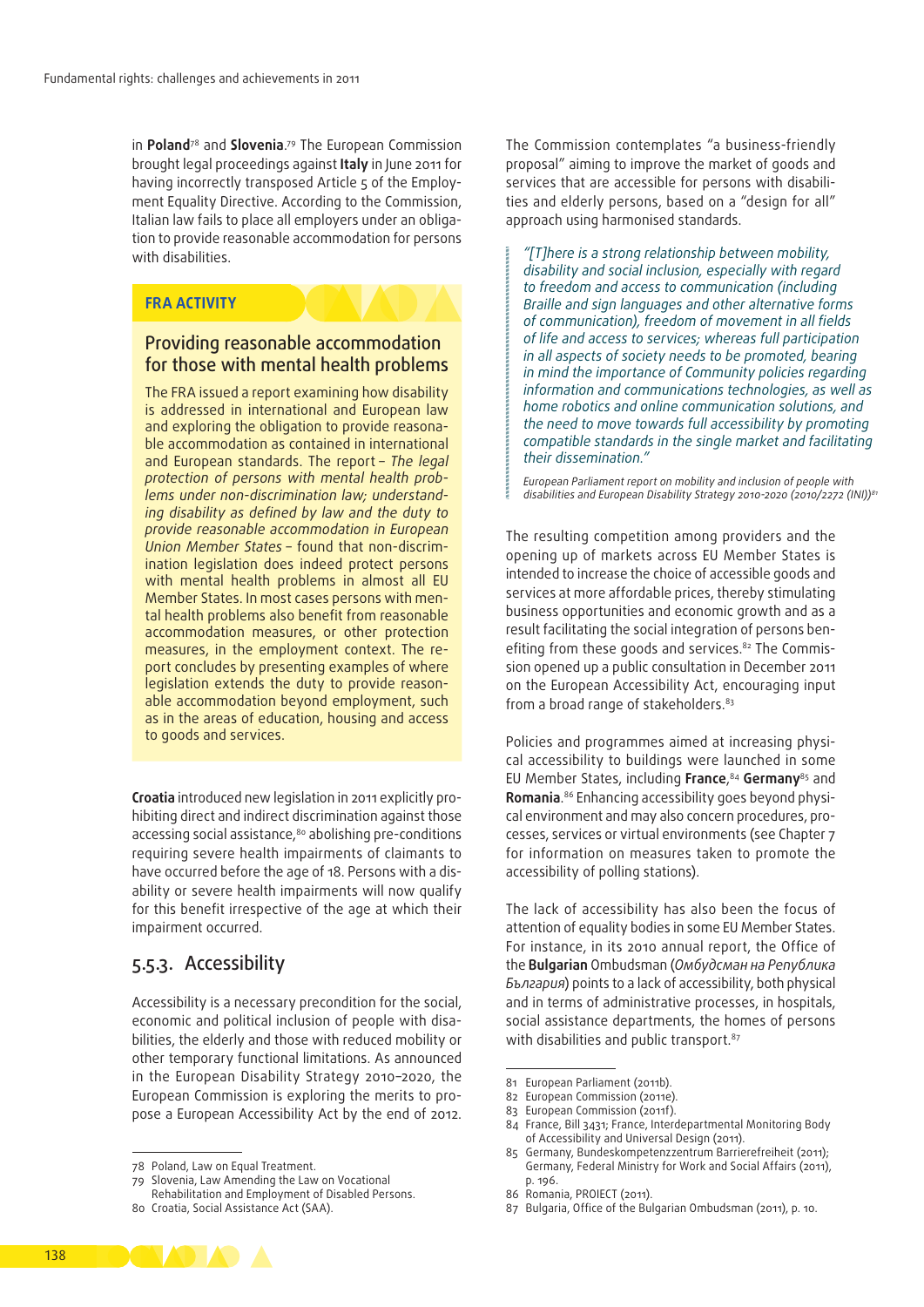## Promising practice

## Improving access to buildings

The Danish Organisation for Accessibility for All (*Foreningen Tilgængelighed for Alle*) developed an Accessibility Label Scheme (*Mærkeordningen for Tilgængelighed*). The scheme's purpose is to make clear how accessible government office buildings, as well as companies and organisations that provide public access, actually are. There are seven focus categories: wheelchair users, reduced mobility, visual impairments, hearing impairments, asthma and allergies, mental disabilities and reading difficulties. It provides signs that indicate when a building has complied with the minimum accessibility requirements in any of the seven focus categories. All court buildings that have been included in the scheme are presented online with a factsheet concerning the building and its accessibility at [http://www.godadgang.](http://www.godadgang.dk/) [dk](http://www.godadgang.dk/) and [http://www.borger.dk.](http://www.borger.dk) The organisation also drafts a report on the accessibility of each building and includes recommendations for possible improvements.

*For more information, see: [www.godadgang.dk,](http://www.godadgang.dk) compare also Chapter 5.*

## 5.5.4. Combating discrimination against persons with disabilities: employment, inclusive education and independent living

A report by the European Parliament on the mobility and inclusion of people with disabilities points out that discrimination in the context of employment is often more strongly related to access to employment than to discrimination in the workplace for those already in employment.88 Of the estimated 80 million persons with disabilities living in the EU, the report notes that only 30–40 % are employed, placing persons with disabilities at greater risk of living in poverty. At the national level, low levels of employment of persons with disabilities have been the subject of research and confirmed by occupational health specialists and equality bodies in **Denmark,**<sup>89</sup> **Finland**90 and **Slovenia.**<sup>91</sup>

#### **FRA ACTIVITY**

## Developing easy‑to‑read communication material

The FRA published a series of short publications in an easy-to-read format to make its research accessible to people with intellectual disabilities. The information focuses on FRA's work in the area of disability and includes a summary of its 2010 report on political participation.

*For more information, see: [http://fra.europa.eu/fraWebsite/](http://fra.europa.eu/fraWebsite/disability/disability_en.htm) [disability/disability\\_en.htm](http://fra.europa.eu/fraWebsite/disability/disability_en.htm)*

The World Health Organisation and the World Bank, in their joint *World Report on Disability* published in 2011, underline that promoting equality by prohibiting discrimination and positive action measures are more likely to benefit those already in employment than those in search of employment.92 The report points out that people with disabilities have generally poorer health, lower educational achievement, fewer economic opportunities and higher levels of poverty than people without disabilities.

European Structural Funds are a useful tool for improving accessibility and promoting the inclusion of people with disabilities in the labour market, thereby increasing their participation in civil society. In October 2011, the European Commission submitted its proposal for a Regulation laying down common provisions for the funds for the period from 2014 to 2020.93 The proposal sets out a number of provisions related to disability, particularly in relation to accessibility and independent living. Most importantly, Article 87(3)(ii) says that operational programmes financed by structural funds shall include "a description of the specific actions to promote equal opportunities and prevent any discrimination based on […] disability [...] during the preparation, design and implementation of the operational programme and in particular in relation to access to funding, taking account of the needs of the various target groups at risk of such discrimination and in particular the requirements of ensuring accessibility for disabled persons". In addition, one of the general conditions that must be in place before funds are disbursed concerns disability, and requires "the existence of a mechanism which ensures effective implementation and application of the UN Convention on the Rights of Per‑ sons with Disabilities". Moreover, the monitoring committees evaluating operational programmes must examine "actions to promote equality […] and non‑discrimination, including accessibility for disabled persons".

<sup>93</sup> European Commission (2011g).



<sup>88</sup> European Parliament (2011a).

<sup>89</sup> Denmark, Thomsen, L.B. and Høgelund, J. (2011).

<sup>90</sup> Finland, Finnish Institute of Occupational Health (2010).

<sup>91</sup> Slovenia, *Univerza na Primorskem*, *Fakulteta za management*  (2010).

<sup>92</sup> World Health Organization and World Bank (2011).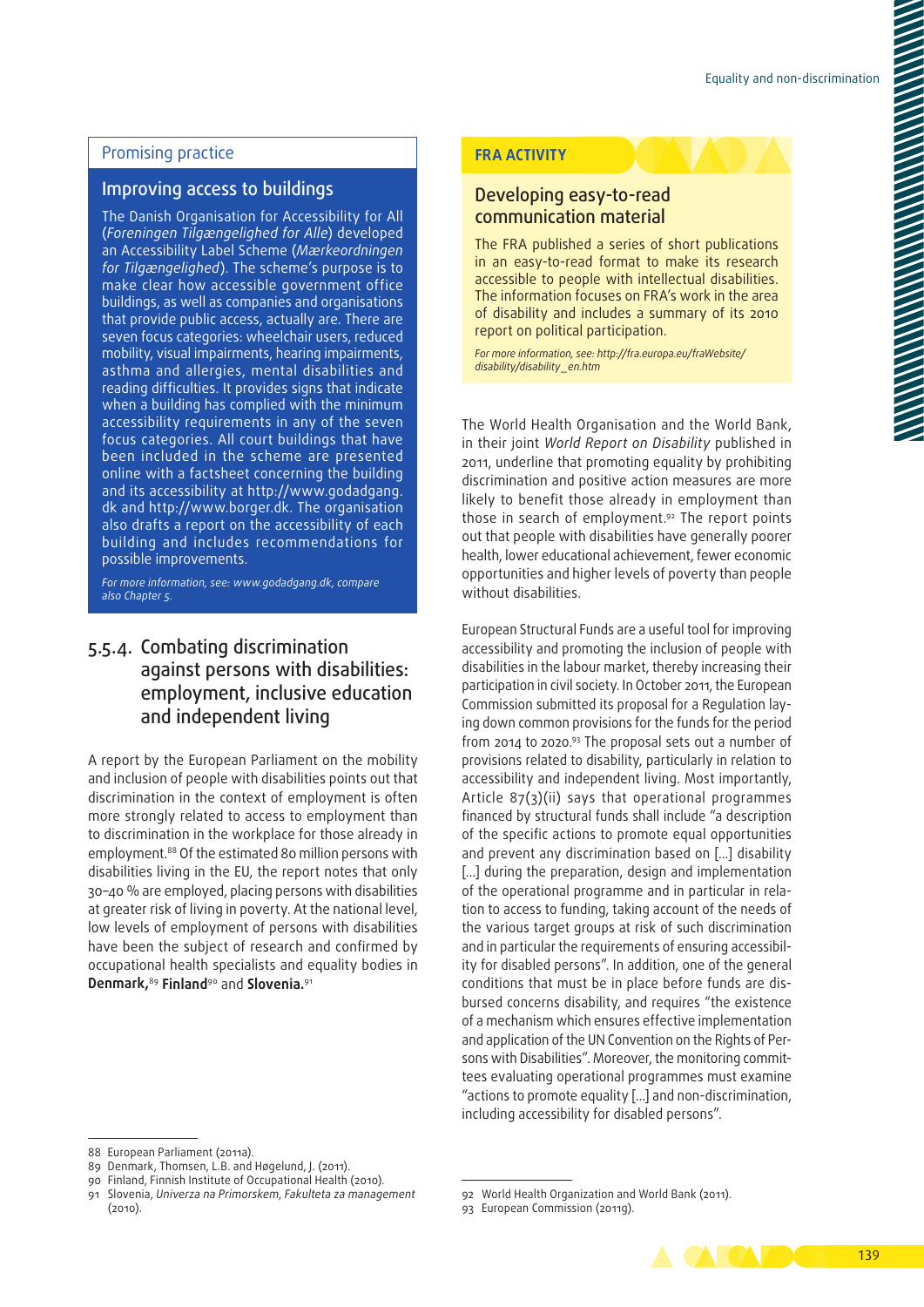The **Spanish** Ministry of Labour and Immigration's 2010 annual report of activities, for example, reveals that financing through the European Social Fund enabled 8,243 persons with disabilities to find a job by the end of 2010.<sup>94</sup> This fund has also financed awareness-raising campaigns to promote the recruitment of workers with disabilities among employers.

*"People with disabilities often have unique insights about their disability and their situation. In formulating and implementing policies, laws and services, people with disabilities should be consulted and actively involved. Disabled people's organisations may need capacity‑building and support to empower people with disabilities and advocate for their needs. When suitably developed and funded, they can also play a role in service delivery – for example, in information provision, peer support and independent living."*

*World Health Organization and World Bank (2011), World Report on Disability, p. 265*

> Inclusive education is a precondition for the integration of people with disabilities in society, in particular because education and formal qualifications open up access to employment and career advancement. In some EU Member States, however, children with disabilities are only allowed to attend 'special schools' and are not admitted into mainstream education.

> This can severely disadvantage the children's education, as an expert hearing the Children's Commission of the Lower House of the **German** Parliament *(Bundestag)* concluded.95 The expert hearing also determined that a majority of children with disabilities in Germany have learning disabilities and speech disorders, while a much smaller proportion have severe disabilities. Nonetheless, 85 % of children with disabilities attend special schools. The experts who took part at the hearing favoured integrating children with disabilities into the mainstream edu‑ cation system and providing for specially trained teachers instead of retaining two distinct educational systems.

> The ready availability of good quality support teachers is crucial to ensure inclusive education. In this context, the Constitutional Court in **Italy** found unlawful legisla‑ tion that introduced a maximum ceiling on the number of learning‑support teachers in state schools and prevented schools from hiring fixed-term teachers to assist children with serious disabilities.<sup>96</sup> Similarly, the Court of Milan found that a Ministry of Education decision to reduce the number of special assistance hours given to children with disabilities amounted to discrimination.<sup>97</sup> The court concluded that the government failed to respect the duty to adopt reasonable accommodation for children requiring

special assistance in the education system. Although the actual number of support teachers increased in Italy, the teacher/pupil ratio decreased, given a 45 % rise in the number of pupils with disabilities in the last decade.

Independent living is recognised by Article 19 of the CRPD, which also includes a right to personal assistance. In 2011, the European Network of Independent Living called on the EU to take a range of measures that would protect and promote these rights.<sup>98</sup> The notion of independent living originated in the disability movement's efforts to encourage alternatives to institutional living by advocating a concept based on giving people with disabilities choice and control over their own lives. Living independently empowers people with disabilities to take part in the life of their community on an equal basis with others. It acts as a vehicle for autonomy and control over living arrangements and daily life activities.

The **United Kingdom**'s Office for Disability Issues thus reports that over one-fifth of disabled people believe that they frequently do not have choice and control over their daily lives. The report highlights that when persons with disabilities received direct payments and personal budgets to organise personal assistance they exercised greater choice and control.99

The body responsible for monitoring the implementation of the CRPD in **Austria** issued an opinion on personal assistance (*Stellungnahme zu persönlicher Assistenz*) in June 2011.<sup>100</sup> The opinion emphasised that persons with disabilities ought to be given the choice and control over their personal assistance and that this choice is an important vehicle facilitating inclusion into society. The opinion noted that there was no adequate and needs‑based funding for personal assistance in Austria.

Deinstitutionalisation programmes increase the possibility for persons with disabilities to live independently. One such project was established for children living in institutions in **Bulgaria**, with every child benefiting from a personalised programme of deinstitutionalisation.101 The project includes plans for the development of family care homes, protected homes where small numbers of children are accommodated together, day-care centres for children with disabilities and centres for rehabilitation and social integration in cities and villages across the country. The planned services would allow for greater capacity (2,076 places) than is currently required, in case more children require such services in the future – such as children under the age of three living in institutions and children living in the community but at risk of abandonment.



<sup>94</sup> Spain, Ministry of Labour and Immigration (2011).

<sup>95</sup> Germany, German Parliament (2011a).

<sup>96</sup> Italy, Constitutional Court (2010), Law No. 247/2007.

<sup>97</sup> Italy, Court of Milan (2011).

<sup>98</sup> European Network on Independent Living (ENIL) (2011).

<sup>99</sup> United Kingdom, Office for Disability Issues (2011).

<sup>100</sup>Austria, Independent Monitoring Board (2011).

<sup>101</sup> Bulgaria, Ministry of Labour and Social Policy (2011).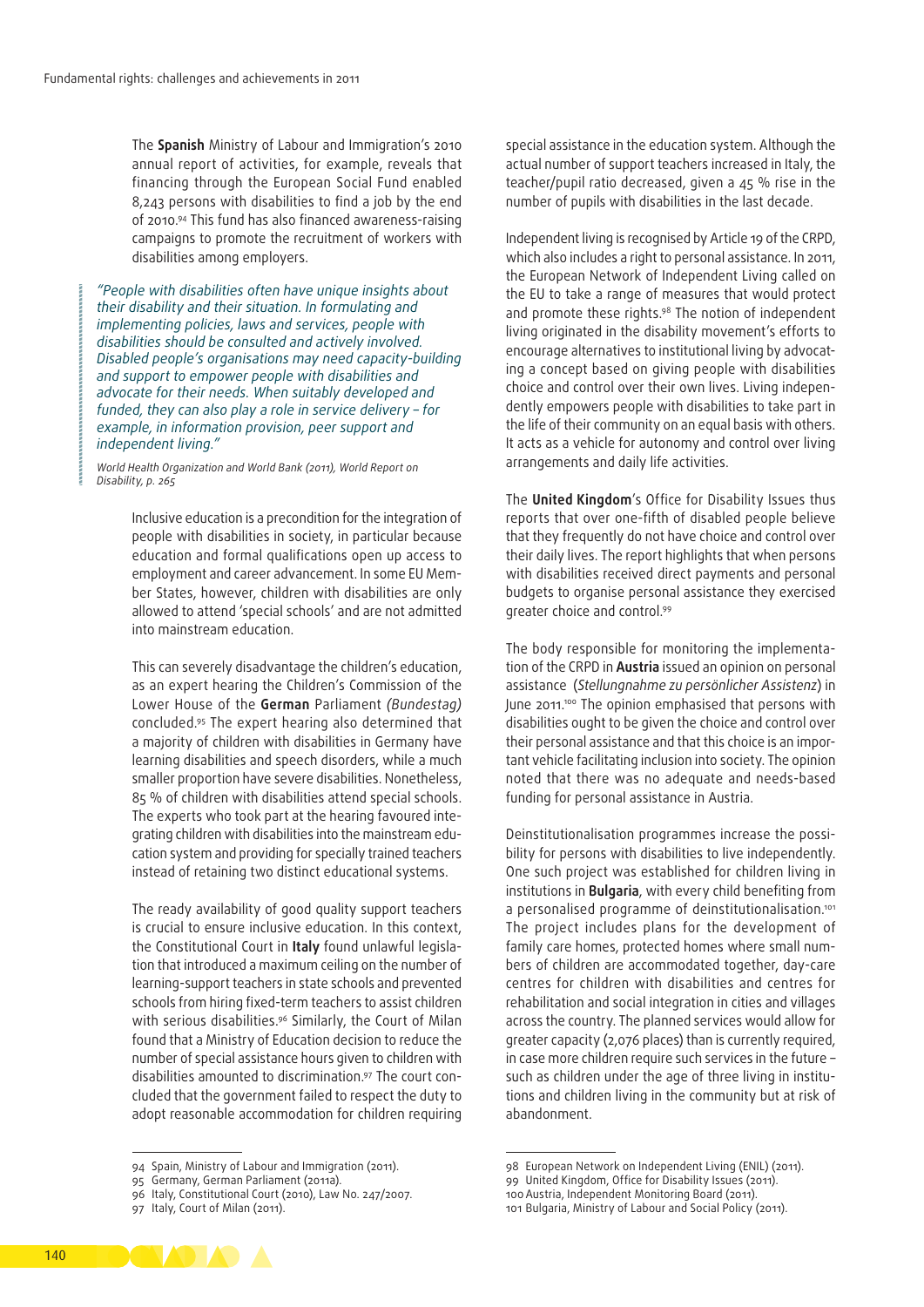In a report highlighting poor living conditions for patients with intellectual and psycho-social disabilities who live in psychiatric institutions and social care homes, the Mental Disability Advocacy Centre in **Croatia** highlights the need for urgent reforms in the field.102 The report recommends the immediate introduction of a package of reforms prioritising deinstitutionalisation and the establishment of community-based care to remedy the situation.

*"[U]nder International and European human rights law, Governments should transfer from a system of institutional care to alternative community‑based services that enable children, persons with disabilities (including users of mental health services) and older people to live and participate in the community."*

*Office of the High Commissioner for Human Rights, Brussels office,*  Forgotten Europeans, forgotten rights *(2011)*

## 5.6. Discrimination on the grounds of age

This section deals with discrimination on the grounds of age. It begins by presenting international developments related to the rights of older people and then moves on to discuss the labour market situation of younger and older workers across the EU Member States. The section finishes by outlining initiatives promoting the independence of older people and their dignified living in order to combat abuse against the elderly.

## 5.6.1. International developments

In December 2010, the UN General Assembly established an Open‑ended Working Group for the purpose of strengthening the protection of the human rights of older persons, also known as the Open‑ended working group on Ageing.103 Its mandate calls for the consideration of the existing international framework on the human rights of older persons and for the identification of possible gaps and how best to address them, including by considering the feasibility of further instruments and measures, where appropriate.<sup>104</sup>

The Committee of Ministers of the Council of Europe gave mandate to its Steering Committee for Human Rights to elaborate a non-binding instrument on the promotion of the rights and dignity of the elderly between 2012 and 2013. A drafting group was set up to this effect.

The year 2012 is the European Year of Active Ageing and Solidarity between Generations, for which preparations

102 Croatia, Mental Disability Advocacy Centre and Association for Social Affirmation of People with Mental Disabilities (2011).

began in 2011.<sup>105</sup> The aim here is to raise awareness of opportunities available for older adults to stay in the workforce, should they wish to do so; to play an active role in society; and to live a healthy life. Another objective is to highlight challenges politicians and stakeholders must take up if they are to improve opportunities for active ageing and for living independently in the areas of employment, healthcare, social services, adult learning, volunteering, housing, information technology, services or transport.

Numerous activities have already been scheduled in EU Member States in the run up to the European Year of Active Ageing and Solidarity between Generations, including among others, the commissioning of studies on the reality of active ageing, such as was done by the **Bel‑** gian Federal Public Service for Social Security;<sup>106</sup> awareness raising campaigns, such as the **Bulgarian** Red Cross' *Age Awareness and Advocacy of Older People Project*; 107 or the annual e‑learning day organised by the **Estonian**  e‑Learning Development Centre in the framework of the Adult Learner Week.108

## 5.6.2. Discrimination on the grounds of age in employment

Court judgments that found age discrimination in employment, particularly in relation to recruitment and dismissal, were delivered at the EU and national level. In a case relating to **Germany**, the CJEU ruled in September in *Prigge*  and Others v. Deutsche Lufthansa AG that prohibiting airline pilots from working after the age of 60 constitutes discrimination on the grounds of age.<sup>109</sup>

In July, the **Austrian** Supreme Court (*Oberster Gerichtshof*) made a finding of age discrimination in the case of a doctor who was refused a post of general practitioner with the statutory health insurance (*Vertragsarzt*) at the age of 58. The recruitment rules exclude persons over the age of 55, unless there is an agreement reached between the insurance company and the job applicant. The applicant argued that this clause constituted age discrimination. The Court of Appeal made a finding of age discrimination which the Supreme Court confirmed on appeal.

The District Court of Helsinki (*Helsingin käräjäoikeus/Hels‑ ingfors tingsrätt*), **Finland**, ruled in June that the Social Insurance Institution (*Kansaneläkelaitos/Folkpension‑ sanstalten*) discriminated against a 58-year‑old applicant with better qualifications and more work experience than a 46-year‑old applicant who was offered the managerial

141

<sup>103</sup> United Nations, General Assembly (2010).

<sup>104</sup> United Nations (2011).

<sup>105</sup> European Commission (2012).

<sup>106</sup> Belgium, Federal Public Service Social Security (2011).

<sup>107</sup> Bulgaria, Red Cross (2011).

<sup>108</sup> Estonia, Estonian e‑Learning Development Centre (2011). 109 CJEU, *Reinhard Prigge and Others v. Deutsche Lufthansa AG*,

Case C-447/09, 13 September 2011.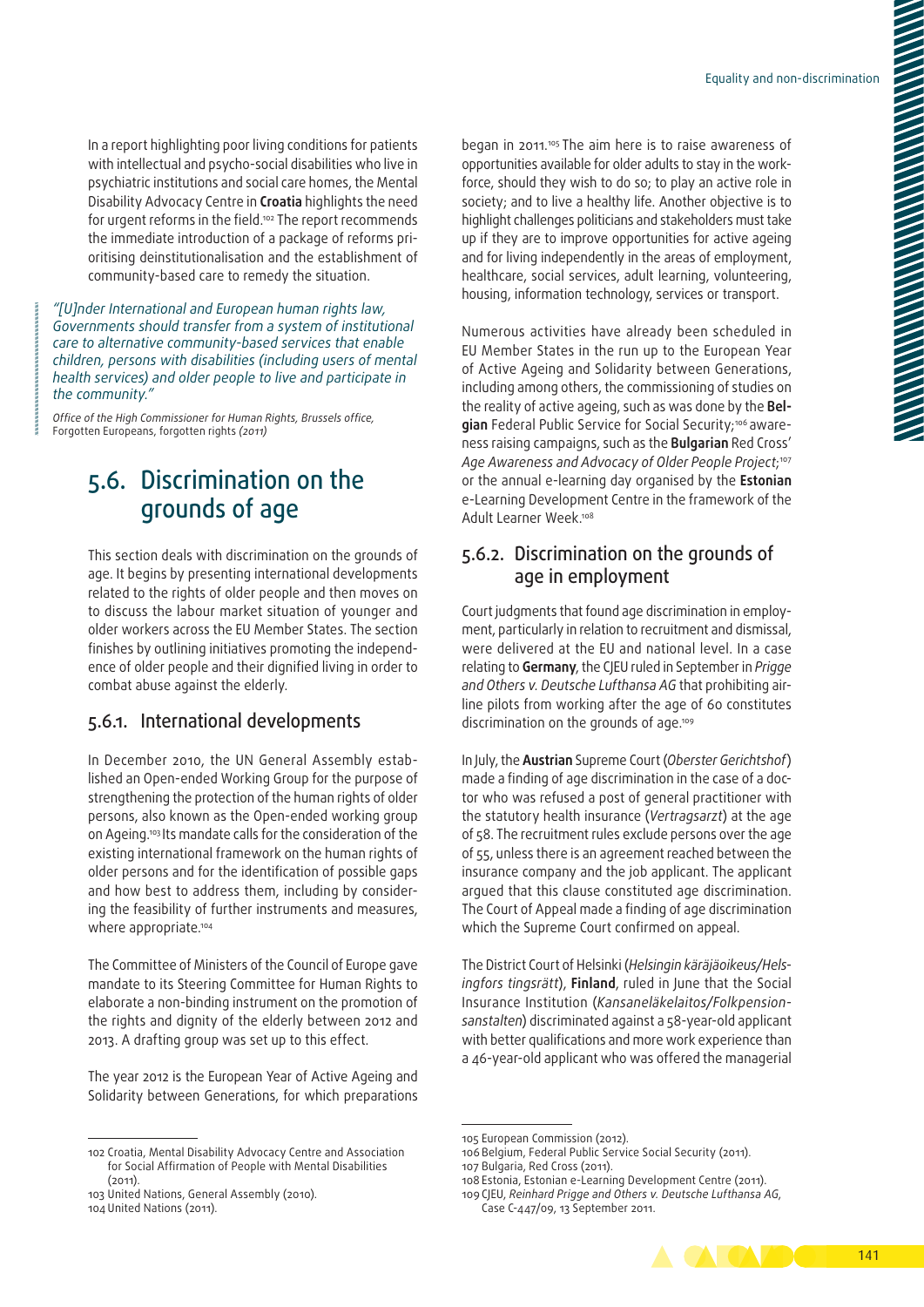

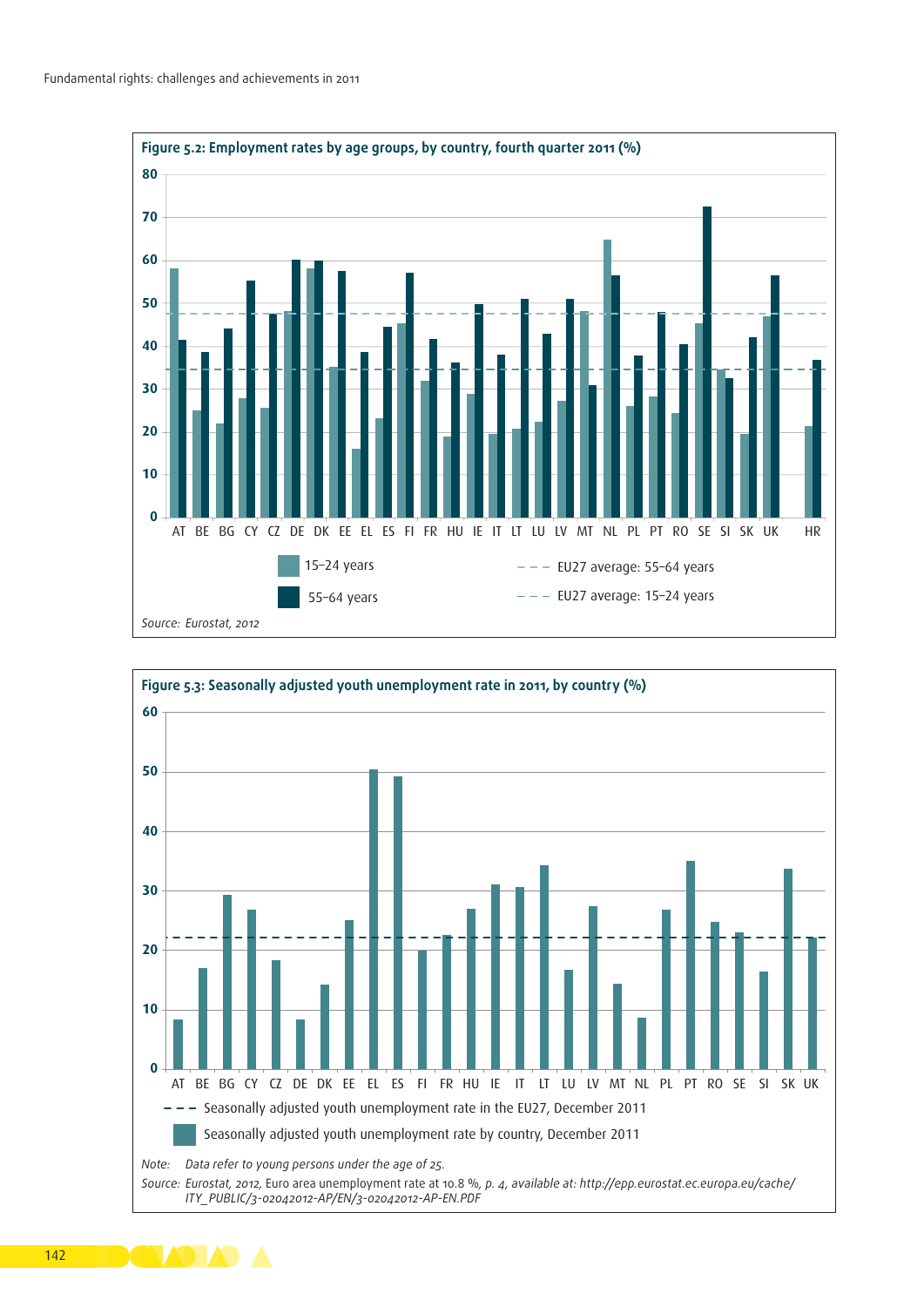position they both applied for.110 The claimant was paid €8,000 in compensation.

The Supreme Court in **Spain** issued two decisions abolish‑ ing a maximum threshold of 30-years of age when applying for certain posts within the Spanish police.111 These are the first court decisions to recognise and abolish age-based discrimination in access to jobs in the Spanish central administration. Their importance lies in the influence they could have over a large number of pending legal proceedings on the same issue, namely: alleged age‑based discrimination in more than 15 recruitment cases affecting more than 30,000 public sector jobs since 2004.

The **Greek** Council of State ruled that the maximum age of 35 years for candidates to posts of judges of lower courts is not contrary to either the Greek Constitution, Directive 2000/78 establishing a general framework for equal treatment in employment and occupation or to national legislation transposing this directive. The duration of military service – which is only compulsory for men – is, however, not taken into account here, since it would otherwise conflict with the principle of gender equality.112

The European Ombudsman drafted a recommendation to the European Commission in March, asking it to establish that it did not discriminate on the grounds of age in the case of a 63-year‑old candidate in a selection competition for an assistant post.<sup>113</sup>

Lower rates of employment for younger and older workers could be indicative of indirect discrimination on the grounds of age in employment. Data collected by Eurostat on a quarterly basis thus show that younger persons between the ages of 15 and 24 and older persons between the ages of 55 and 64 have lower rates of employment compared to the active population (age group 15 to 64) as a whole. In addition, younger persons have lower rates of employment than older persons across most of the EU Member States, with the exception of **Austria, Malta,** the **Netherlands** and **Slovenia** (Figure 5.2).

Likely explanations for differences in the employment rates of younger and older persons include the possibility that job requirements are set at too high a level for many graduate positions, as the Equal Opportunities Ombudsperson in **Lithuania** suggests. Such high expectations particularly affect the job prospects of young women who went on maternity leave after completing their degrees.114

The unemployment rate among young people under the age of 25 exceeds 10 % throughout the EU, except in **Austria, Germany** and the **Netherlands**, as data from Eurostat show (Figure 5.3).

Younger workers are also faced with long-term unemployment. In its 2011 update on *Global Employment Trends for Youth* between the ages of 15 and 24, the International Labour Organization cites **Italy** as an exam‑ ple of a developed economy where the long-term youth unemployment rate far surpasses that of other adults. In 2010, young people there were three and a half times more likely to be in long‑term unemployment than were other adults. In other EU Member States such as **Belgium**, **France, Greece**, **Hungary**, **Ireland**, **Slovakia, Spain**, and the **United Kingdom** young people were about twice as likely to find themselves in a similar situation.115

## 5.6.3. Ageism

Research published in 2011 points out that ageism – that is, discrimination or unfair treatment based on age – persisted in EU Member States. In its 2011 *European report on preventing elder maltreatment*, the World Health Organization (WHO) notes that "elder maltreatment is pervasive in all countries in the [WHO] European Region",<sup>116</sup> with at least four million people a year experiencing maltreatment due to their age.

At the national level, the Ombudsman in **Croatia** signals evidence of involuntary placement of older persons in retirement homes, suggesting that further monitoring of the system of legal capacity restrictions is required.117

The **Finnish** Ministry of the Interior published an action plan in May 2011, aiming to improve security for the elderly. The programme contains recommendations to improve safety, including preventing abuse, violence and crime against the elderly.<sup>118</sup>

A British charity working for the benefit of older persons, Age UK, published a study on ageism in Europe.<sup>119</sup> The study was conducted by the European Research Group on Attitudes to Age (Eurage), "an international team of researchers specialised in ageism, attitudes to age and cross‑cultural comparisons" led by the University of Kent in the United Kingdom (for more information on Eurage, see [www.eurage.com](http://www.eurage.com)). The study was based on the findings of the European Social Survey and found that old age is the most widely experienced source of discrimination in Europe. Around 64 % of respondents in the **United Kingdom** and 44.4 % across Europe considered old-age discrimination to be a serious problem.



<sup>110</sup> Finland, District Court of Helsinki, Dnro L10/27675.

<sup>111</sup> Spain, Supreme Court, STS 2187/2011, 21 March 2011; STS 2185/2011, 21 March 2011.

<sup>112</sup> Greece, Council of State (2011).

<sup>113</sup> European Ombudsman (2011).

<sup>114</sup> Lithuania, Office of Equal Opportunities Ombudsperson (2010).

<sup>115</sup> International Labour Office (2011), p. 3.

<sup>116</sup> World Health Organization, Sethi, D. *et al.* (eds.) (2011).

<sup>117</sup> Croatia, Ombudsperson (2011), pp. 28-32.

<sup>118</sup> Finland, Ministry of the Interior (2011).

<sup>119</sup> Age UK (2011).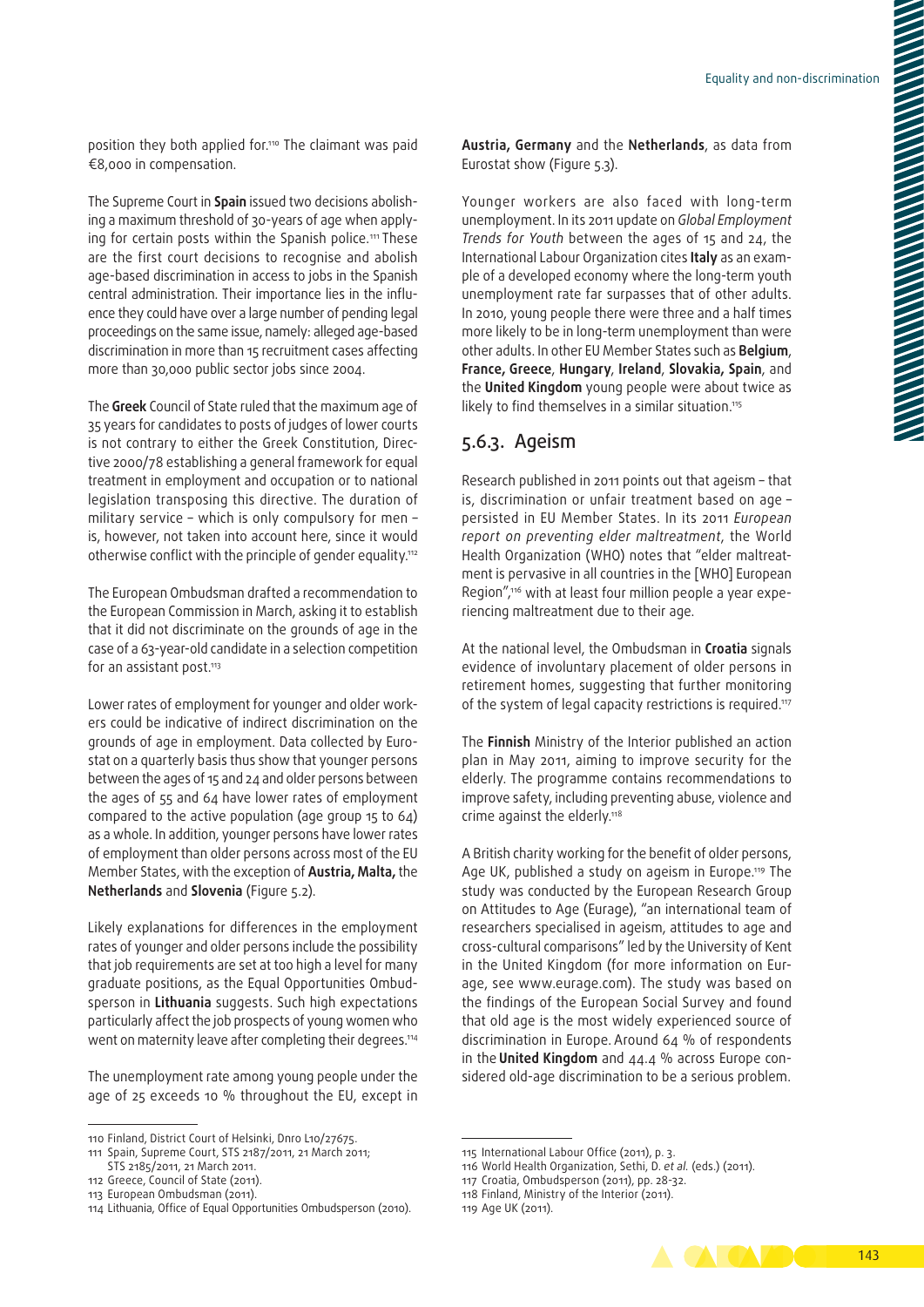#### Promising practice

## Festival celebrating the elderly in Ireland

The Bealtaine Festival in Ireland is a yearly national festival celebrating older people in the arts. Bealtaine runs in partnership with over 400 organisations and groups which organise events throughout the country. Each year, the participating organisations collaborate closely with a small number of artists, groups or organisers to facilitate challenging or unusual events, providing advice, networking and some funding support. The Bealtaine festival has grown in scope and ambition in the 15 years since its inauguration, and is recognised globally as the first such festival of its kind – a national festival celebrating older people.

*For more information, see: [www.bealtaine.com](http://www.bealtaine.com)*

## 5.7. Discrimination on the grounds of religion or **helief**

This section explores legal, social and policy developments relating to discrimination on the grounds of religion or belief that took place in 2011. It begins by considering legal developments relevant to discrimination on the grounds of religion or belief. It then moves to case law exploring the boundaries of where freedom of religion or belief could justifiably be curtailed. The section concludes by examining the manifestation of religious intolerance in EU Member States.

## 5.7.1. Legal developments relevant to discrimination on the grounds of religion or belief

Legislative developments took place in several EU Member States that could adversely affect the religious practices and rituals of members of some faith groups, particularly Jews and Muslims in **Belgium**, **France** and the **Netherlands**.

Legislation came into force or was proposed in these Member States relating to banning the wearing of face-covering apparel in public spaces. While generally framed in terms of national security, these developments could affect Muslim women who wear full-face veils in accordance with their religious beliefs.

Legislation prohibiting the concealment of the face in public spaces (*Loi n° 2010-1192 du 11 octobre 2010 interdisant la dissimulation du visage dans l'espace* 

*public*) came into force in **France** in April 2011.120 Similar legislation prohibiting the wearing of all clothing partly or completely hiding the face in public spaces (*Loi visant à interdire le port de tout vêtement cachant totale‑ ment ou de manière principale le visage*) came into force in **Belgium** in July 2011.121 An individual appeal to annul this law was filed before the Constitutional Court on 17 November 2011. The ruling has not yet been delivered. The **Dutch** Council of Ministers voted in favour of a bill in September 2011 proposing that face-covering apparel should be banned, as such clothing is perceived to be in contradiction with principles of equality between men and women.<sup>122</sup> The Dutch Parliament (*Tweede Kamer der Staten‑Generaal*) has been considering the bill since February 2012.<sup>123</sup>

*"Derogation from stunning in case of religious slaughter taking place in slaughterhouses was granted by Directive 93/119/EC. Since Community provisions applicable to religious slaughter have been transposed differently depending on national contexts and considering that national rules take into account dimensions that go beyond the purpose of this Regulation, it is important that derogation from stunning animals prior to slaughter should be maintained, leaving, however, a certain level of subsidiarity to each Member State. As a consequence, this Regulation respects the freedom of religion and the right to manifest religion or belief in worship, teaching, practice and observance, as enshrined in Article 10 of the Charter of Fundamental Rights of the European Union."*

*Council Regulation (EC) No. 1099/2009 of 24 September 2009 on the protection of animals at the time of killing*

In June 2011, the **Dutch** Parliament had accepted a bill – proposed by the Party for Animals (*Partij voor de Dieren*) – that would have led to banning the ritual slaughter of animals without first stunning them. The Dutch Senate (*Eerste Kamer der Staten‑Generaal*) rejected the bill in its proposed format in December 2011. Had this bill been accepted, it could have had repercussions on the provision of kosher or halal meat to practitioners of Judaism or Islam. The debate, however, is still ongoing, with the Secretary of State for Agriculture in discussion with representatives of Jewish and Muslim groups to define modifications that could be applied to the legislation.<sup>124</sup>

A bill proposing the banning of ritual slaughter without anaesthetising animals was proposed by the New‑Flemish Alliance party (*Nieuw‑Vlaamse Alliantie)* in late 2010 in **Belgium**. The bill is still pending before Parliament (*Cham‑ bre des représentants*). Its substance, according to its



<sup>120</sup> France (2011) Law 2010-1192.

<sup>121</sup> Belgium (2011) *Loi visant à interdire le port de tout vêtement cachant totalement ou de manière principale le visage*.

<sup>122</sup> Netherlands, Ministry of the Interior and Kingdom Relations (2011).

<sup>123</sup> Netherlands, Lower House of Parliament (2012).

<sup>124</sup> Netherlands, Government of the Netherlands (2012).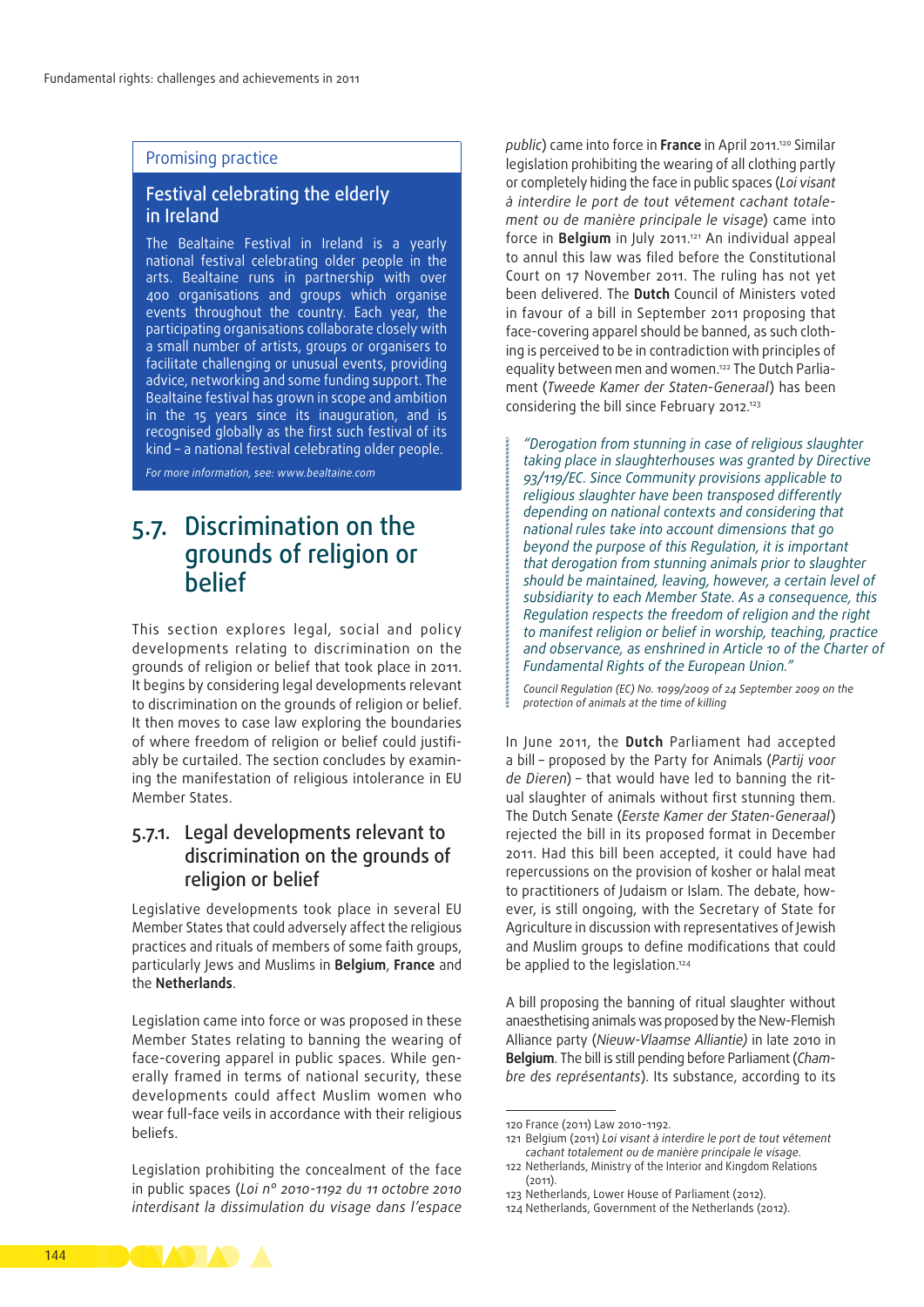authors, is that the well-being of animals should take precedence over the right to freedom of religion.125

Discussions on practices of ritual slaughter were also held in **France**, although within the framework of the protection of consumers and the traceability of consumer products, particularly in relation to labelling meat as coming from animals that were slaughtered without being stunned. A decree relating to the modalities of slaughter was submitted to the consultative committee on the health and protection of animals (*Comité consul‑ tatif de la santé et de la protection animale*) in October.126

## 5.7.2. Cases of discrimination on the grounds of religion or belief

Documented cases of unequal treatment on the grounds of religion or belief often relate to discrimination against Muslim women wearing veils at the workplace. These cases also often relate to the intersection of sex and religion as grounds of discrimination.

A number of cases pertaining to discrimination on the grounds of religion or belief are reported in the context of education. With respect to the display of religious symbols, the Grand Chamber of the European Court of Human Rights (ECtHR) ruled in March in *Lautsi and others v.* **Italy** that the requirement set by Italian law to display crucifixes in the classrooms of state schools does not violate the rights of parents to education and teaching in conformity with their own religious and philosophical convictions (protected under Article 2 of Protocol No. 1 of the ECHR).<sup>127</sup> Although the ECtHR did not find cause to examine the case under Article 14 of the ECHR prohibiting discrimination, its judgment sheds light on the question of when differential treatment on the grounds of religion might be justifiable. In this case, the ECtHR considered that the display of a crucifix is essentially a "passive symbol" that "cannot be deemed to have an influence on pupils comparable to that of didactic speech or participation in religious activities". At the same time, it acknowledged that "the display of a religious symbol on classroom walls may have an influence on pupils and so it cannot reasonably be asserted that it does or does not have an effect on young persons whose convictions are still in the process of being formed."

The ECtHR concluded that the point at which religious activities or symbols can be considered to infringe upon freedom of conscience or religion is when an active process of "indoctrination" takes place.

*"It is true that by prescribing the presence of crucifixes in state‑school classrooms – a sign which, whether or not it is accorded in addition a secular symbolic value, undoubtedly refers to Christianity – the regulations confer on the country's majority religion preponderant visibility in the school environment. That is not in itself sufficient, however, to denote a process of indoctrination on the respondent State's part and establish a breach of the requirements of Article 2 of Protocol No. 1."*

*European Court of Human Rights,* Lautsi and others v. Italy, *18 March 2011, paragraph 71*

The Federal Administrative Court (*Bundesverwal‑ tungsgericht*, BVerwG) in **Germany** found that not per‑ mitting pupils to pray within school premises outside of school hours could amount to discrimination on the grounds of religion or belief (case BVerwG 6 C 20.10, OVG 3 B 29.09). The BVerwG concluded that putting restrictions on praying within school premises could not be justified on the grounds of the right to education nor by invoking the neutrality of the state.

Restrictions could, however, be justified to safeguard the religious freedom of other pupils or in the interest of ensuring peaceful coexistence among pupils at the school. Since there had been several incidents motivated by religious tensions among pupils at the school in question, the BVerwG was prepared to accept that allowing an individual to pray on its premises could give rise to additional tensions.

The BVerwG nevertheless found that the school should have explored less intrusive means than an outright prohibition – such as providing a separate prayer room – for the limitation to be considered as proportionate to the need of preserving peaceful coexistence. The school had, however, already tried this, but the dedicated prayer room had given rise to conflicts between pupils wearing headscarves and those who did not, and because male students refused to share the room with female pupils. The school judged that the decision to restrict prayers altogether was justified in light of the fact that a dedicated prayer room proved not to be an adequate solution to the problem.<sup>128</sup>

Other cases relate to situations where freedom of religion exercised by religious organisations may itself result in discrimination. Article 4 (2) of the Employment Equality Directive<sup>129</sup> stipulates that churches and other public or private organisations with an ethos based on religion or belief may require individuals working for them to be loyal to that ethos, as long as this requirement conforms to national constitutions and laws.

<sup>129</sup> Council Directive 2000/78/EC, OJ 2000 L 303, p. 16.



<sup>125</sup> Belgium, *Chambre des Représentants* (2010).

<sup>126</sup> France, *Assemblée Nationale* (2011).

<sup>127</sup> European Court of Human Rights (ECtHR), 30814/06, *Lautsi and others v. Italy,* 18 March 2011.

<sup>128</sup> Germany, Federal Administrative Court, BVerwG 6 C 20.10, OVG 3 B 29.09, 30 November 2011.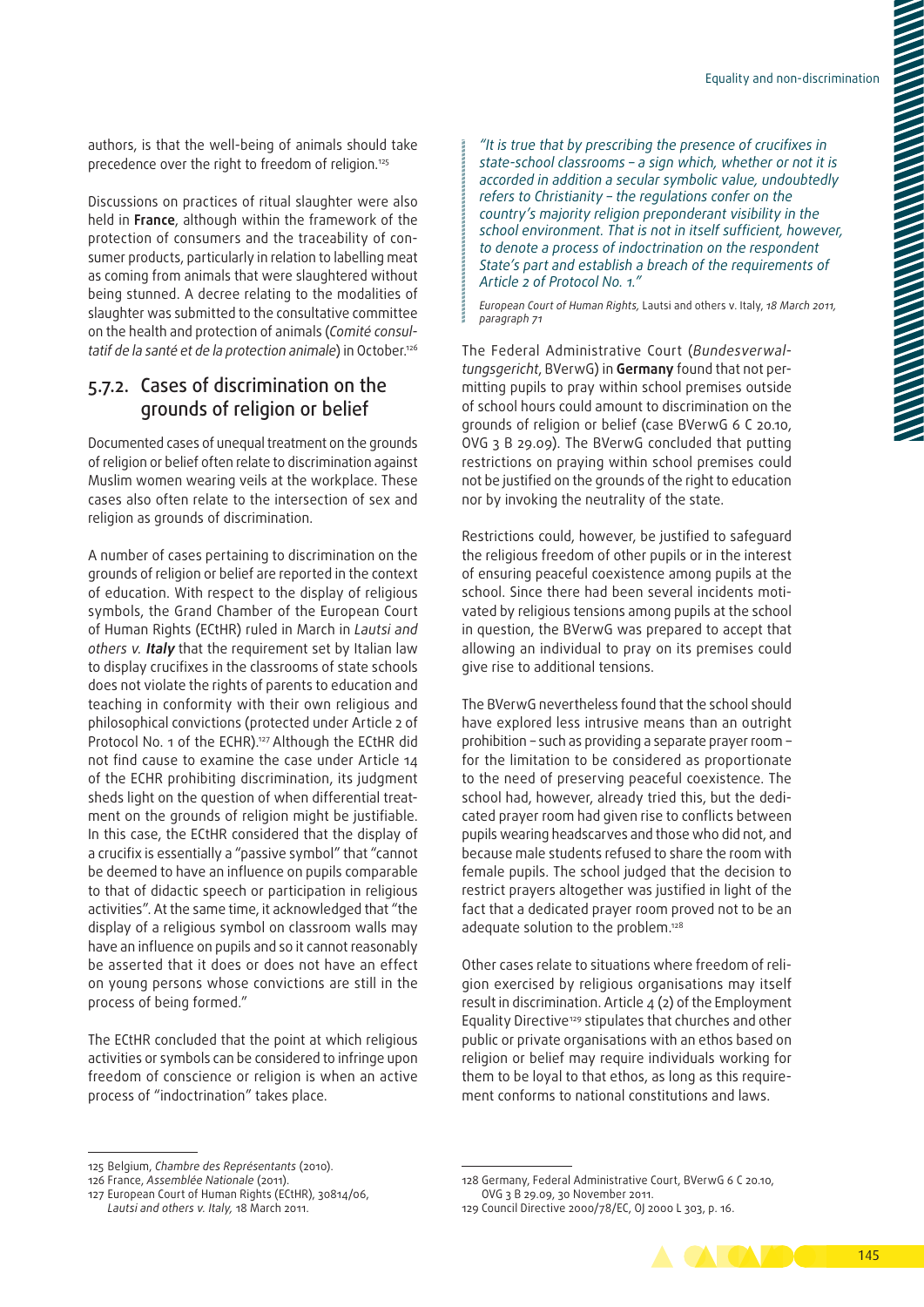In September, the **German** Federal Labour Court *(Bundesarbeitsgericht*) ruled that the dismissal of a Catho‑ lic chief physician working in a Catholic hospital because of the doctor's remarriage was unlawful.<sup>130</sup> By contrast, in *Siebenhaar v. Germany* – a case concerning the dismissal of an employee from a kindergarten run by a Protestant parish on the grounds of her active involvement with another religious community - the ECtHR found no violation of Article 9 of the ECHR guaranteeing freedom of religion or belief.131

According to the domestic courts that had examined the case, the dismissal had been necessary to preserve the Church's credibility, which outweighed the jobholder's interest in keeping the post. In ruling that the dismissal of the kindergarten teacher by the Protestant Church for active commitment to another religious community was justified, the ECtHR found the German labour courts' findings to be reasonable.

## 5.7.3. Evidence of intolerance towards religious groups

Intolerance towards religious groups persisted among sections of the general public and in political discourse in EU Member States in 2011. ENAR, the European Network Against Racism, reports incidents of intolerance directed at Jews, Muslims and minority non‑Orthodox Christians in the EU. ENAR relates evidence showing that, as well as being the victims of violence, members of ethnic and religious minorities suffer discrimination in employment, housing, education, health and access to goods and services.<sup>132</sup>

The UN Special Rapporteur on freedom of religion or belief criticised integration debates in **Germany** because they focused on Muslims. This focus, he argued, could push some Muslims towards radicalisation and intolerance.<sup>133</sup>

The Institute of Race Relations noted that some anti‑Muslim rhetoric in the **United Kingdom** is influenced in part by counter-terrorism policies, which have been shown to contribute to the treatment of Muslim minorities as 'suspect communities'.134 This finding echoes that of comparative research funded by the Economic and Social Research Council on the impact of counter-terrorism policies on Irish and Muslim communities in Britain carried out at London Metropolitan University.<sup>135</sup>

Intolerance against Muslims was evident in **Bulgaria**,where supporters of the Ataka political party attacked Muslims who congregated for Friday prayer in Sofia's Banya Bashi

130 Germany, Federal Labour Court (2011), 2 AZR 543/10, 8 September 2011.

132 ENAR, Gauci, J. (2011); ENAR, Iganski, P. (2011).

133 Germany, German Parliament (2011b).

mosque on 20 May 2011.Several people were injured in the attack and the police made a number of arrests on the day. Pre‑trial proceedings were initiated immediately. Similarly, violence against Jehovah's Witnesses erupted in Burgas when the Bulgarian National Movement (*Българско национално движение*) organised a demonstration in April calling for the banning of this faith. A group of young men with hoods raided the Kingdom Hall, the place of worship of the Jehovah's Witnesses, with bystanders chanting and shouting slogans to encourage their actions. Seven demonstrators were detained, of which five were later convicted as per the penal code, the scope of which was extended in April in line with the transposition into Bulgarian law of the Framework Decision on Combating Racism and Xenophobia.

## **Outlook**

EU institutions, national courts and equality bodies are expected to increasingly recognise and use the concept of multiple discrimination – a trend that would allow policy makers to elaborate measures tailored to addressing the obstacles facing those most vulnerable to discrimination on several grounds.

Whereas the adoption of the European Commission's proposal for a horizontal directive prohibiting discrimination beyond employment on the grounds of sexual orientation, age, disability and religion or belief risks further delays, it is crucial that its primary aim – namely to engage in a more all‑encompassing fight against discrimination – is put into practice.

At the national level, legislative measures taken to fully implement the CRPD and to combat discrimination on grounds of sexual orientation or gender identity will provide guidance to policy makers as they strive to combat all forms of discrimination more effectively. Also, the growing national-level emphasis on measures to promote accessibility for persons with disabilities may enhance the chances of achieving more inclusive education and independent living. There needs to be vigilance, however, to ensure that the impact of the economic crisis does not unduly affect the provisions of services to persons with disabilities.

The 2012 European Year of Active Ageing and Solidarity between Generations will offer an opportunity for policy makers to address and redress discriminatory treatment and the exclusion older people experience in some EU Member States.

Legal developments relating to health and safety, security issues or the protection of consumers that could adversely affect persons who follow religious practices in accordance with their beliefs will need close monitoring, so as to avoid situations of indirect discrimination on the grounds of religion or belief.



<sup>131</sup> ECtHR, 18136/02, *Siebenhaar v. Germany*, 3 February 2011.

<sup>134</sup> United Kingdom, Institute of Race Relations (2011).

<sup>135</sup> Hickman, M. *et al.* (2011).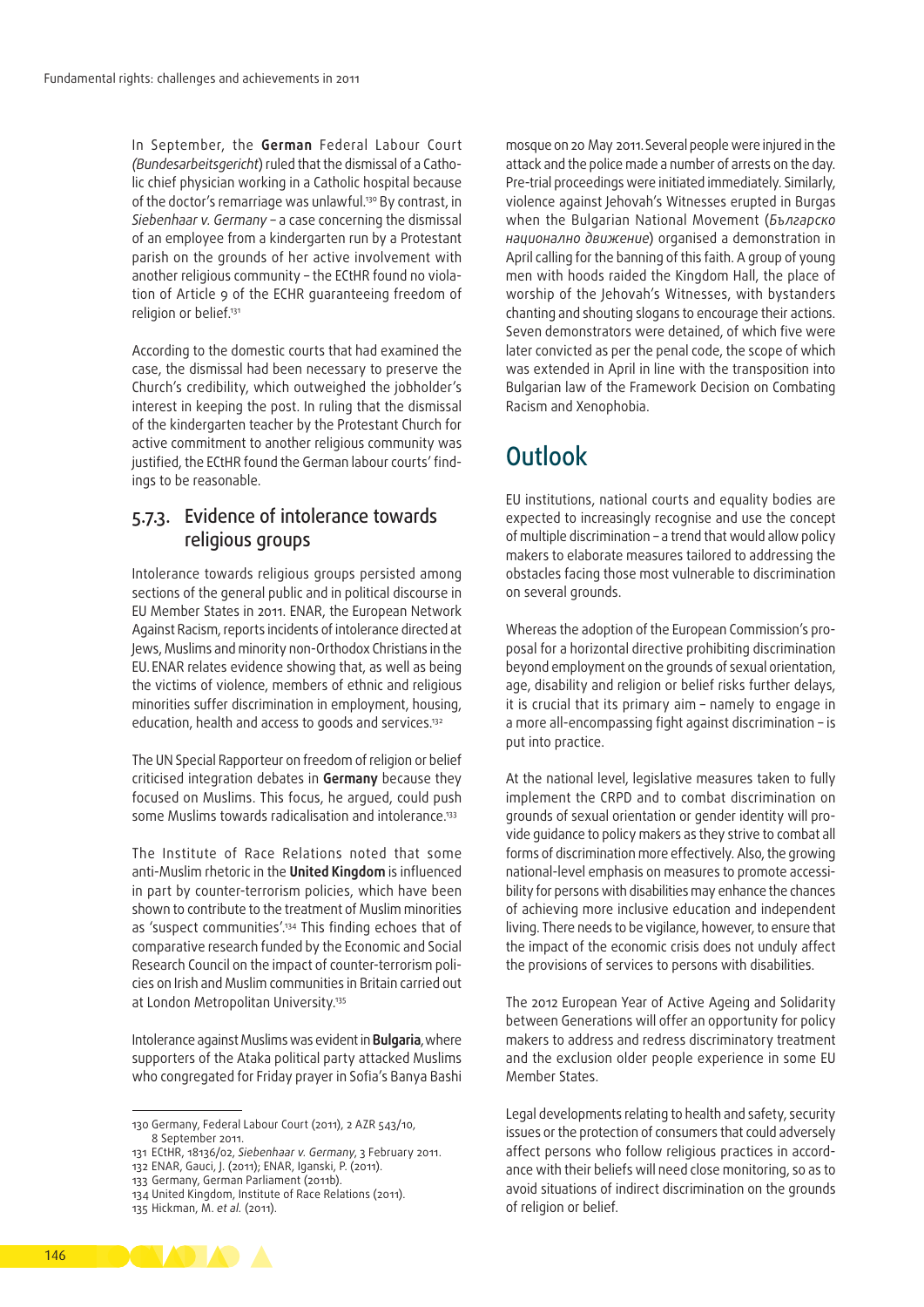## References

Age UK (2011), *Ageism in Europe – Findings from the European Social Survey*, London: Age UK.

Association for Executive Employment (*Association Pour l'Emploi des Cadres*) (2011), *Female Managers and Male Managers: persistence of professional inequalities*, 8 March 2011.

Austria, Equal Treatment Act (*Bundesgesetz über die Gleichbehandlung*), BGBl. I Nr. 66/2004 idF BGBl. 1 Nr. 82/2005.

Austria, Federal Disabled Persons Employment Act (*Behinderteneinstellungsgesetz, BGBl*) Nr. 22/1970, last modified by BGBl. I Nr. 82/2005.

Austria, Federal Disabled Persons Equality Act (*Bundes‑ Behindertengleichstellungsgesetz, BGBl*) I Nr. 82/2005, last modified by BGBl. I Nr. 67/2008.

Austria, Equality Commission (*Gleichbehandlungskom‑ mission*) (2011), Case GBK I/230/09-M, 1 February 2011.

Austria, Independent Monitoring Board (*Unabhängiger Monitoringausschuss*) (2011), Stellungnahme persönli‑ che Assistenz, 27 June 2011.

Belgium, Institute for the Equality of Women and Men (*Institut pour l'Egalité des Femmes et des Hommes*) (2011), How to close the gender pay gap.

Belgium, *Chambre des Représentants* (2010), *Document parlementaire 53K0437, proposition de loi modifiant la loi du 14 août 1986 relative à la protection et au bien‑être des animaux en vue d'interdire l'abattage rituel sans anesthésie*, 21 October 2010.

Belgium, Court of Appeal of Liège (*Cour d'appel de Liège*), 22 February 2011, [www.diversite.be](http://www.diversite.be).

Belgium, Federal Public Service Social Security (2011), *Etude et soutien dans le cadre de 2012, Année euro‑ péenne du vieillissement actif*.

Belgium, Court of first instance, Brussels (*Tribunal de première instance, Bruxelles*), 25 January 2011, [www.diversite.be.](http://www.diversite.be)

Belgium, Criminal Court of Dendermonde (*Tribunal correctionnel de Dendermonde*) , 14 February 2011, www.diversite.be.

Belgium, *Loi visant à interdire le port de tout vêtement cachant totalement ou de manière principale le visage*, 1 June 2011.

Belgium, Police Court of Brussels (*Tribunal de police de Bruxelles*), 26 January 2011, [www.diversite.be](http://www.diversite.be).

Bulgaria, Office of the Bulgarian Ombudsman (*Омбудсман на Република България*) (2011), *2010 Annual report.*

Bulgaria, Protection against Discrimination Act, 1 January 2004.

Bulgaria, Ministry of Labour and Social Policy (2011), Written reply 01-39/15.08.2011 for FRA Annual Report, signed by Valentine Simeonova, Deputy Minister of Labour and Social Policy.

Bulgaria, Red Cross (2011), *Age awareness and advocacy*.

Council Directive 92/85/EEC of 19 October 1992 on the introduction of measures to encourage improvements in the safety and health at work of pregnant workers and workers who have recently given birth or are breastfeeding, OJ 1992 L 348.

Council Directive 2000/78/EC of 27 November 2000 establishing a general framework for equal treatment in employment and occupation, OJ 2000 L 303.

Council Directive 2000/43/EC of 29 June 2000 imple‑ menting the principle of equal treatment between persons irrespective of racial or ethnic origin, OJ 2000 L 180.

Council Directive 2004/113/EC of 13 December 2004 implementing the principle of equal treatment between men and women in the access to and supply of goods and services, OJ 2004 L 373.

Council of Europe, Commissioner for Human Rights (2011), *Discrimination on grounds of sexual orientation and gen‑ der identity in Europe*, September 2011.

Council of the European Union, Employment, Social Policy, Health and Consumer Affairs Council (EPSCO) (2011a), Conclusions on the support of the implementation of the European Disability Strategy 2010-2020, of 17 June 2011.

EPSCO (2011b), Conclusions on EU framework for National Roma Integration Strategies up to 2020, Brussels, 19 May 2011.

Council of the European Union (2011), *Progress Report – Proposal for a Council Directive on implementing the principle of equal treatment between persons irrespec‑ tive of religion or belief, disability, age or sexual orienta‑ tion*, Brussels, 1 June 2011.

Council of Europe, Committee of Ministers (2010), Rec‑ ommendation CM/Rec(2010)5 of the Committee of Ministers to member states on measures to combat discrimination on grounds of sexual orientation or gender identity, 31 March 2010.

Court of Justice of the European Union (CJEU), *Römer v. Freie und Hansestadt Hamburg*, C-147/08, 10 May 2011.

CJEU, *Reinhard Prigge and Others v. Deutsche Lufthansa* AG. Case C-447/09, 13 September 2011.

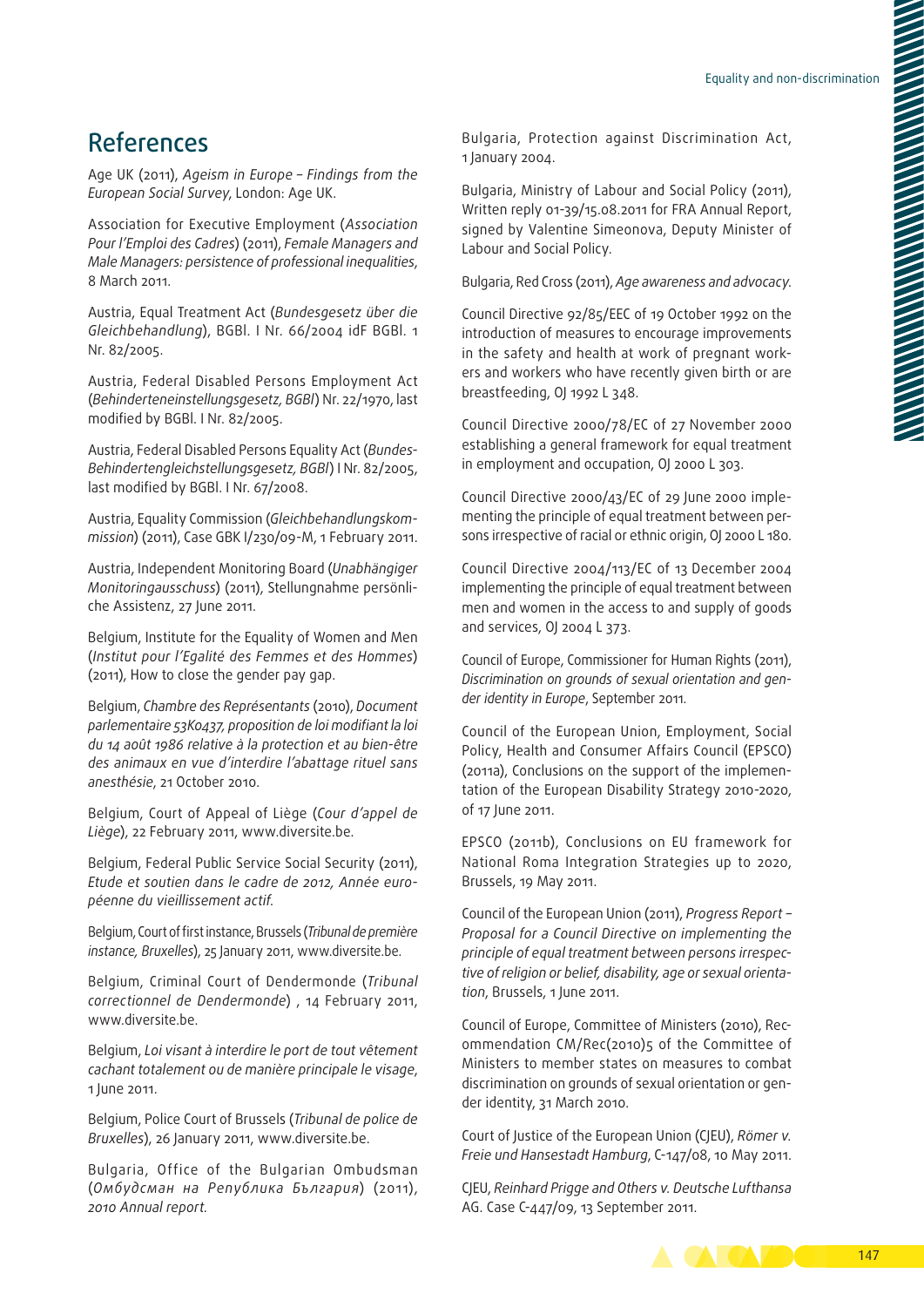Croatia, Ministry of Health and Social Welfare (2011), Ordinance on the Procedure of Collecting Medical Documentation on Sex Change (*Pravilnik o načinu prikupljanja medicinske dokumentacije o promjeni spola*)*,* Official Gazette (*Narodne novine*), No. 121/11 of 28 October 2011.

Croatia, Mental Disability Advocacy Centre and Association for Social Affirmation of People with Mental Disabilities (2011), *Out of Sight: Human rights in psy‑ chiatric hospitals and social care institutions in Croatia*, October 2011, Budapest, MDAC.

Croatia, Ombudsperson (*Pučki pravobranitelj*) (2011), Annual Report on Discrimination in 2010 (*Izvješće o pojavama diskriminacije za 2010. godinu*).

Croatia, Social Assistance Act (SAA) (*Zakon o socijalnoj skrbi*).

Cyprus, Protection of Maternity Law (*Οι Περί Προστασίας της Μητρότητας Νόμοι*) (2011), (*ενοποιημένο κείμενο* 1997-2011).

Cyprus, Cyprus Family Planning Association and accept‑LGBT Cyprus (2011), *A report on sexual orien‑ tation in Cyprus: mapping the sociopolitical climate, experiences and needs*.

Czech Republic, Czech Statistical Office (Český statis‑ tický úřad) (2011), *Preliminary results of the 2011 Popu‑ lation and Housing Census*, 15 December 2011.

Dardanelli, S., Mastroluca, S., Sasso, A. and Verrascina, M. (2009), *La progettazione dei censimenti generali 2010-2011 5 – Novità di regolamentazione internazion‑ ale per il 15° Censimento generale della popolazione e delle abitazioni*.

Directive 2004/38/EC of the European Parliament and of the Council of 29 April 2004 on the right of citizens of the Union and their family members to move and reside freely within the territory of the Member States amending Regulation (EEC) No 1612/68 and repealing Directives 64/221/EEC, 68/360/EEC, 72/194/EEC, 73/148/EEC, 75/34/EEC, 75/35/EEC, 90/364/EEC, 90/365/EEC and 93/96/EEC, OJ 2004 L 158.

Directive 2006/54/EC of the European Parliament and of the Council of 5 July 2006 on the implementation of the principle of equal opportunities and equal treatment of men and women in matters of employment and occupation (recast), OJ 2006 L 204.

Estonia, Estonian e‑Learning Development Centre (2011), *e‑learning day*, available at: [www.e‑ope.ee/](http://www.e-ope.ee/en/e-learning_day) [en/e‑learning\\_day](http://www.e-ope.ee/en/e-learning_day). All hyperlinks were accessed on 13 April 2012.

Estonia, Ministry of Social Affairs (*Sotsiaalministeerium*) (2011a), *Sotsiaalministeeriumi arengukava 2011-2014*, available at: [www.sm.ee/meie/eesmargid-ja-nende](http://www.sm.ee/meie/eesmargid-ja-nende-taitmine/ministeeriumi-arengukava.html)[taitmine/ministeeriumi-arengukava.html](http://www.sm.ee/meie/eesmargid-ja-nende-taitmine/ministeeriumi-arengukava.html).

Estonia, Ministry of Social Affairs (2011b), *Sotsiaal‑ ministeeriumi arengukava 2012–2015*, available at: [www.sm.ee/meie/eesmargid-ja-nende-taitmine/](http://www.sm.ee/meie/eesmargid-ja-nende-taitmine/ministeeriumi-arengukava.html) [ministeeriumi-arengukava.html.](http://www.sm.ee/meie/eesmargid-ja-nende-taitmine/ministeeriumi-arengukava.html)

European Commission (2008), *Proposal for a Council Directive on implementing the principle of equal treat‑ ment between persons irrespective of religion or belief, disability, age or sexual orientation*, COM(2008) 426 final, Brussels, 2 July 2008.

European Commission (2010), *Communication from the Commission to the European Parliament, the Council, the European Economic And Social Committee and the Committee Of The Regions European Disabil‑ ity Strategy 2010-2020: A Renewed Commitment to a Barrier‑Free Europe*, COM (2010) 636 final, Brussels, 15 November 2010.

European Commission (2011a), 'First European Equal Pay day highlights EU earning gap', Press release, IP/11/255, 4 March 2011.

European Commission (2011b), *Proposal for a Council Regulation on jurisdiction, applicable law and the rec‑ ognition and enforcement of decisions regarding the property consequences of registered partnerships*, COM(2011) 127 final, Brussels, 16 March 2011.

European Commission (2011c), *Proposal for a Council Regulation on jurisdiction, applicable law and the rec‑ ognition and enforcement of decisions in matters of matrimonial property regimes*, COM(2011) 126 final, Brussels, 16 March 2011.

European Commission (2011d), *Communication from the Commission to the European Parliament, The Council, The European Economic And Social Commit‑ tee and the Committee Of The Regions Commission Work Programme 2012*, COM(2011) 777 final, Brussels, 15 November 2011.

European Commission (2011e), European Accessibility Act: Consultation Document, 12 December 2011.

European Commission (2011f), *Public consultation with a view to a European Accessibility Act*.

European Commission (2011g), *Proposal of the Euro‑ pean Parliament and of the Council laying down com‑ mon provisions on the European Regional Development Fund, the European Social Fund, the Cohesion Fund, the European Agricultural Fund for Rural Development and the European Maritime and Fisheries Fund covered by the Common Strategic Framework and laying down general provisions on the European Regional Develop‑ ment Fund, the European social Fund and the Cohesion* 

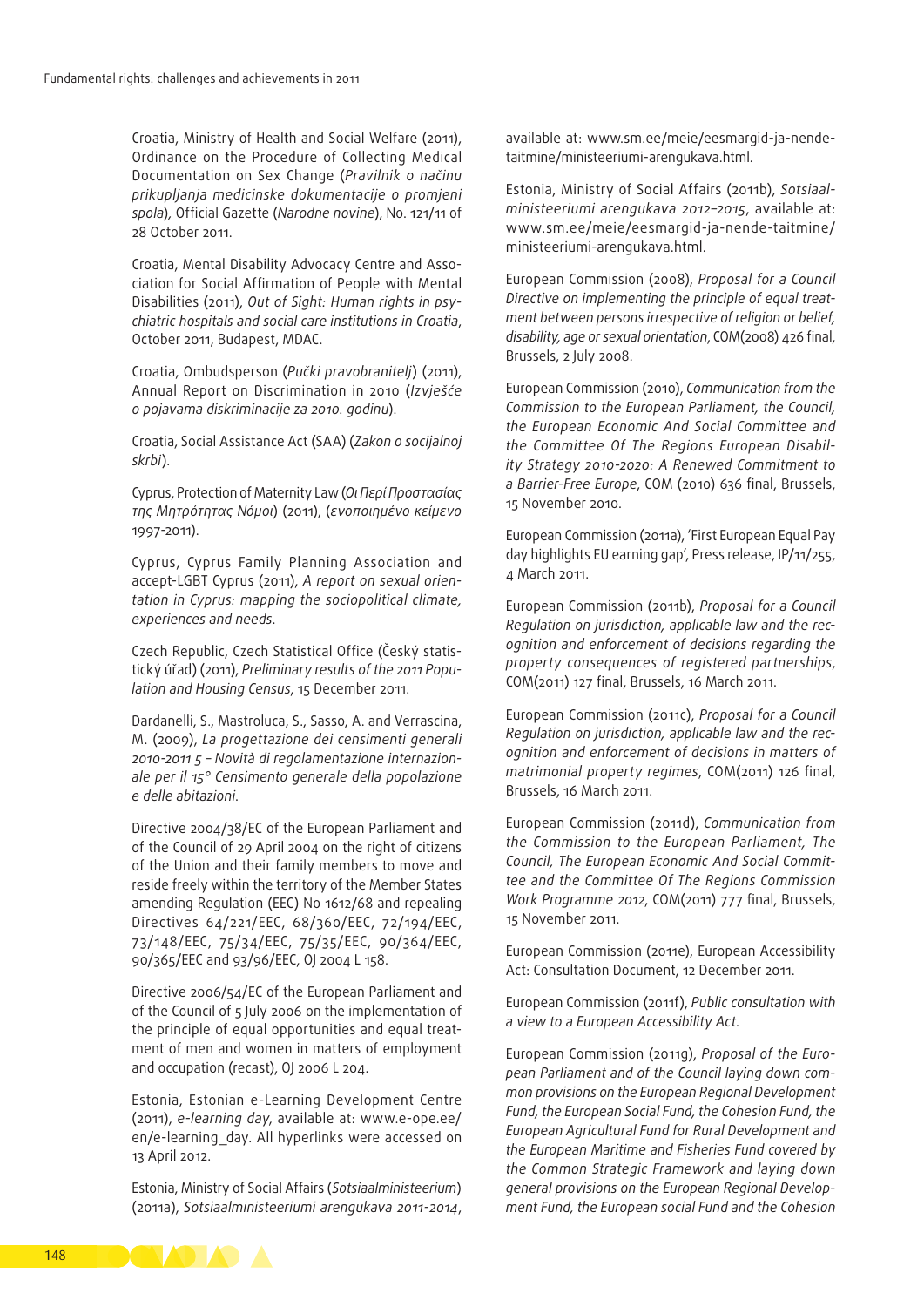*Fund and repealing Regulation (EC) No. 1083/2006*, COM(2011) 615 final, Brussels, 6 October 2011.

European Commission (2012), *European Year for Active Ageing and Solidarity between Generations 2012*.

European Court of Human Rights (ECtHR), 30814/06, *Lautsi and others v. Italy*, 18 March 2011.

ECtHR, 18136/02, *Siebenhaar v. Germany*, 3 February 2011.

European Network Against Racism (ENAR) (2011), *The legal implications of multiple discrimination*, Brussels: ENAR.

ENAR, Gauci, J. (2011), *Shadow report 2009-2010: racism in Europe*, Brussels: ENAR.

ENAR, Iganski, P. (2011), *Racist Violence in Europe,*  Brussels: ENAR.

European Network on Independent Living (ENIL) (2011), ' Strasbourg freedom drive 2011: ENIL demands explained', Press release.

European Ombudsman (2011), 'Ombudsman asks Com‑ mission to demonstrate that it did not discriminate on the basis of age', Press release No. 7/2011, 1 April 2011.

European Parliament (2011a), *Resolution of 23 Novem‑ ber 2010 on civil law, commercial law, family law and private international law aspects of the Action Plan imple‑ menting the Stockholm Programme (2010/2080(INI)*, P7\_TA(2010)0426, Brussels, 23 November 2011.

European Parliament (2011b), *Committee on Employ‑ ment and Social Affairs, Report on mobility and inclusion of people with disabilities and the European Disability Strategy 2010 2020* (2010/2272(INI)), 6 July 2011.

Finland, District Court of Helsinki (*Helsingin käräjäoikeus/ Helsingfors tingsrätt*), Dnro L10/27675.

Finland, Finlex (2012), *Laki naisten ja miesten välisestä tasa‑arvosta 8.8.1986/609*.

Finland, Ministry of Social Affairs and Health (2011), 'Towards Equal Pay', Press release, 7 April 2011.

Finland, Ombudsman for Equality (*Tasa‑arvovaltuutetu/ Jämställdhetsombudsmannen*) (2011), 'The new Parlia‑ ment must safeguard the status of gender minorities', Press release, 7 June 2011.

Finland, National Institute for Health and Welfare (*Terveyden- ja hyvinvoinninlaitos, THL/Institutet för hälsa och välfärd, THL*) (2011), *Tautiluokitus ICD-1O, Klassifikation av sjukdomar ICD-1O*.

Finland, Parliament of Finland, Act Amending the Criminal Code (511/2011) (*laki rikoslain muuttamisesta/lag om ändring av straflagen*), 13 May 2011.

Finland, Ministry of the Interior (*sisäasiainministeriö/ inrikesministeriet*) (2011), *Turvallinen elämä ikäänty‑ neille – toimintaohjelma ikääntyneiden turvallisuuden parantamiseksi/Ett säkert liv för de äldre – program för förbättring av säkerheten för äldre*), *sisäasianmin‑ isteriön julkaisuja,* Helsinki*, sisäasiainministeriö*.

Finland, Finnish Institute of Occupational Health (*työ‑ terveyslaitos/arbetshälsoinstitutet)* (2010), *Work con‑ tent and accommodating working conditions of persons with a disability or a long‑standing health problem in the open labour market* (*Työn sisältö ja työolosuhteiden mukauttaminen avoimilla työmarkkinoilla toimivilla vammaisilla ja pitkäaikaissairailla*).

FRA (European Union Agency for Fundamental Rights) (2012), *Inequalities and multiple discrimination in access to healthcare*, Luxembourg: Publications Office of the European Union.

France, Bill 3431, *Proposition de loi visant à rendre accessibles aux aveugles les cartes et les menus dans les restaurants*.

France, Law No. 2010-1192 (*Loi n° 2010-1192 du 11 octo‑ bre 2010 interdisant la dissimulation du visage dans l'espace public*), NOR: JUSX1011390L, 11 April 2011.

France, Interdepartmental Monitoring Body of Accessibility and Universal Design (2011), *Report of the Inter‑ departmental Monitoring Body of Accessibility and Universal Conception*, June 2011.

France, National Assembly (*Assemblée Nationale*) (2011), *Session ordinaire de 2011-2012, compte rendu intégral, Première séance du mercredi 5 octobre 2011*.

France, Observatory on Parity between Women and Men (*Observatoire de la parité entre les femmes et les hommes)* (2011a), *Elections cantonales – mars 2011, les chiffres de la parité*.

France, Observatory on Parity between Women and Men (2011b), *Elections sénatoriales 2011, les chiffres de la parité*.

Germany, General Equal Treatment Act (*Allgemeines Gleichbehandlungsgesetz, AGG*) of 14 August 2006 (BGBl. I S. 1897), last changed by Act of 5 February 2009 (BGBl. I S. 160).

Germany, Law on Equal Treatment of Soldiers (*Gesetz über die Gleichbehandlung der Soldatinnen und Sol‑ daten*) of 14 August 2006 (BGBl. I S. 1897, 1904), last changed by Act of 31 July 2008 (BGBl. I S. 1629).

Germany, *Bundeskompetenzzentrum Barrierefreiheit* (2011), *Neue Version der FGSV – H BVA 'Hinweise für barrierefreie Verkehrsanlagen'*, 22 August 2011.

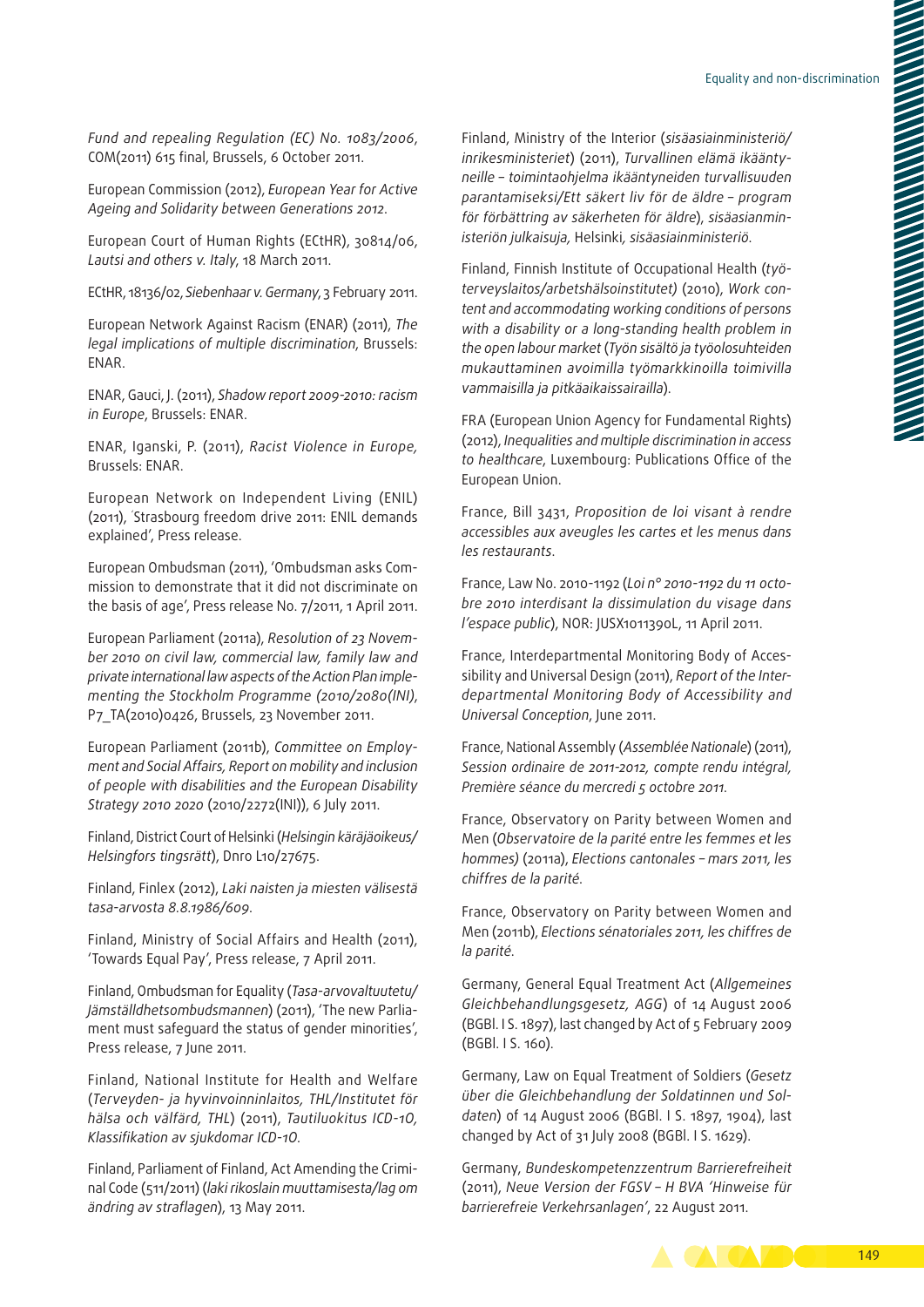Germany, Federal Administrative Court (*Bundesver‑ waltungsgericht*), BVerwG 6 C 20.10, OVG 3 B 29.09, 30 November 2011.

Germany, Federal Anti‑Discrimination Agency (*Anti‑ Diskriminierungsstelle des Bundes*) (2010), *Gemeinsamer Bericht der Antidiskriminierungsstelle des Bundes und der in ihrem Zuständigkeitsbereich betroffenen Beauftragten der Bundesregierung und des Deutschen Bundestage*, Berlin: Antidiskriminierungsstelle des Bundes.

Germany, Federal Constitutional Court (*Bundesverfas‑ sungsgericht*), Order of 11 January 2011 – 1 BvR 3295/07, Press release No. 7/2011, 28 January 2011.

Germany, Federal Labour Court (*Bundesarbeitsgericht*) (2011), 2 AZR 543/10, 8 September 2011.

Germany, Federal Ministry for Work and Social Affairs (*Bundesministerium für Arbeit und Soziales,* BMAS) (2011), *Auf dem Wege in eine inklusive Gesellschaft – Nationaler Aktionsplan der Bundesregierung zur Umset‑ zung der Behindertenkonvention*, June 2011.

Germany, Federal Ministry of Labour and Social Affairs (2011), The National Action Plan on the Implementation of the CRPD (*Auf dem Wege in eine inklusive Gesellschaft – Nationaler Aktionsplan der Bundesregierung zur Umsetzung der Behindertenkonvention*), September 2011.

Germany, German Parliament (*Bundestag*) (2011a), *Bil‑ dungsexperten: Deutsches Schulsystem benachteiligt Kinder mit Behinderung, heute im Bundestag (hib)*.

Germany, German Parliament (2011b), 'Experten kritisieren Fokussierung auf Muslime in der Integrationsdebatte', Press release.

Germany, Higher Regional Court Karlsruhe (*Oberlan‑ desgericht Karlsruhe*), 17 U 99/10, 13 September 2011.

Greece, Council of State (*ΣΥΜΒΟΥΛΙΟ ΤΗΣ ΕΠΙΚΡΑΤΕΙΑΣ*), Third Section (2011), Judgment 851/2011.

Greece, Law 3896/2010 on the implementation of the principle of equal opportunities and equal treatment of men and women in matters of employment and occupation-harmonization of existing legislation with Directive 2006/54/EC of the European Parliament and of the Council of 5 July 2006 and other provisions (*Εφαρμογή της αρχής των ίσων ευκαιριών και της ίσης μεταχείρισης ανδρών και γυναικών σε θέματα εργασίας και απασχόλησης. Εναρμόνιση της κείμενης νομοθεσίας με την Οδηγία 2006/54/ΕΚ του Ευρωπαϊκού Κοινοβουλίου και του Συμβουλίου, της 5ης Ιουλίου 2006 και άλλες συναφείς διατάξεις,* OG A' 207).

Greece, Law 3996/2011 on the reform of the Labour Inspection Body (*Αναμόρφωση του Σώματος Επιθεωρητών Εργασίας, ρυθμίσεις θεμάτων Κοινωνικής Ασφάλισης και άλλες διατάξεις,* OG A' 170).

Hickman, M., Thomas, L., Silvestri, S. and Nickels, H.C. (2011) *"Suspect Communities"? Counter‑terrorism policy*, *the press, and the impact on Irish and Muslim communi‑ ties in Britain*, London Metropolitan University*,* July 2011.

Hungary, *Egyenlő Bánásmód Hatóság*, (2011)*,* Resolution Case 301/2011, Budapest.

Huotari, K., Törmä, S. and Tuokkola, K. (2010), *Discrimi‑ nation in education and leisure time (Syrjintä koulu‑ tuksessa ja vapaa‑ajalla), sisäasiainministeriön julkaisu*, Helsinki, *sisäasianministeriö*.

International Labour Office (2011), *Global Employment Trends for Youth: 2011 Update*, Geneva: International Labour Office.

Ireland, Equality Tribunal (2011a), *B. Farrell v. Irish Youth Promotions Ltd*. (in liquidation) DEC‑E2011-002.

Ireland, Equality Tribunal (2011b) *Hannon v. First Direct Logistics Limited*, File No. EE/2008/04, Date of Issue: 29 March 2011.

Italy, Legislative decree 215/2003 (*Decreto Legislativo, Attuazione della direttiva 2000/43/CE per la parità di trattamento tra le persone indipendentemente dalla razza e dall'origine etnica*), 9 July 2003.

Italy, Legislative Decree 216/2003 (*Decreto Legisla‑ tivo, n. 216, Attuazione della direttiva 2000/78/CE per la parità di trattamento in materia di occupazione e di condizioni di lavoro*), 9 July 2003.

Italy, Constitutional Court (2010), Law No. 247/2007.

Italy, Court of Milan, *Ordinanza del 1 aprile 2011*, 1 April 2011.

Lithuania, Law amending the Law on the Legal Status of Aliens, 21 June 2011, No. XIP-2360(2) 21 June 2011.

Lithuania, Office of Equal Opportunities Ombudsperson (*Lygių galimybių kontrolieriaus tarnyba*) (2010), Annual Report 2010.

Lithuania, *Seimas* (2011), *Valstybinių socialinio draudimo pensijų įstatymo 21, 25, 33, 56, 57, 67 straipsnių pakeit‑ imo ir papildymo įstatymas*, No. XI-1436, 9 June 2011.

Malta, Constitutional Court, Civil appeal 43/2008/2, *Joanne Cassar v. Director of Public Policy*, 23 May 2011.

Malta (2011), Employment and Industrial Relations Act (Cap. 452), Protection of Maternity (Employment) (Amendment) (No. 2) Regulations, 2011, available at: [http://justiceservices.gov.mt/DownloadDocument.](http://justiceservices.gov.mt/DownloadDocument.aspx?app=lp&itemid=22757&l=1) [aspx?app=lp&itemid=22757&l=1](http://justiceservices.gov.mt/DownloadDocument.aspx?app=lp&itemid=22757&l=1).

Netherlands, Government of the Netherlands (2012), *Par‑ liamentary Project 31 751* (*Voorstel van wet van het lid Thieme tot wijziging van de Gezondheids- en welzijnswet* 

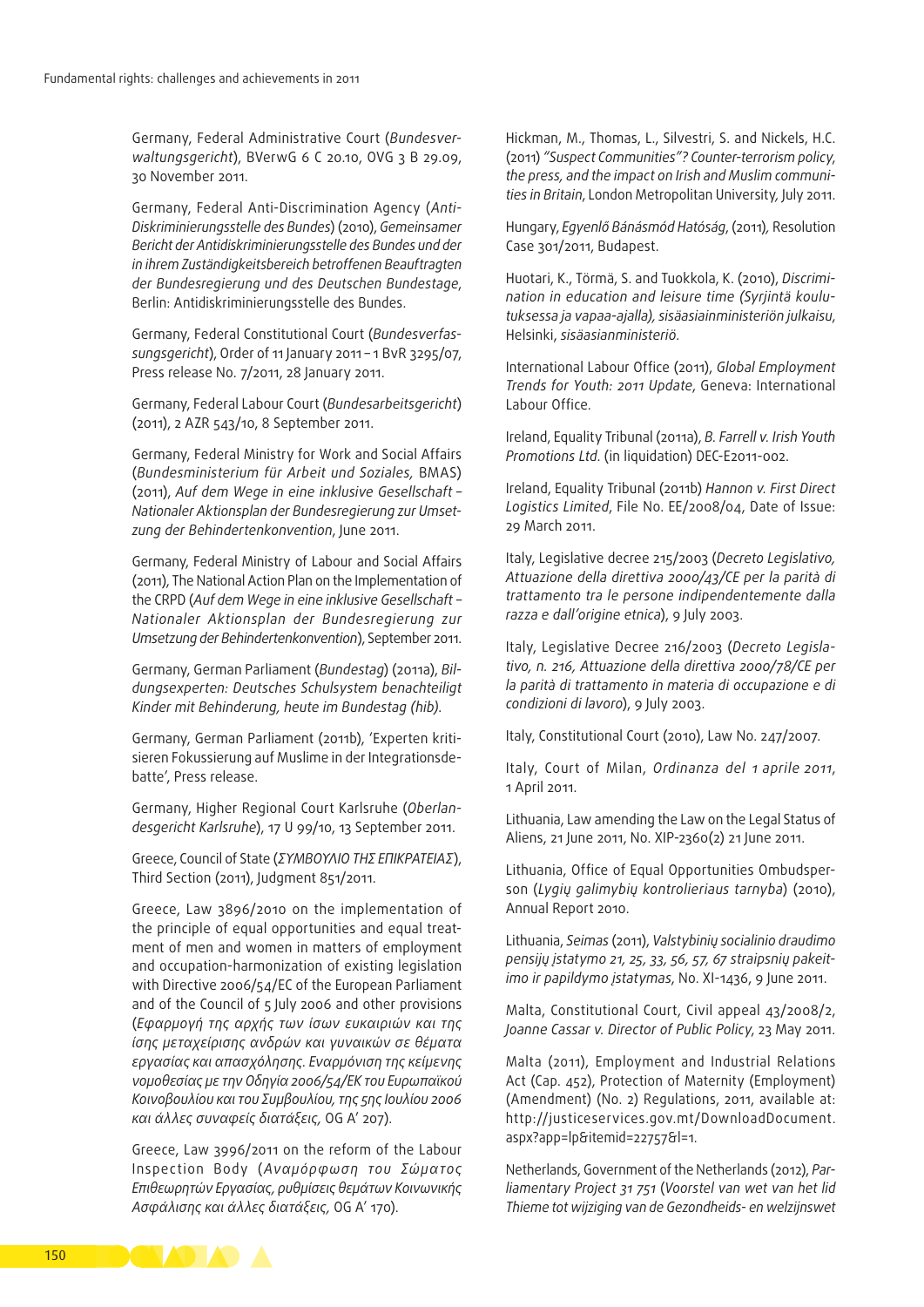*voor dieren in verband met het invoeren van een ver‑ plichte voorafgaande bedwelming bij ritueel slachten*).

Netherlands, Lower House of Parliament (*Tweede Kamer der Staten‑Generaal*) (2012), *Kamerstuk 33 165: Instelling van een algemeen verbod op het dragen van gelaatsbedekkende kleding*.

Netherlands, Ministry of the Interior and Kingdom Relations (*Ministerie van Binnenlandse Zaken en Koninkrijksrelaties*) (2011), 'Ministerraad stemt in met wetsvoorstel verbod gelaatsbedekkende kleding', Press release, 16 September 2011.

Poland, Draft law amending the Polish Criminal Code (*ustawa o zmianie ustawy – Kodeks karny*), 18 April 2011.

Poland, Law on Equal Treatment, *Ustawa o wdrożeniu niektórych przepisów Unii Europejskiej w zakresie rów‑ nego traktowania*, 3 December 2010, Official Journal 2010, Nr 254, Item 1700.

Poland, Queer Uniwersytecie Warszawskim (2011), *Przemilczane, przemilczani. Raport z badań nad sytuacją osób LGBTQ studiujących na Uniwersytecie Warszaw‑ skim*, Warsa: Queer UW.

Portugal, Law 7/2011 of 15 March 2011 (*Lei n.º 7/2011 de 15 de Março, Cria o procedimento de mudança de sexo e de nome próprio no registo civil e procede à décima sétima alteração ao Código do Registo Civil, Diário da República, 1.ª série – N.º 52 – 15 de Março de 2011*).

Romania, Anti‑discrimination Law (*Ordonanţa Guvernu‑ lui nr. 137/2000 privind prevenirea şi sancţionarea tuturor formelor de discriminare, republicată*), 8 February 2007.

Romania, Government Emergency Ordinance No. 80/2011 (*OUG 80/2011 pentru modificarea si comple‑ tarea Legii nr. 119/1996 cu privire la actele de stare civila*) of 30 September 2011, Article I. (20), published in the Official Journal, Part I, No. 694, 30 November 2011.

Romania, Law 287/2009 of the Civil Code (*Legea nr.287/2009 privind Codul civil*).

Romania, PROIECT (2011), *Hotărâre de Guvern privind aprobarea indicatorilor tehnico‑economici pentru 210 obiective de investiţii, grădiniţe cu program normal cu 2 săli de grupă, cuprinse în Proiectul "Reforma educaţiei timpurii în România"*, Componentele 1.a, 1.b şi 1.c.

Slovakia, Slovak Government's Council for Human Rights, National Minorities and Gender Equality (*Rada vlády Slovenskej republiky pre ľudské práva, nárdon‑ ostné menšiny a rodovú rovnosť*) (2011a), *Štatút Výboru pre rodovú rovnosť*.

Slovakia, Slovak Government's Council for Human Rights, National Minorities and Gender Equality (2011b), Resolution No. 15 of 27 June 2011.

Slovakia, Slovak Government's Office (*Úrad vlády Slov‑ enskej republiky*) (2011), *Návrh na zmenu Štatútu Rady vlády Slovenskej republiky pre ľudské práva, národ‑ nostné menšiny a rodovú rovnosť*, May 2011.

Slovakia, Law No. 257/2011 Coll. that alters and amends the Law No. 311/2001 Coll. (Labour Code) (*Zákon č. 257/2011 Z.z., ktorým sa mení a dopĺňa zákon č. 311/2001 Z. z. Zákonník práce v znení neskorších predpisov a ktorým sa menia a dopĺňajú niektoré zákony*).

Slovenia, Law Amending the Law on Vocational Rehabilitation and Employment of Disabled Persons (*Zakon o spremembah in dopolnitvah Zakona o poklicnireha‑ bilitaciji in zaposlovanjuinvalidov*).

Slovenia, *Univerza na Primorskem, Fakulteta za man‑ agement* (2010), Študija o diskriminaciji na trgu dela: Zaključno poročilo, Ljubljana: *Urad za enake možnosti*.

Spain, Act for the full legal adaptation to the Convention on the Rights of Persons with Disabilities (*Ley 26/2011, de 1 de agosto, de adaptación normativa a la Convención Internacional sobre los Derechos de las Personas con Discapacidad*), BOE, 2 August 2011.

Spain, Comprehensive Act on Equality of Treatment and Non‑Discrimination (*Proyecto de Ley Integral de Igual‑ dad de Trato y no Discriminación*) (2011).

Spain, Ministry of Labour and Immigration (*Ministerio de Trabajo e Inmigración*) (2011), *Informe anual año 2010. Programa operativo plurirregional de lucha contra la discriminación*, FSE‑España 2007-2013.

Spain, Royal Decree (*Real Decreto 1276/2011, de 16 de septiembre, de adaptación normativa a la Convención Internacional sobre los Derechos de las Personas con Discapacidad*), BOE, 17 September 2011.

Spain, Supreme Court (*Tribunal Supremo*), STS 2185/2011, 21 March 2011.

Spain, Supreme Court, STS 2187/2011, 21 March 2011.

Sweden, Equality Ombudsman (*Diskrimineringsom‑ budsmannen*) (2011a), Case NB 2009/1224.

Sweden, Equality Ombudsman (2011b), Case ANM 2011/66.

Sweden, Equality Ombudsman (2011c), Case No. A 158/10.

Sweden, Ministry of Health and Social Affairs (*Social‑ departementet*) (2011), *En strategi för genomförande av funktionshinderspolitiken i Sverige 2011–2016*, (S2012.028), 16 June 2011.

Sweden, National Board of Health and Welfare (*Social‑ styrelsen*) (2010), *Transsexuella och övriga personer med könsidentitetsstörningar – Rättsliga villkor för fastställelse av könstillhörighet samt vård och stöd*.

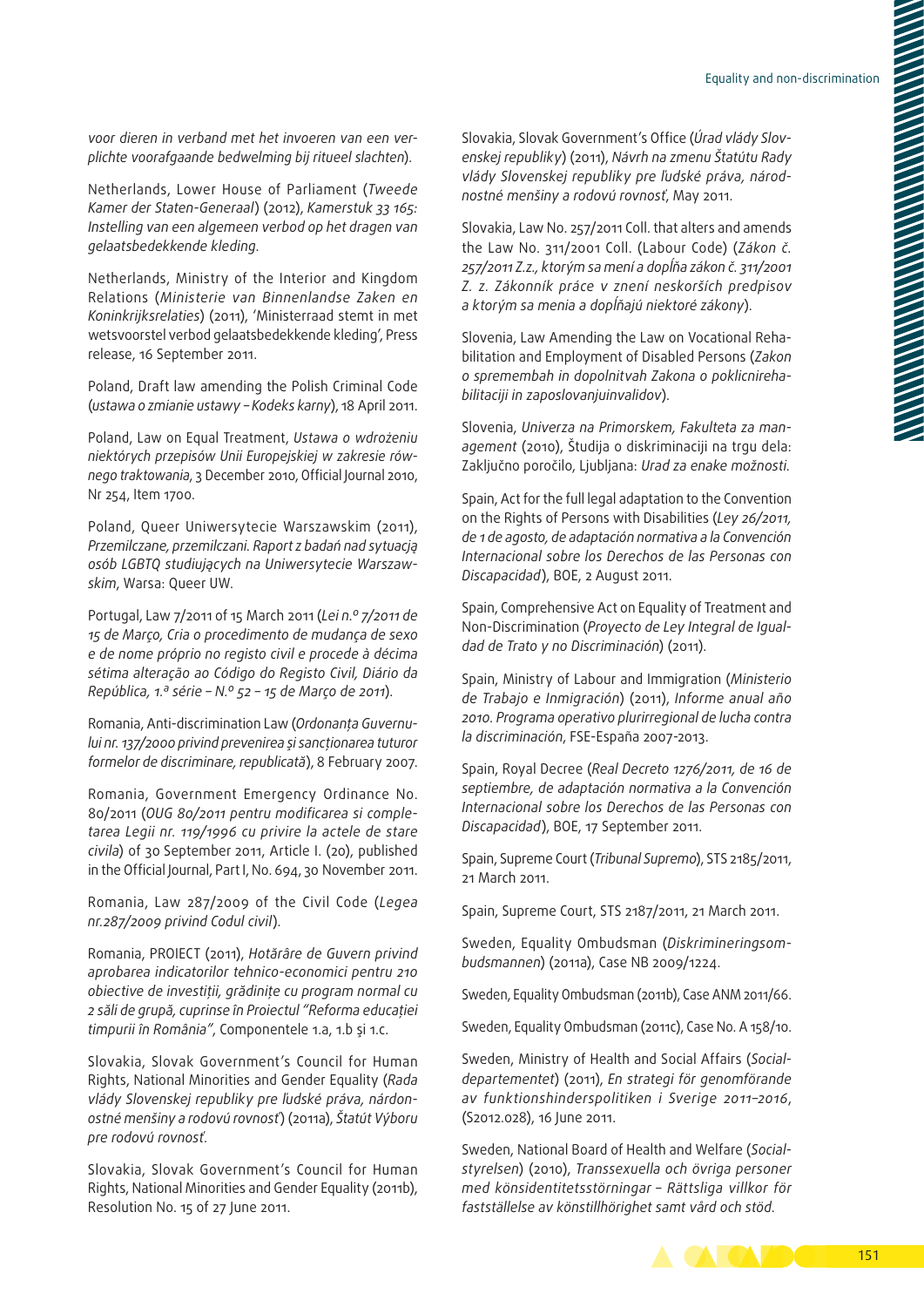Thomsen, L.B. and Høgelund, J. (2011), *The report Handicap og beskæftigelse. Udviklingen mellem 2002 og 2010,*  Copenhagen: The National Centre for Social Research.

United Kingdom, Home Office (2011a), *Working for les‑ bian, gay, bisexual and transgender equality: moving forward*, March 2011.

United Kingdom, Home Office (2011b), *Advancing transgender equality: A plan for action*, December 2011.

United Kingdom, Equality and Human Rights Commis‑ sion (EHRC) (2011), *Sex and Power 2011*, August 2011.

United Kingdom, Institute of Race Relations (2011), *Islamophobia, human rights and the anti‑terrorist laws*.

United Kingdom, Office for Disability Issues (2011), *Inde‑ pendent Living Scrutiny Group – Second Annual Report*, London, May 2011.

United Nations (2011), *Open‑ended working group on Ageing for the purpose of strengthening the protection of the human rights of older persons General Assembly resolution 65/182*, Second working session, New York, 1-4 August 2011.

United Nations, General Assembly (2010), R*esolution adopted by the General Assembly 65/182, Follow‑up to the Second World Assembly on Ageing*, 4 February 2011.

United Nations, General Assembly (2011), *Report of the United Nations Commissioner for Human Rights: Discriminatory laws and practices and acts of violence against individuals based on their sexual orientation and gender identity*, 17 November 2011.

United Nations, Human Rights Council (2011), *Resolution on human rights, sexual orientation and gender identity*, A/HRC/17/L.9/Rev.1, 15 June 2011.

World Economic Forum (2010), *The global gender gap report*, Geneva, World Economic Forum.

World Health Organization, Sethi, D., Wood, S., Mitis, F., Bellis, M., Penhale, B., Iborra Marmolejo, I., Lowenstein, A., Manthorpe, G. and Ulvestad Kärki, F. (eds.) (2011), *World Health Organization – European report on pre‑ venting elder maltreatment*, Copenhagen: World Health Organization.

World Health Organization and World Bank (2011), *World Report on Disability*, Malta, World Health Organization.